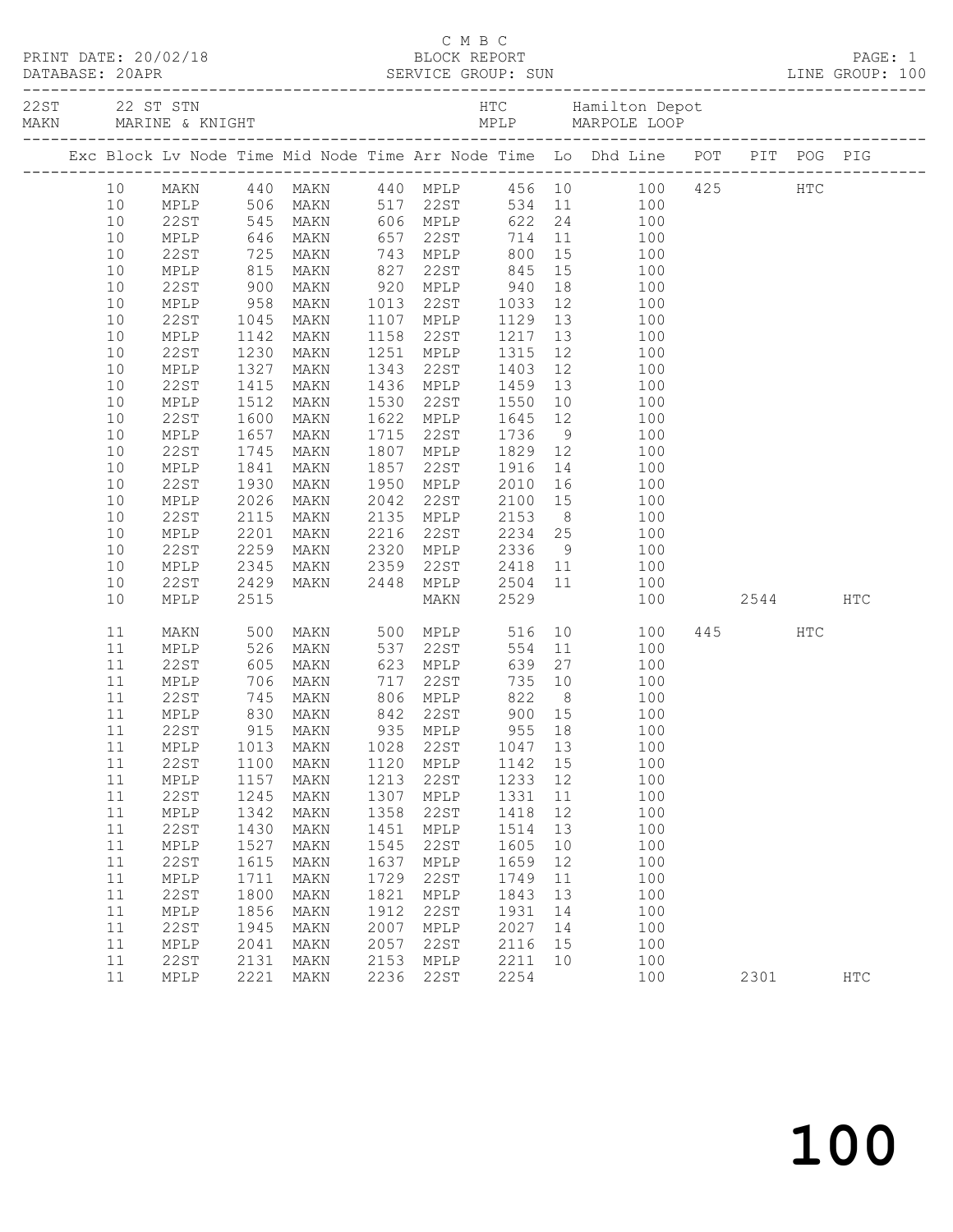#### C M B C<br>BLOCK REPORT SERVICE GROUP: SUN

|                   |                                |                                                             |                      |      |                             |                    |          | Exc Block Lv Node Time Mid Node Time Arr Node Time Lo Dhd Line POT PIT POG PIG |     |      |     |            |
|-------------------|--------------------------------|-------------------------------------------------------------|----------------------|------|-----------------------------|--------------------|----------|--------------------------------------------------------------------------------|-----|------|-----|------------|
| 12                | 22ST 502 MAKN<br>MPLP 546 MAKN |                                                             | 502 MAKN<br>546 MAKN |      | 520 MPLP                    |                    |          | 536 10 100<br>614 11 100                                                       | 454 | HTC  |     |            |
| $12 \overline{ }$ |                                |                                                             |                      |      | 557 22ST                    |                    |          |                                                                                |     |      |     |            |
| 12                | 22ST                           | 625<br>726                                                  | MAKN                 |      | 643 MPLP                    | 659                | 27       | 100                                                                            |     |      |     |            |
| 12                | MPLP                           |                                                             | MAKN                 |      | 737 22ST<br>835 MPLP        | 754                | 21       | 100                                                                            |     |      |     |            |
| 12                | 22ST                           | 815                                                         | MAKN                 |      |                             | 853                | 20       | 100                                                                            |     |      |     |            |
| 12                | MPLP                           | 913                                                         | MAKN                 | 925  | 22ST                        | 943                | 17       | 100                                                                            |     |      |     |            |
| 12                | 22ST                           | 1000                                                        | MAKN                 |      | 1020 MPLP                   | 1040               | 18       | 100                                                                            |     |      |     |            |
| 12                | MPLP                           | 1058<br>1145                                                | MAKN                 |      | 1113 22ST                   | 1133               | 12       | 100                                                                            |     |      |     |            |
| 12                | 22ST                           |                                                             | MAKN                 |      | 1207 MPLP                   | 1229               | 13       | 100                                                                            |     |      |     |            |
| 12                | MPLP                           | 1242<br>1330                                                | MAKN                 |      | 1258 22ST                   | 1318               | 12       | 100                                                                            |     |      |     |            |
| 12                | 22ST                           |                                                             | MAKN                 |      | 1351 MPLP                   | 1415               | 12       | 100                                                                            |     |      |     |            |
| 12                | MPLP                           | 1427                                                        | MAKN                 |      | 1443 22ST                   | 1503               | 12       | 100                                                                            |     |      |     |            |
| 12                | 22ST                           | 1515                                                        | MAKN                 |      | 1536 MPLP<br>1630 22ST      | 1559 13            |          | 100                                                                            |     |      |     |            |
| 12                | MPLP                           | $\begin{array}{c} 1612 \\ 1612 \\ 1700 \\ 1756 \end{array}$ | MAKN                 |      |                             | 1650               | 10       | 100                                                                            |     |      |     |            |
| 12<br>12          | 22ST                           | 1756                                                        | MAKN                 |      | 1722 MPLP<br>1812 22ST      | 1744<br>1833       | 12<br>12 | 100                                                                            |     |      |     |            |
| 12                | MPLP<br>22ST                   |                                                             | MAKN                 |      | 1907 MPLP                   | 1929               | 12       | 100                                                                            |     |      |     |            |
| 12                |                                | 1845<br>1941                                                | MAKN                 |      | 1957 22ST                   |                    |          | 100<br>100                                                                     |     |      |     |            |
| 12                | MPLP<br>22ST                   | 2030                                                        | MAKN<br>MAKN         |      | 2050 MPLP                   | 2016 14<br>2110 16 |          | 100                                                                            |     |      |     |            |
| 12                | MPLP                           | 2126                                                        | MAKN                 | 2142 | 22ST                        | 2200               |          | 100                                                                            |     | 2207 |     | <b>HTC</b> |
|                   |                                |                                                             |                      |      |                             |                    |          |                                                                                |     |      |     |            |
| 13                | 22ST                           | 525                                                         | MAKN                 |      | 543 MPLP                    | 559                |          | $7\overline{ }$<br>100                                                         | 517 |      | HTC |            |
| 13                | MPLP                           | 606                                                         | MAKN                 |      | 617 22ST                    | 635                | 10       | 100                                                                            |     |      |     |            |
| 13                | 22ST                           | 645                                                         | MAKN                 |      | 706 MPLP                    | 722                | 21       | 100                                                                            |     |      |     |            |
| 13                | MPLP                           | 743                                                         | MAKN                 |      | 754 22ST                    | 811                | 19       | 100                                                                            |     |      |     |            |
| 13                | 22ST                           | 830<br>928                                                  | MAKN                 |      | 850 MPLP                    | 908<br>958         | 20       | 100                                                                            |     |      |     |            |
| 13                | MPLP                           |                                                             | MAKN                 |      | 940 22ST                    |                    | 17       | 100                                                                            |     |      |     |            |
| 13                | 22ST                           | 1015<br>1112                                                | MAKN                 |      | 1035 MPLP                   | 1055<br>1146       | 17       | 100                                                                            |     |      |     |            |
| 13                | $\texttt{MPLP}$                |                                                             | MAKN                 |      | 1127 22ST                   | 1146               | 14       | 100                                                                            |     |      |     |            |
| 13                | 22ST                           | 1200                                                        | MAKN                 |      | 1221 MPLP                   | 1243               | 14       | 100                                                                            |     |      |     |            |
| 13                | MPLP                           | 1257                                                        | MAKN                 |      | 1313 22ST                   | 1334 11            |          | 100                                                                            |     |      |     |            |
| 13                | 22ST                           | 1345                                                        | MAKN                 |      | 1407 MPLP                   | 1431               | 11       | 100                                                                            |     |      |     |            |
| 13                | MPLP                           | $1442$<br>$1530$                                            | MAKN                 | 1458 | 22ST                        | 1518               | 12       | 100                                                                            |     |      |     |            |
| 13                | 22ST                           |                                                             | MAKN                 |      | 1552 MPLP                   | 1615               | 12       | 100                                                                            |     |      |     |            |
| 13                | MPLP                           | 1627<br>1627<br>1715                                        | MAKN                 |      | 1645 22ST                   | 1705               | 10       | 100                                                                            |     |      |     |            |
| 13                | 22ST                           |                                                             | MAKN                 |      | 1736 MPLP                   | 1758               | 13       | 100                                                                            |     |      |     |            |
| 13                | MPLP                           | 1811                                                        | MAKN                 | 1827 | 22ST                        | 1847               | 13       | 100                                                                            |     |      |     |            |
| 13                | 22ST                           | 1900                                                        | MAKN                 |      | 1920 MPLP                   | 1942               | 14       | 100                                                                            |     |      |     |            |
| 13                | MPLP                           | 1956                                                        | MAKN                 |      | 2012 22ST                   | 2032               | 13       | 100                                                                            |     |      |     |            |
| 13                | 22ST                           | 2045                                                        | MAKN                 |      | 2107 MPLP                   | 2125<br>2216 13    | 16       | 100                                                                            |     |      |     |            |
| 13                | MPLP                           | 2141                                                        | MAKN                 |      | 2157 22ST                   |                    |          | 100                                                                            |     |      |     |            |
| 13                | 22ST                           | 2229                                                        | MAKN                 |      | 2249 MPLP                   | 2307 8<br>2346 13  |          | 100                                                                            |     |      |     |            |
| 13                | MPLP                           | 2315                                                        | MAKN                 |      | 2329 22ST                   |                    | 9        | 100                                                                            |     |      |     |            |
| 13<br>13          | 22ST                           | 2359                                                        | MAKN                 |      | 2420 MPLP 2436<br>2456 22ST |                    |          | 100                                                                            |     |      |     |            |
|                   | MPLP                           |                                                             | 2445 MAKN            |      |                             | 2514               |          | 100                                                                            |     | 2521 |     | <b>HTC</b> |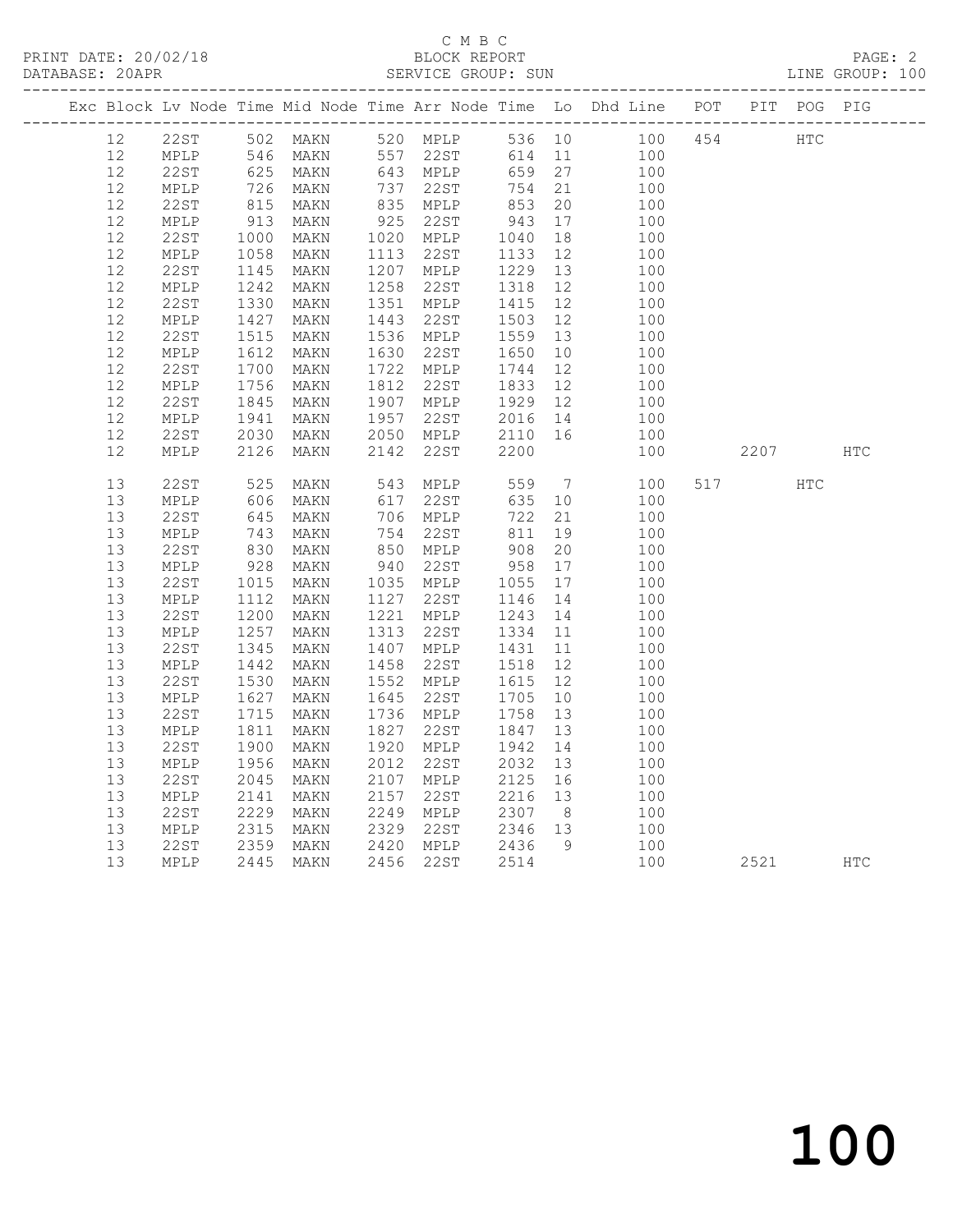# C M B C<br>BLOCK REPORT

LINE GROUP: 100

|    |      |            |           |      |                   |              |    | Exc Block Lv Node Time Mid Node Time Arr Node Time Lo Dhd Line POT                                              |          | PIT POG PIG |  |
|----|------|------------|-----------|------|-------------------|--------------|----|-----------------------------------------------------------------------------------------------------------------|----------|-------------|--|
| 14 |      |            |           |      |                   |              |    |                                                                                                                 |          | HTC         |  |
| 14 |      |            |           |      |                   |              |    | MAKN 600 MAKN 600 MPLP 616 10 100 545<br>MPLP 626 MAKN 637 22ST 654 11 100<br>22ST 705 MAKN 723 MPLP 740 20 100 |          |             |  |
| 14 |      |            |           |      |                   |              |    |                                                                                                                 |          |             |  |
| 14 | MPLP | 800        | MAKN      |      | 812 22ST          |              |    | 831 14 100                                                                                                      |          |             |  |
| 14 | 22ST | 845        | MAKN      |      | 905 MPLP          | 925          | 18 | 100                                                                                                             |          |             |  |
| 14 | MPLP | 943        | MAKN      | 956  | 22ST              | 1015         | 15 | 100                                                                                                             |          |             |  |
| 14 | 22ST | 1030       | MAKN      |      | 1050 MPLP         | 1110         | 17 | 100                                                                                                             |          |             |  |
| 14 | MPLP | 1127       | MAKN      | 1143 | 22ST              | 1202         | 13 | 100                                                                                                             |          |             |  |
| 14 | 22ST | 1215       | MAKN      |      | 1236 MPLP         | 1300         | 12 | 100                                                                                                             |          |             |  |
| 14 | MPLP | 1312       | MAKN      | 1328 | 22ST              | 1348         | 12 | 100                                                                                                             |          |             |  |
| 14 | 22ST | 1400       | MAKN      |      | 1421 MPLP         | 1445 12      |    | 100                                                                                                             |          |             |  |
| 14 | MPLP | 1457       | MAKN      | 1513 | 22ST              | 1534         |    | $\begin{array}{c} 11 \\ 100 \end{array}$                                                                        |          |             |  |
| 14 | 22ST | 1545       | MAKN      | 1607 | MPLP              | 1630 12      |    | 100                                                                                                             |          |             |  |
| 14 | MPLP | 1642       | MAKN      | 1700 | 22ST              | 1720         | 10 | 100                                                                                                             |          |             |  |
| 14 | 22ST | 1730       | MAKN      | 1751 | MPLP              | 1813         | 13 | $\frac{100}{100}$                                                                                               |          |             |  |
| 14 | MPLP | 1826       | MAKN      | 1842 | 22ST              | 1902         | 13 |                                                                                                                 |          |             |  |
| 14 | 22ST | 1915       | MAKN      |      | 1935 MPLP         | 1955 16      |    | 100                                                                                                             |          |             |  |
| 14 | MPLP | 2011       | MAKN 2027 |      | 22ST              | 2045 15      |    | 100                                                                                                             |          |             |  |
| 14 | 22ST | 2100       | MAKN      | 2120 |                   | MPLP 2138 13 |    | 100                                                                                                             |          |             |  |
| 14 | MPLP | 2151       |           |      | MAKN              | 2207         |    | 100                                                                                                             | 2222 HTC |             |  |
| 15 | 22ST | 800        | MAKN      |      | 820 MPLP          | 838          |    | 20<br>100                                                                                                       | 745      | HTC         |  |
| 15 | MPLP |            | MAKN      | 910  | 22ST              | 929          |    | 16 100                                                                                                          |          |             |  |
| 15 | 22ST | 858<br>945 | MAKN      |      | 1005 MPLP         | 1025         |    |                                                                                                                 |          |             |  |
| 15 | MPLP | 1043       | MAKN      | 1058 | 22ST              | 1117         |    | $\begin{array}{cc} 18 & \hspace{1.5cm} 100 \\ 13 & \hspace{1.5cm} 100 \end{array}$                              |          |             |  |
| 15 | 22ST | 1130       | MAKN      | 1151 | MPLP              | 1213         | 14 | 100                                                                                                             |          |             |  |
| 15 | MPLP | 1227       | MAKN      | 1243 | 22ST              | 1303         |    | 12 and $\overline{a}$<br>100                                                                                    |          |             |  |
| 15 | 22ST | 1315       | MAKN      | 1336 | MPLP              | 1400         | 12 | 100                                                                                                             |          |             |  |
| 15 | MPLP | 1412       | MAKN      | 1428 | 22ST              | 1448 12      |    | 100                                                                                                             |          |             |  |
| 15 | 22ST | 1500       | MAKN      | 1521 | MPLP              | 1544 13      |    | 100                                                                                                             |          |             |  |
| 15 | MPLP | 1557       | MAKN      | 1615 | 22ST              | 1636         | 9  | 100                                                                                                             |          |             |  |
| 15 | 22ST | 1645       | MAKN      | 1707 | MPLP              | 1729 12      |    | 100                                                                                                             |          |             |  |
| 15 | MPLP | 1741       | MAKN      | 1757 | 22ST              | 1817         | 13 | 100                                                                                                             |          |             |  |
| 15 | 22ST | 1830       | MAKN      |      | 1850 MPLP         | 1912         | 14 | 100                                                                                                             |          |             |  |
| 15 | MPLP | 1926       | MAKN      | 1942 | 22ST              | 2001         |    | 14 100                                                                                                          |          |             |  |
| 15 | 22ST | 2015       | MAKN      | 2035 | MPLP              |              |    | 2055 16 100                                                                                                     |          |             |  |
| 15 | MPLP | 2111       | MAKN      | 2127 | 22ST              | 2145 16      |    | 100                                                                                                             |          |             |  |
| 15 | 22ST | 2201       | MAKN      |      | 2223 MPLP 2241 11 |              |    | $\begin{array}{c}\n100\n\end{array}$                                                                            |          |             |  |
| 15 | MPLP | 2252       |           |      | MAKN              | 2307         |    | 100                                                                                                             | 2330 HTC |             |  |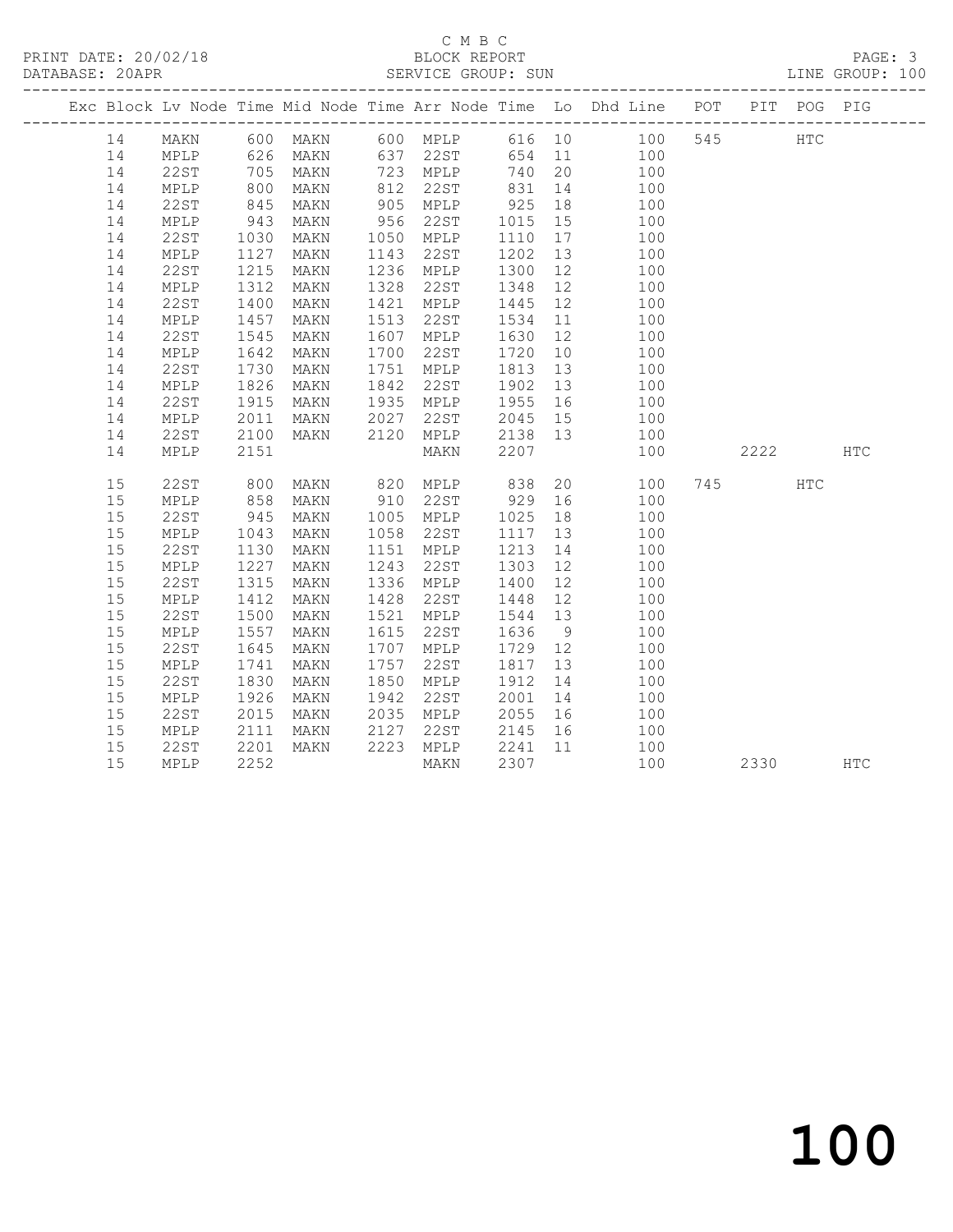#### C M B C<br>BLOCK REPORT SERVICE GROUP: SUN

|    |             |      |      |      |      |      |                 | Exc Block Lv Node Time Mid Node Time Arr Node Time Lo Dhd Line | POT             | PIT     | POG PIG |            |
|----|-------------|------|------|------|------|------|-----------------|----------------------------------------------------------------|-----------------|---------|---------|------------|
| 16 | MAKN        | 815  | MAKN | 815  | MPLP |      |                 | ---------------<br>833 11 100                                  | --------------- | 800 100 | HTC     |            |
| 16 | MPLP        | 844  | MAKN | 856  | 22ST | 914  | 16              | 100                                                            |                 |         |         |            |
| 16 | 22ST        | 930  | MAKN | 950  | MPLP | 1010 | 18              | 100                                                            |                 |         |         |            |
| 16 | MPLP        | 1028 | MAKN | 1043 | 22ST | 1102 | 13 <sup>°</sup> | 100                                                            |                 |         |         |            |
| 16 | 22ST        | 1115 | MAKN | 1136 | MPLP | 1158 | 14              | 100                                                            |                 |         |         |            |
| 16 | <b>MPLP</b> | 1212 | MAKN | 1228 | 22ST | 1248 | 12 <sup>°</sup> | 100                                                            |                 |         |         |            |
| 16 | 22ST        | 1300 | MAKN | 1321 | MPLP | 1345 | 12              | 100                                                            |                 |         |         |            |
| 16 | MPLP        | 1357 | MAKN | 1413 | 22ST | 1434 | 11              | 100                                                            |                 |         |         |            |
| 16 | 22ST        | 1445 | MAKN | 1507 | MPLP | 1530 | 12 <sup>°</sup> | 100                                                            |                 |         |         |            |
| 16 | MPLP        | 1542 | MAKN | 1600 | 22ST | 1620 | 10              | 100                                                            |                 |         |         |            |
| 16 | 22ST        | 1630 | MAKN | 1652 | MPLP | 1714 | 12              | 100                                                            |                 |         |         |            |
| 16 | MPLP        | 1726 | MAKN | 1744 | 22ST | 1804 | 11              | 100                                                            |                 |         |         |            |
| 16 | 22ST        | 1815 | MAKN | 1835 | MPLP | 1857 | 14              | 100                                                            |                 |         |         |            |
| 16 | MPLP        | 1911 | MAKN | 1927 | 22ST | 1947 | 13              | 100                                                            |                 |         |         |            |
| 16 | 22ST        | 2000 | MAKN | 2020 | MPLP | 2040 | 16              | 100                                                            |                 |         |         |            |
| 16 | MPLP        | 2056 | MAKN | 2112 | 22ST | 2130 | 16              | 100                                                            |                 |         |         |            |
| 16 | 22ST        | 2146 | MAKN | 2206 | MPLP | 2224 | 21              | 100                                                            |                 |         |         |            |
| 16 | MPLP        | 2245 | MAKN | 2300 | 22ST | 2319 | 10              | 100                                                            |                 |         |         |            |
| 16 | 22ST        | 2329 | MAKN | 2349 | MPLP | 2405 | 10              | 100                                                            |                 |         |         |            |
| 16 | MPLP        | 2415 | MAKN | 2429 | 22ST | 2446 | 20              | 100                                                            |                 |         |         |            |
| 16 | 22ST        | 2506 | MAKN | 2525 | MPLP | 2540 | - 8             | 100                                                            |                 |         |         |            |
| 16 | MPLP        | 2548 |      |      | MAKN | 2602 |                 | 100                                                            |                 | 2617    |         | <b>HTC</b> |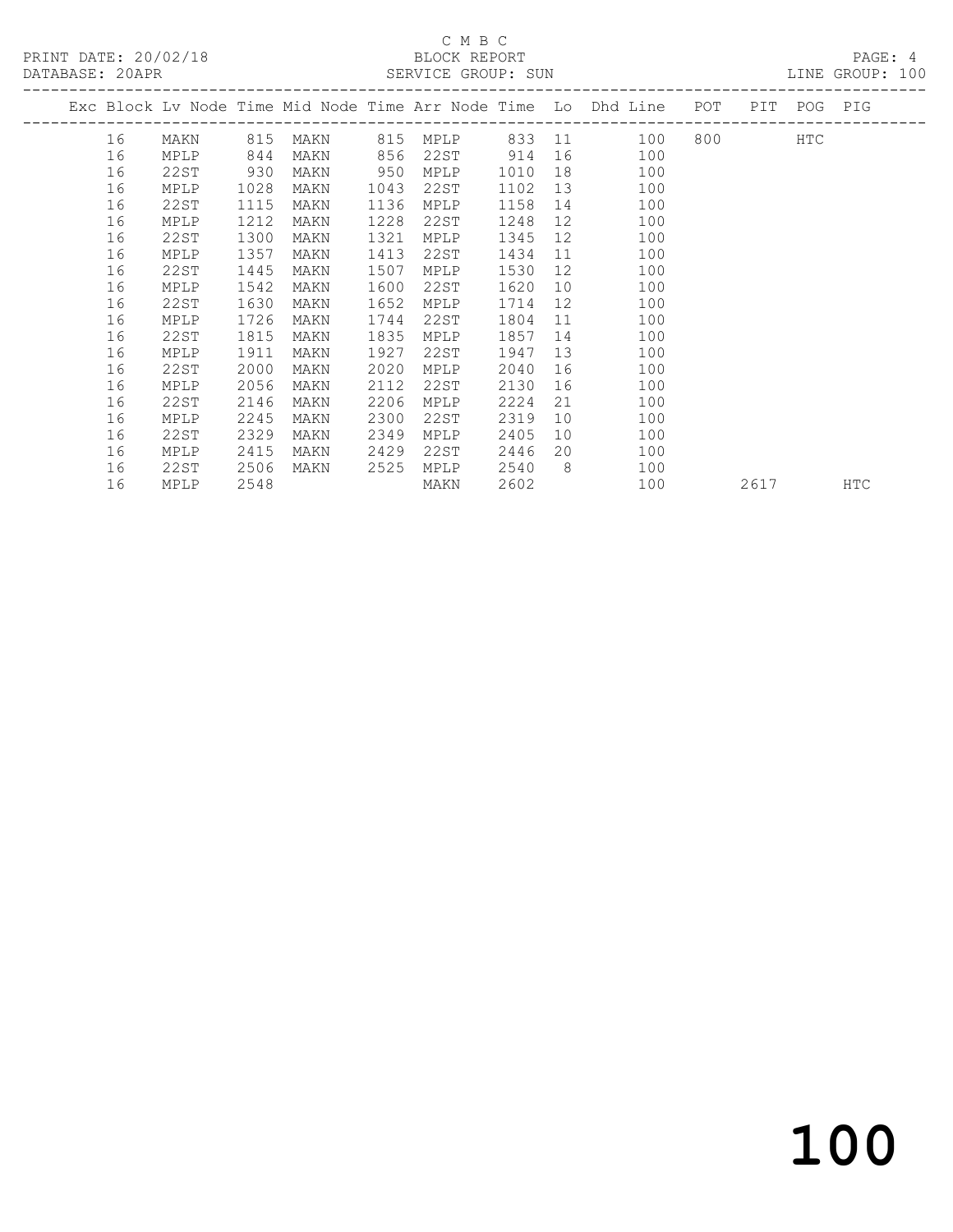| PRINT DATE: 20/02/18<br>DATABASE: 20APR                                                                       |                                                                                                                                                                                                                                                                                                        |                                                                                                                                                               |                                                                                                      |  |      | C M B C<br>BLOCK REPORT                                                         |                                                                                                                                                                                                                                                                                                                                                                                                                                                                                                                                                                                                                                                                                                                   |      | PAGE: 5    |
|---------------------------------------------------------------------------------------------------------------|--------------------------------------------------------------------------------------------------------------------------------------------------------------------------------------------------------------------------------------------------------------------------------------------------------|---------------------------------------------------------------------------------------------------------------------------------------------------------------|------------------------------------------------------------------------------------------------------|--|------|---------------------------------------------------------------------------------|-------------------------------------------------------------------------------------------------------------------------------------------------------------------------------------------------------------------------------------------------------------------------------------------------------------------------------------------------------------------------------------------------------------------------------------------------------------------------------------------------------------------------------------------------------------------------------------------------------------------------------------------------------------------------------------------------------------------|------|------------|
| 6&6N 6 AV & 6 ST<br>BCHL BURNABY CITY HALL<br>GIST GILMORE STATION<br>HOLD HOLDOM STATION<br>TOUCHEEN STATION |                                                                                                                                                                                                                                                                                                        |                                                                                                                                                               |                                                                                                      |  |      |                                                                                 | HODM HOWE & DUNSMUIR<br>HTC Hamilton Depot<br>MTST METROTOWN STATION<br>LOST LOUGHEED STN METROTOWN STAT<br>NWST NEW WESTMINSTER STN PAST PATTERSON STN<br>SFU SFU EXCHANGE STATION SPST SPERLING STN<br>SUST SURREY CENTRAL STATION SPST SPERLING STN                                                                                                                                                                                                                                                                                                                                                                                                                                                            |      |            |
|                                                                                                               |                                                                                                                                                                                                                                                                                                        |                                                                                                                                                               |                                                                                                      |  |      |                                                                                 | Exc Block Lv Node Time Mid Node Time Arr Node Time Lo Dhd Line POT PIT POG PIG                                                                                                                                                                                                                                                                                                                                                                                                                                                                                                                                                                                                                                    |      |            |
|                                                                                                               | $\mathbf{1}$<br>$\mathbf{1}$<br>$\mathbf{1}$<br>$\mathbf{1}$<br>$\mathbf{1}$<br>$\mathbf{1}$<br>$\mathbf{1}$<br>$\mathbf{1}$<br>$\mathbf{1}$<br>$\mathbf{1}$<br>$\mathbf{1}$<br>$\mathbf{1}$<br>$\mathbf{1}$<br>1<br>$\mathbf{1}$<br>1<br>$\mathbf{1}$<br>$\mathbf{1}$<br>$\mathbf{1}$<br>$\mathbf{1}$ | MTST<br>SFU<br>MTST<br>LOST<br>MTST<br>SFU<br>MTST<br>EDST<br>MTST<br>LOST<br>MTST<br>SFU<br>MTST<br>EDST<br>MTST<br>EDST<br>MTST<br>EDST<br>MTST<br>SFU 2352 | 1125<br>1219<br>1310<br>1405<br>1455<br>1551<br>1926<br>2016<br>2036<br>2106<br>2126<br>2205<br>2223 |  |      | SPST 1515 MTST 1543<br>EDST<br>MTST 2055<br>EDST 2124<br>MTST 2145<br>EDST 2221 | 1 MTST 704 SPST 724 SFU 740 5 144 642 HTC<br>1 SFU 745 SPST 803 MTST 828 12 144<br>1 MTST 840 SPST 902 LOST 918 22 110<br>1 LOST 940 SPST 1001 MTST 1025 10 110<br>1035 SPST 1059 SFU 1116 9 144<br>SPST 1145 MTST 1213 6 144<br>SPST 1244 LOST 1304 6 110<br>SPST 1331 MTST 1356 9 110<br>SPST 1431 SFU 1449 6 144<br>8 144<br>1612 2 119<br>1614<br>1614<br>1649 SPST 1715 LOST 1734 6 110<br>1740 SPST 1800 MTST 1824 11 110<br>1835 SPST 1902 SFU 1921 5 144<br>SPST 1946 MTST 2010 6 144<br>EDST 2034 2 119<br>11 119<br>2 119<br>$\begin{array}{cc} 20 & \hspace{1.5cm} 119 \\ 2 & \hspace{1.5cm} 119 \end{array}$<br>---<br>MTST 2242 23 119<br>2305 SPST 2327 SFU 2344 8 144<br>SPST 2410 MTST 2429 9 144 |      |            |
|                                                                                                               | $\mathbf{1}$<br>$\mathbf 1$                                                                                                                                                                                                                                                                            | MTST<br>EDST                                                                                                                                                  | 2438<br>2453                                                                                         |  | MTST | 2511                                                                            | EDST 2451 2 119<br>MTST 2511 119<br>119                                                                                                                                                                                                                                                                                                                                                                                                                                                                                                                                                                                                                                                                           | 2529 | <b>HTC</b> |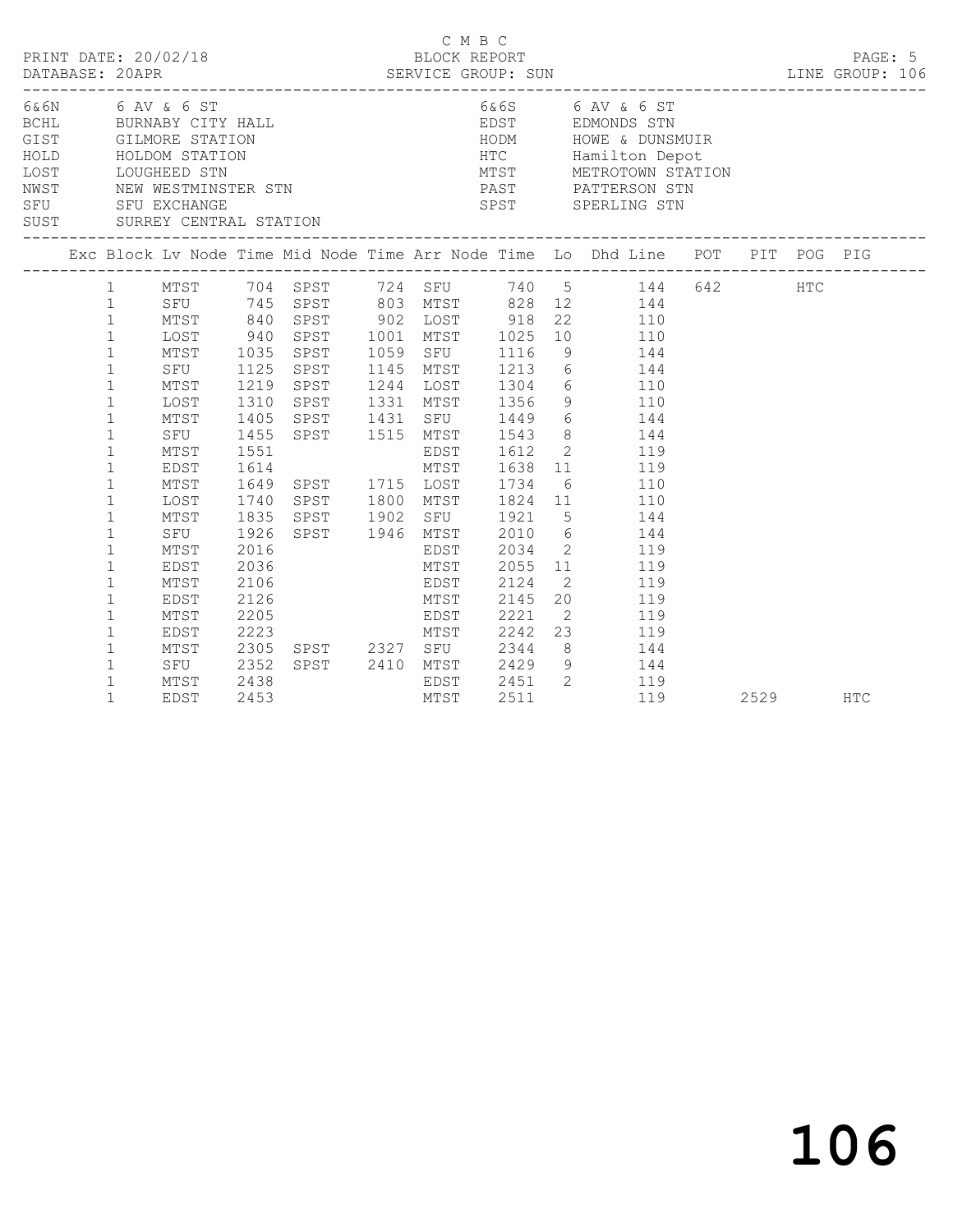#### C M B C<br>BLOCK REPORT SERVICE GROUP: SUN

| Exc Block Lv Node Time Mid Node Time Arr Node Time Lo Dhd Line POT PIT POG PIG |              |              |                                          |      |                   |              |                          |            |              |          |     |
|--------------------------------------------------------------------------------|--------------|--------------|------------------------------------------|------|-------------------|--------------|--------------------------|------------|--------------|----------|-----|
| $\mathbf{2}$                                                                   |              |              | LOST 910 SPST 929 MTST 952 9 110 842 HTC |      |                   |              |                          |            |              |          |     |
| $\mathbf{2}$                                                                   | MTST         | 1001         |                                          |      | $EDST$ $1019$ $2$ |              |                          | 119        |              |          |     |
| $\sqrt{2}$                                                                     | EDST         | 1021         |                                          |      | MTST 1044 5       |              |                          | 119        |              |          |     |
| $\mathbf{2}$                                                                   | MTST         | 1049         | SPST 1112 LOST                           |      |                   | 1130         | 10                       | 110        |              |          |     |
| $\mathbf{2}$                                                                   | LOST         | 1140         | SPST                                     |      | 1201 MTST         | 1225         | 10                       | 110        |              |          |     |
| $\mathbf{2}$                                                                   | MTST         | 1235         | SPST                                     |      | 1301 SFU          | 1319         | 6                        | 144        |              |          |     |
| $\mathbf{2}$                                                                   | SFU          | 1325         | SPST                                     |      | 1345 MTST         | 1414 13      |                          | 144        |              |          |     |
| $\mathbf{2}$                                                                   | MTST         | 1427         |                                          |      | EDST              | 1447 2       |                          | 119        |              |          |     |
| $\sqrt{2}$                                                                     | EDST         | 1449         |                                          |      | MTST              | 1513 6       |                          | 119        |              |          |     |
| $\mathbf{2}$                                                                   | MTST         | 1519         | SPST 1544 LOST                           |      |                   | 1604 6       |                          | 110        |              |          |     |
| $\overline{c}$                                                                 | LOST         | 1610         | SPST 1631 MTST                           |      |                   | 1655 10      |                          | 110        |              |          |     |
| $\mathbf{2}$                                                                   | MTST         | 1705         | SPST 1732 SFU                            |      |                   | 1751         | $5\overline{)}$          | 144        |              |          |     |
| $\overline{c}$                                                                 | SFU          | 1756         | SPST 1816 MTST                           |      |                   | 1842 18      |                          | 144        |              |          |     |
| $\mathbf{2}$                                                                   | MTST         | 1900         |                                          |      | EDST              | 1920         | $\overline{2}$           | 119        |              |          |     |
| $\sqrt{2}$                                                                     | EDST         | 1922         |                                          |      | MTST              | 1943         | 18                       | 119        |              |          |     |
| $\mathbf{2}$                                                                   | MTST         | 2001         |                                          |      | EDST              | 2019         | $\overline{\phantom{a}}$ | 119        |              |          |     |
| $\mathbf{2}$                                                                   | EDST         | 2021         |                                          |      | MTST              | 2040         | 6                        | 119        |              |          |     |
| $\mathbf{2}$                                                                   | MTST         | 2046         |                                          |      | EDST              | 2104         | $\overline{2}$           | 119        |              |          |     |
| $\sqrt{2}$                                                                     | EDST         | 2106         |                                          |      | MTST              | 2125 10      |                          | 119        |              |          |     |
| $\mathbf{2}$                                                                   | MTST         | 2135         | SPST 2158 SFU                            |      |                   | 2215         | $\overline{7}$           | 144        |              |          |     |
| $\mathbf{2}$                                                                   | SFU          | 2222         | SPST 2240 MTST                           |      |                   | 2300         | $\overline{7}$           | 144        |              |          |     |
| $\mathbf{2}$                                                                   | MTST         | 2307         |                                          |      | EDST              | 2321         | $\overline{2}$           | 119        |              |          |     |
| $\mathbf{2}$                                                                   | EDST         | 2323         |                                          |      | MTST              | 2341 5       |                          | 119        |              |          |     |
| $\mathbf{2}$                                                                   | MTST         | 2346         | SPST 2407 LOST                           |      |                   | 2424 6       |                          | 110        |              |          |     |
| $\overline{c}$                                                                 | LOST         | 2430         | SPST 2447 MTST                           |      |                   | 2505 5       |                          | 110        |              |          |     |
| $\mathbf{2}$                                                                   | MTST         | 2510         |                                          |      | EDST              | 2523 15      |                          | 12 119     |              |          |     |
| $\mathbf{2}$                                                                   | MTST         | 2550         |                                          |      | EDST              | 2603         |                          | 119        |              | 2613 HTC |     |
| 3                                                                              | MTST         | 1237         |                                          |      | EDST              | 1258 2       |                          |            | 119 1215 HTC |          |     |
| 3                                                                              | EDST         | 1300         |                                          |      | MTST              | 1326 9       |                          | 119        |              |          |     |
| $\mathsf S$                                                                    | MTST         | 1335         | SPST 1401 SFU                            |      |                   | 1419         | 6                        | 144        |              |          |     |
| $\mathsf S$                                                                    | SFU          | 1425         | SPST 1445 MTST                           |      |                   | 1513 14      |                          | 144        |              |          |     |
| 3                                                                              | MTST         | 1527         |                                          |      | EDST              | 1548         | $\overline{2}$           | 119        |              |          |     |
| $\mathsf S$                                                                    | EDST         | 1550         |                                          |      | MTST              | 1614         | $5\overline{)}$          | 119        |              |          |     |
| $\mathsf S$                                                                    | MTST         | 1619         | SPST                                     |      | 1645 LOST         | 1704         | 6                        | 110        |              |          |     |
| 3                                                                              | LOST         | 1710         | SPST                                     | 1730 | MTST              | 1754 11      |                          | 110        |              |          |     |
| 3                                                                              | MTST         | 1805         | SPST                                     | 1832 | SFU               | 1851         | $5\overline{)}$          | 144        |              |          |     |
| $\mathsf S$                                                                    | SFU          | 1856         | SPST                                     |      | 1916 MTST         | 1940 9       |                          | 144        |              |          |     |
| $\mathsf S$                                                                    | MTST         | 1949         | SPST                                     |      | 2013 LOST         | 2031 9       |                          | 110        |              |          |     |
| 3                                                                              |              |              | LOST 2040 SPST 2059 MTST 2119 17         |      |                   |              |                          | 110        |              |          |     |
| 3                                                                              | MTST         | 2136         |                                          |      | EDST              | 2154         | 2                        | 119        |              |          |     |
| 3                                                                              | EDST         | 2156         |                                          |      | MTST              | 2215         | 21                       | 119        |              |          |     |
| 3                                                                              | MTST         | 2236         |                                          |      | EDST              | 2251         | 2                        | 119        |              |          |     |
| 3                                                                              | EDST         | 2253         |                                          |      | MTST              | 2311         | 26                       | 119        |              |          |     |
| 3<br>3                                                                         | MTST         | 2337         |                                          |      | EDST              | 2351         | 2                        | 119        |              |          |     |
| 3                                                                              | EDST<br>MTST | 2353<br>2420 | SPST                                     |      | MTST<br>2440 SFU  | 2411<br>2455 | 9                        | 119<br>144 |              | 2528     | HTC |
|                                                                                |              |              |                                          |      |                   |              |                          |            |              |          |     |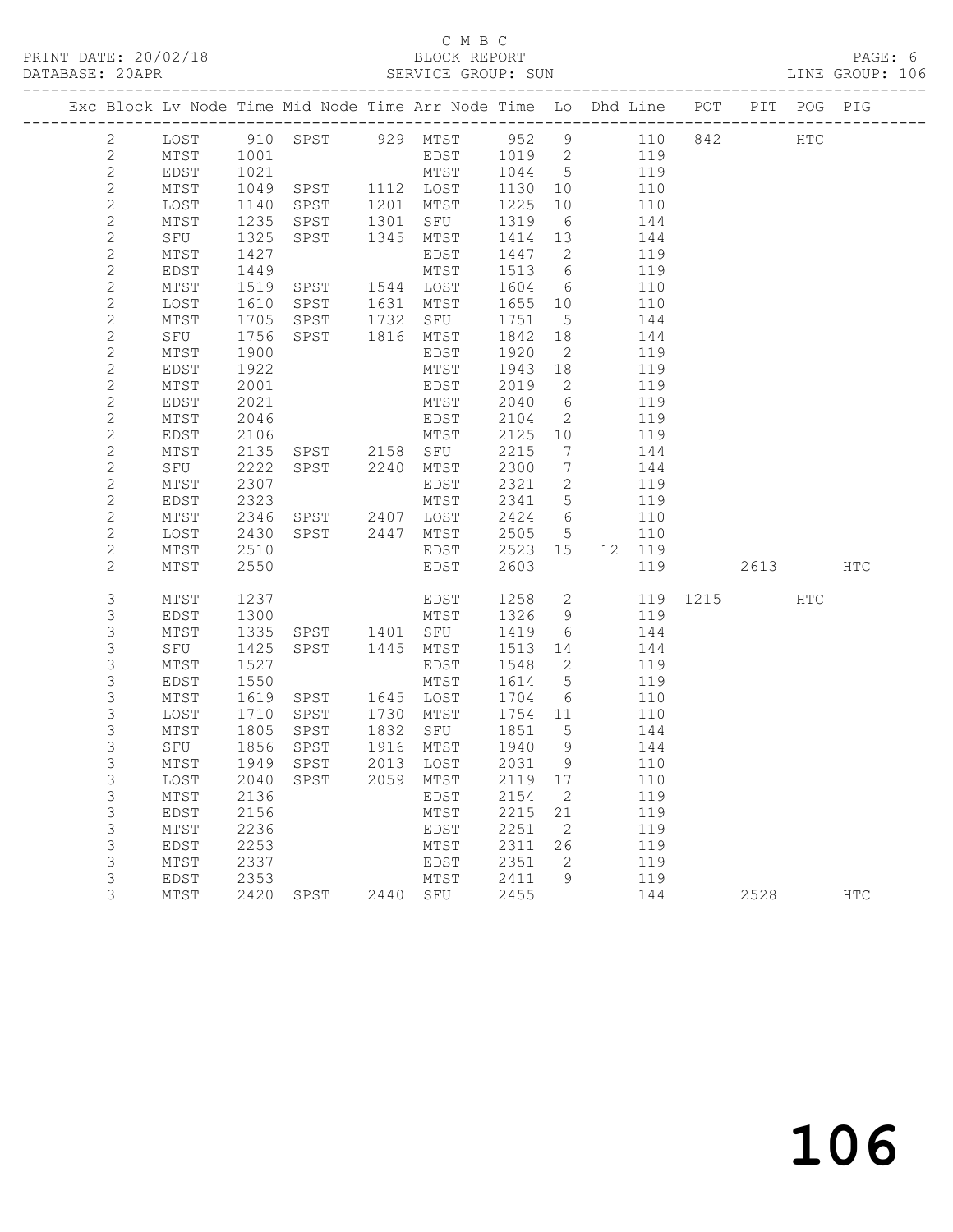#### C M B C<br>BLOCK REPORT SERVICE GROUP: SUN

|             |              |              |                            |      |              |                 |                          | Exc Block Lv Node Time Mid Node Time Arr Node Time Lo Dhd Line POT |     |      | PIT POG PIG |            |
|-------------|--------------|--------------|----------------------------|------|--------------|-----------------|--------------------------|--------------------------------------------------------------------|-----|------|-------------|------------|
| 5           | LOST         |              |                            |      |              |                 |                          |                                                                    | 651 |      | HTC         |            |
| 5           | MTST         |              |                            |      |              |                 |                          |                                                                    |     |      |             |            |
| 5           | SFU          | 855          | SPST 914 MTST              |      |              | 941             | $5^{\circ}$              | 144                                                                |     |      |             |            |
| 5           | MTST         | 946          |                            |      | EDST         | 1004            | $\overline{\phantom{a}}$ | 119                                                                |     |      |             |            |
| 5           | EDST         | 1006         |                            |      | MTST         | 1029            | 17                       | 119                                                                |     |      |             |            |
| $\mathsf S$ | MTST         | 1046         |                            |      | EDST         | 1105            | $\overline{2}$           | 119                                                                |     |      |             |            |
| 5           | EDST         | 1107         |                            |      | MTST         | 1131            | 15                       | 119                                                                |     |      |             |            |
| 5           | MTST         | 1146         |                            |      | EDST         | 1207            | $\overline{2}$           | 119                                                                |     |      |             |            |
| 5           | EDST         | 1209         |                            |      | MTST         | 1235            | 14                       | 119                                                                |     |      |             |            |
| 5           | MTST         | 1249         |                            |      | EDST         | 1310            | $\overline{2}$           | 119                                                                |     |      |             |            |
| 5           | EDST         | 1312         | SPST 1414 LOST             |      | MTST         | 1338 11         |                          | 119                                                                |     |      |             |            |
| 5           | MTST         | 1349         |                            |      |              | 1434            | 6                        | 110                                                                |     |      |             |            |
| 5           | LOST         | 1440         | SPST 1501 MTST             |      |              | 1526 13         |                          | 110                                                                |     |      |             |            |
| 5<br>5      | MTST<br>EDST | 1539<br>1602 |                            |      | EDST         | 1600<br>1626 13 | $\overline{2}$           | 119<br>119                                                         |     |      |             |            |
| 5           | MTST         | 1639         |                            |      | MTST<br>EDST | 1659            | $\overline{\phantom{0}}$ | 119                                                                |     |      |             |            |
| 5           | EDST         | 1701         |                            |      | MTST         | 1724            |                          | 119                                                                |     | 1746 |             | <b>HTC</b> |
|             |              |              |                            |      |              |                 |                          |                                                                    |     |      |             |            |
| 6           | <b>BCHL</b>  |              |                            |      | MTST         | 755             | $7\overline{ }$          | 144                                                                |     | 717  | HTC         |            |
| 6           | MTST         | 740<br>802   | SPST MTST<br>SPST 824 LOST |      |              | 840 10          |                          | 110                                                                |     |      |             |            |
| 6           | LOST         | 850          | SPST                       | 909  | MTST         | 931             | $5\overline{)}$          | 110                                                                |     |      |             |            |
| 6           | MTST         | 936          | SPST                       | 959  | SFU          | 1016            | 9                        | 144                                                                |     |      |             |            |
| 6           | SFU          | 1025         | SPST                       | 1045 | MTST         | 1112            | $\overline{7}$           | 144                                                                |     |      |             |            |
| 6           | MTST         | 1119         | SPST                       | 1143 | LOST         | 1203            | $\overline{7}$           | 110                                                                |     |      |             |            |
| $\epsilon$  | LOST         | 1210         | SPST                       | 1231 | MTST         | 1255            | 10                       | 110                                                                |     |      |             |            |
| 6           | MTST         | 1305         | SPST                       | 1331 | SFU          | 1349            | 6                        | 144                                                                |     |      |             |            |
| 6           | SFU          | 1355         | SPST                       | 1415 | MTST         | 1444            | $\overline{7}$           | 144                                                                |     |      |             |            |
| 6           | MTST         | 1451         |                            |      | EDST         | 1511            | $\overline{2}$           | 119                                                                |     |      |             |            |
| 6           | EDST         | 1513         |                            |      | MTST         | 1537 12         |                          | 119                                                                |     |      |             |            |
| 6           | MTST         | 1549         | SPST                       | 1701 | 1615 LOST    | 1634            | 6                        | 110<br>110                                                         |     |      |             |            |
| 6<br>6      | LOST<br>MTST | 1640<br>1735 | SPST<br>SPST               | 1802 | MTST<br>SFU  | 1725 10<br>1821 | $5^{\circ}$              | 144                                                                |     |      |             |            |
| 6           | SFU          | 1826         | SPST                       | 1846 | MTST         | 1910            | 9                        | 144                                                                |     |      |             |            |
| 6           | MTST         | 1919         | SPST                       | 1943 | LOST         | 2001            | 9                        | 110                                                                |     |      |             |            |
| 6           | LOST         | 2010         | SPST                       | 2029 | MTST         | 2049            | 16                       | 110                                                                |     |      |             |            |
| 6           | MTST         | 2105         | SPST                       | 2128 | SFU          | 2145            | 10                       | 144                                                                |     |      |             |            |
| 6           | SFU          | 2155         | SPST                       | 2214 | MTST         | 2236            | 8 <sup>8</sup>           | 144                                                                |     |      |             |            |
| 6           | MTST         | 2244         | SPST                       | 2305 | LOST         | 2322            | 8 <sup>8</sup>           | 110                                                                |     |      |             |            |
| 6           | LOST         | 2330         | SPST                       | 2348 | MTST         | 2407            |                          | 110                                                                |     | 2425 |             | HTC        |
|             |              |              |                            |      |              |                 |                          |                                                                    |     |      |             |            |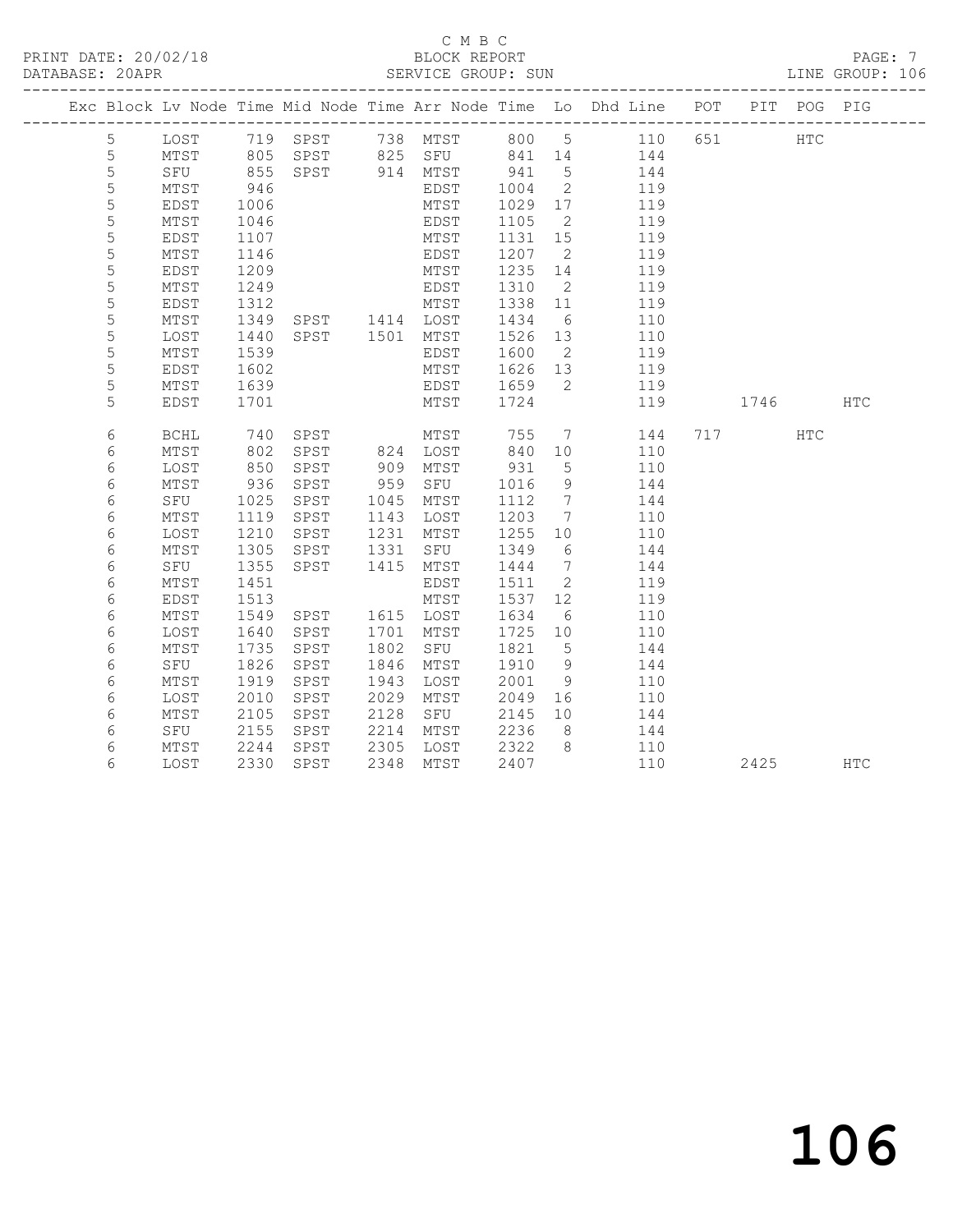#### C M B C<br>BLOCK REPORT SERVICE GROUP: SUN

|                |              |              |                                 |      |                      |              |                          | Exc Block Lv Node Time Mid Node Time Arr Node Time Lo Dhd Line POT |         | PIT POG PIG |            |
|----------------|--------------|--------------|---------------------------------|------|----------------------|--------------|--------------------------|--------------------------------------------------------------------|---------|-------------|------------|
| $7\phantom{.}$ | MTST         |              |                                 |      |                      |              |                          | 732 SPST 754 LOST 810 10 110 710                                   | HTC     |             |            |
| 7              | LOST         | 820          |                                 |      | SPST 839 MTST 901 13 |              |                          | 110                                                                |         |             |            |
| 7              | MTST         | 914          | SPST                            |      | 936 LOST             | 952          | 18                       | 110                                                                |         |             |            |
| 7              | LOST         | 1010         | SPST                            |      | 1031 MTST            | 1055         | 10                       | 110                                                                |         |             |            |
| 7              | MTST         | 1105         | SPST                            |      | 1129 SFU             | 1146         | 9                        | 144                                                                |         |             |            |
| 7              | SFU          | 1155         | SPST                            |      | 1215 MTST            | 1243         | 6                        | 144                                                                |         |             |            |
| 7              | MTST         | 1249         | SPST                            |      | 1314 LOST            | 1334         | 6                        | 110                                                                |         |             |            |
| 7              | LOST         | 1340         | SPST                            | 1401 | MTST                 | 1426         | 13                       | 110                                                                |         |             |            |
| 7<br>7         | MTST         | 1439         |                                 |      | EDST                 | 1459         | $\overline{2}$           | 119                                                                |         |             |            |
| 7              | EDST<br>MTST | 1501<br>1535 | SPST 1601 SFU                   |      | MTST                 | 1525<br>1620 | 10                       | 119<br>144                                                         |         |             |            |
| 7              | SFU          | 1625         | SPST 1645                       |      | MTST                 | 1711         | $5^{\circ}$<br>19        | 144                                                                |         |             |            |
| 7              | MTST         | 1730         |                                 |      | EDST                 | 1750         | $\overline{\phantom{a}}$ | 119                                                                |         |             |            |
| 7              | EDST         | 1752         |                                 |      | MTST                 | 1814         | $5\overline{)}$          | 119                                                                |         |             |            |
| 7              | MTST         | 1819         | SPST                            |      | 1843 LOST            | 1901         | 9                        | 110                                                                |         |             |            |
| 7              | LOST         | 1910         | SPST                            | 1929 | MTST                 | 1951         | 14                       | 110                                                                |         |             |            |
| 7              | MTST         | 2005         | SPST                            | 2029 | SFU                  | 2047         | 8 <sup>8</sup>           | 144                                                                |         |             |            |
| 7              | SFU          | 2055         | SPST                            | 2114 | MTST                 | 2136         | 8 <sup>8</sup>           | 144                                                                |         |             |            |
| 7              | MTST         | 2144         | SPST                            |      | 2206 LOST            | 2224 6       |                          | 110                                                                |         |             |            |
| 7              | LOST         | 2230         | SPST                            | 2248 | MTST                 | 2307         |                          | 110                                                                | 2325    |             | <b>HTC</b> |
|                |              |              |                                 |      |                      |              |                          |                                                                    |         |             |            |
| 8              | MTST         | 602          |                                 |      | EDST                 | 614          | $2^{\circ}$              | 119                                                                | 540 540 | HTC         |            |
| 8              | EDST         | 616          |                                 |      | MTST                 | 633          | 9                        | 119                                                                |         |             |            |
| 8              | MTST         | 642          |                                 |      | EDST                 | 654          | $\mathbf{2}$             | 119                                                                |         |             |            |
| 8              | EDST         | 656          |                                 |      | MTST                 | 713          | 9                        | 119                                                                |         |             |            |
| 8              | MTST         | 722          |                                 |      | EDST                 | 735          | $\mathbf{2}$             | 119                                                                |         |             |            |
| 8              | EDST         | 737          |                                 |      | MTST                 | 754          | $7\phantom{.0}$          | 119                                                                |         |             |            |
| 8<br>8         | MTST<br>EDST | 801<br>818   |                                 |      | EDST<br>MTST         | 816<br>837   | $\mathbf{2}$<br>8        | 119<br>119                                                         |         |             |            |
| 8              | MTST         | 845          |                                 |      | EDST                 | 901          | $\mathbf{2}$             | 119                                                                |         |             |            |
| 8              | EDST         | 903          |                                 |      | MTST                 | 924          | 8                        | 119                                                                |         |             |            |
| 8              | MTST         | 932          |                                 |      | EDST                 | 949          | 2                        | 119                                                                |         |             |            |
| 8              | EDST         | 951          |                                 |      | MTST                 | 1014         | 17                       | 119                                                                |         |             |            |
| $\,8\,$        | MTST         | 1031         |                                 |      | EDST                 | 1050         | $\overline{2}$           | 119                                                                |         |             |            |
| 8              | EDST         | 1052         |                                 |      | MTST                 | 1115         | 17                       | 119                                                                |         |             |            |
| 8              | MTST         | 1132         |                                 |      | EDST                 | 1152         | $\overline{2}$           | 119                                                                |         |             |            |
| 8              | EDST         | 1154         |                                 |      | MTST                 | 1219         | $6\overline{6}$          | 119                                                                |         |             |            |
| $\,8\,$        | MTST         | 1225         |                                 |      | EDST                 | 1246         | $\overline{2}$           | 119                                                                |         |             |            |
| 8              | EDST         | 1248         |                                 |      | MTST                 | 1314         | 5                        | 119                                                                |         |             |            |
| 8              |              |              | MTST 1319 SPST 1344 LOST 1404 6 |      |                      |              |                          | 110                                                                |         |             |            |
| 8              | LOST         | 1410         | SPST                            | 1431 | MTST                 | 1456         | 9                        | 110                                                                |         |             |            |
| 8              | MTST         | 1505         | SPST                            | 1531 | SFU                  | 1549         | 6                        | 144                                                                |         |             |            |
| 8              | SFU          | 1555         | SPST                            | 1614 | MTST                 | 1641         | 10                       | 144                                                                |         |             |            |
| 8              | MTST         | 1651         |                                 |      | EDST                 | 1711         | 2                        | 119                                                                |         |             |            |
| 8              | EDST         | 1713         |                                 |      | MTST                 | 1736         | 9                        | 119                                                                |         |             |            |
| 8<br>8         | MTST<br>EDST | 1745<br>1807 |                                 |      | EDST<br>MTST         | 1805<br>1828 | 2<br>17                  | 119<br>119                                                         |         |             |            |
| 8              | MTST         | 1845         |                                 |      | EDST                 | 1905         | 2                        | 119                                                                |         |             |            |
| 8              | EDST         | 1907         |                                 |      | MTST                 | 1928         | 17                       | 119                                                                |         |             |            |
| 8              | MTST         | 1945         |                                 |      | EDST                 | 2005         | 2                        | 119                                                                |         |             |            |
| 8              | EDST         | 2007         |                                 |      | MTST                 | 2026         |                          | 119                                                                | 2044    |             | <b>HTC</b> |
|                |              |              |                                 |      |                      |              |                          |                                                                    |         |             |            |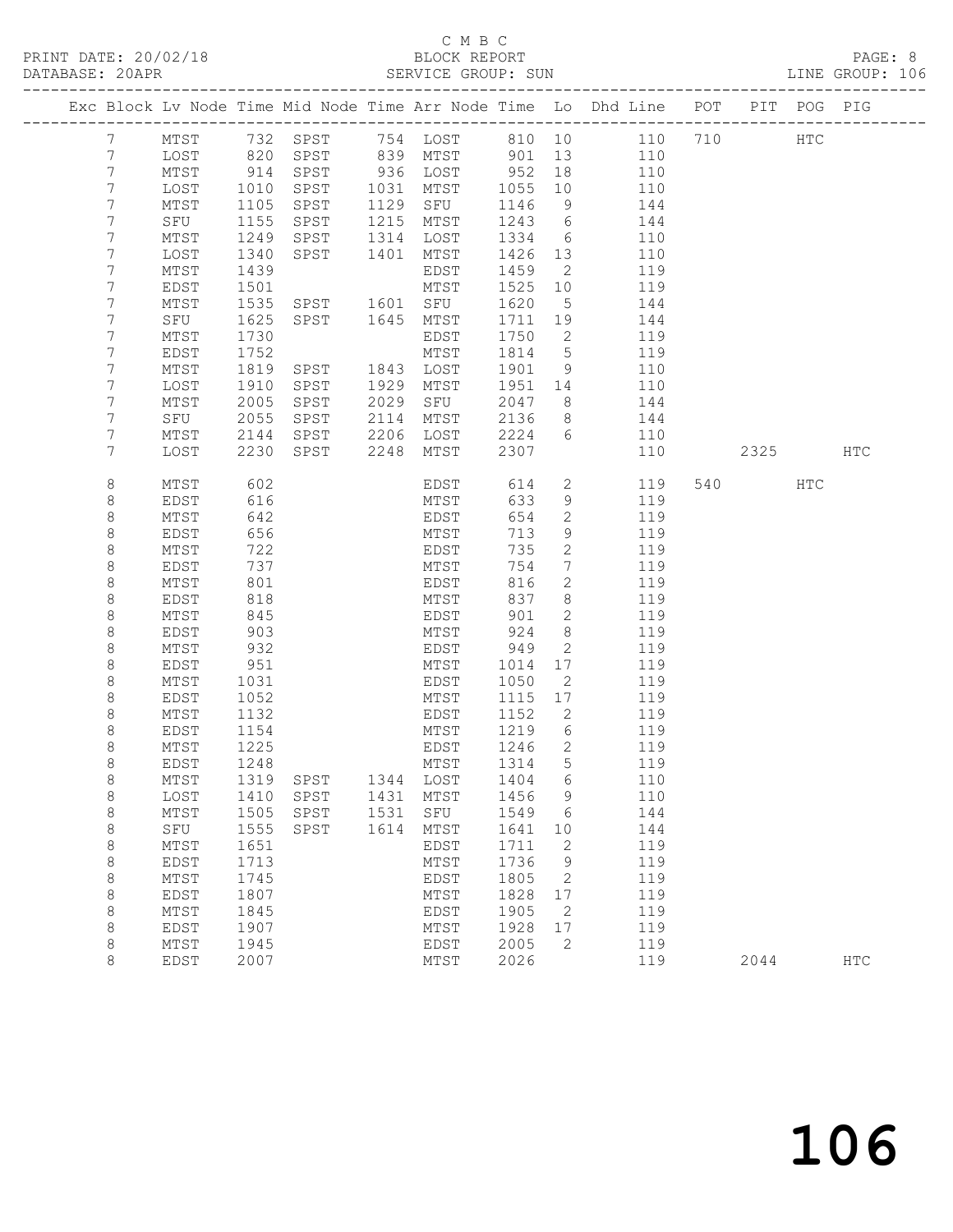#### C M B C<br>BLOCK REPORT SERVICE GROUP: SUN

|  |             |             |              | Exc Block Lv Node Time Mid Node Time Arr Node Time Lo Dhd Line POT PIT POG PIG |              |                   |              |                   |             |         |     |     |
|--|-------------|-------------|--------------|--------------------------------------------------------------------------------|--------------|-------------------|--------------|-------------------|-------------|---------|-----|-----|
|  | 9           | MTST        | 542          |                                                                                |              | EDST              |              |                   | 554 2 119   | 520 000 | HTC |     |
|  | 9           | EDST        | 556          |                                                                                |              | MTST              | 613          | 9                 | 119         |         |     |     |
|  | $\mathsf 9$ | MTST        | 622          |                                                                                |              | EDST              | 634          | 2                 | 119         |         |     |     |
|  | $\mathsf 9$ | EDST        | 636          |                                                                                |              | MTST              | 653          | 9                 | 119         |         |     |     |
|  | 9           | MTST        | 702          |                                                                                |              | EDST              | 715          | $\overline{2}$    | 119         |         |     |     |
|  |             |             |              |                                                                                |              |                   |              |                   |             |         |     |     |
|  | 9           | EDST        | 717          |                                                                                |              | MTST              | 734          | 8                 | 119         |         |     |     |
|  | 9           | MTST        | 742          |                                                                                |              | EDST              | 755          | $\overline{2}$    | 119         |         |     |     |
|  | $\mathsf 9$ | EDST        | 757          |                                                                                |              | MTST              | 814          | 16                | 119         |         |     |     |
|  | 9           | MTST        | 830          |                                                                                |              | EDST              | 846          | 2                 | 119         |         |     |     |
|  | 9           | EDST        | 848          |                                                                                |              | MTST              | 907          | 8<br>$\mathbf{2}$ | 119         |         |     |     |
|  | 9           | MTST        | 915          |                                                                                |              | EDST              | 932          |                   | 119         |         |     |     |
|  | 9<br>9      | EDST        | 934          | SPST 1029 SFU                                                                  |              | MTST              | 957          | 8                 | 119         |         |     |     |
|  |             | MTST        | 1005         |                                                                                |              |                   | 1046         | 9                 | 144         |         |     |     |
|  | 9           | SFU         | 1055         | SPST                                                                           | 1115         | MTST              | 1143         | $6\overline{6}$   | 144         |         |     |     |
|  | 9           | MTST        | 1149         | SPST                                                                           | 1213         | LOST              | 1233         | $\overline{7}$    | 110         |         |     |     |
|  | 9           | LOST        | 1240         | SPST                                                                           | 1301         | MTST              | 1326         | 11                | 110         |         |     |     |
|  | 9           | MTST        | 1337         |                                                                                |              | EDST              | 1358         | $\overline{2}$    | 119         |         |     |     |
|  | 9           | EDST        | 1400         |                                                                                |              | MTST              | 1424         | 11                | 119         |         |     |     |
|  | 9           | MTST        | 1435         | SPST<br>SPST 1545                                                              | 1501         | SFU               | 1519         | 6                 | 144         |         |     |     |
|  | 9           | SFU         | 1525         |                                                                                |              | MTST              | 1613 14      |                   | 144         |         |     |     |
|  | 9<br>9      | MTST        | 1627         |                                                                                |              | EDST              | 1648         | $\overline{2}$    | 119         |         |     |     |
|  |             | EDST        | 1650         |                                                                                |              | MTST              | 1714         | $5^{\circ}$       | 119         |         |     |     |
|  | 9           | MTST        | 1719         | SPST                                                                           | 1829         | 1745 LOST<br>MTST | 1804         | 6                 | 110         |         |     |     |
|  | 9           | LOST        | 1810         | SPST                                                                           |              |                   | 1851         | 14                | 110         |         |     |     |
|  | 9<br>9      | MTST<br>SFU | 1905<br>1956 | SPST<br>SPST                                                                   | 1932<br>2016 | SFU               | 1951<br>2040 | 5<br>$5^{\circ}$  | 144<br>144  |         |     |     |
|  | 9           | MTST        |              | SPST                                                                           | 2107         | MTST              | 2125         | 15                | 110         |         |     |     |
|  | 9           | LOST        | 2045<br>2140 |                                                                                | 2158         | LOST              | 2217         | 18                | 110         |         |     |     |
|  | $\mathsf 9$ |             | 2235         | SPST                                                                           | 2257         | MTST              | 2314         | 8 <sup>8</sup>    | 144         |         |     |     |
|  | 9           | MTST<br>SFU | 2322         | SPST<br>SPST                                                                   | 2340         | SFU               | 2359         |                   | 144         |         |     |     |
|  | 9           | MTST        | 2408         |                                                                                |              | MTST<br>EDST      | 2421         | 9<br>$\mathbf{2}$ | 119         |         |     |     |
|  | 9           | EDST        | 2423         |                                                                                |              | MTST              | 2441         | 5                 | 119         |         |     |     |
|  | 9           | MTST        | 2446         | SPST                                                                           | 2507         | LOST              | 2524         | 6                 | 110         |         |     |     |
|  | 9           | LOST        | 2530         | SPST                                                                           | 2547         | MTST              | 2605         | 5                 | 110         |         |     |     |
|  | 9           | MTST        | 2610         |                                                                                |              | EDST              | 2623         |                   | 119         | 2633    |     | HTC |
|  |             |             |              |                                                                                |              |                   |              |                   |             |         |     |     |
|  | 10          | HODM        | 509          |                                                                                |              | NWST 611 SUST     | 631          | 9                 | 15 N19      | 433     | HTC |     |
|  | 10          | NWST        | 655          |                                                                                |              | EDST              | 708          | 6                 | 112         |         |     |     |
|  | 10          | EDST        |              | 714 BCHL                                                                       |              | HOLD              | 734          | $\Omega$          | 133         |         |     |     |
|  | 10          | HOLD        |              | 734 GIST 750 PAST                                                              |              |                   |              |                   | 806 6 3 129 |         |     |     |
|  | 10          | MTST        | 815          |                                                                                |              | EDST              | 831          | 2                 | 119         |         |     |     |
|  | 10          | EDST        | 833          |                                                                                |              | MTST              | 852          | 9                 | 119         |         |     |     |
|  | 10          | MTST        | 901          |                                                                                |              | EDST              | 917          | 2                 | 119         |         |     |     |
|  | 10          | EDST        | 919          |                                                                                |              | MTST              | 940          | 9                 | 119         |         |     |     |
|  | 10          | MTST        | 949          | SPST                                                                           | 1012         | LOST              | 1030         | 10                | 110<br>110  |         |     |     |
|  | 10<br>10    | LOST        | 1040<br>1135 | SPST<br>SPST                                                                   | 1101<br>1159 | MTST<br>SFU       | 1125<br>1216 | $10$              | 144         |         |     |     |
|  | 10          | MTST<br>SFU | 1225         | SPST                                                                           | 1245         | MTST              | 1313         | 9<br>12           | 144         |         |     |     |
|  | 10          | MTST        | 1325         |                                                                                |              | EDST              | 1346         | 2                 | 119         |         |     |     |
|  | 10          | EDST        | 1348         |                                                                                |              | MTST              | 1413         | 6                 | 119         |         |     |     |
|  | 10          | MTST        | 1419         | SPST                                                                           | 1444         | LOST              | 1504         | 6                 | 110         |         |     |     |
|  | 10          | LOST        | 1510         | SPST                                                                           | 1531         | MTST              | 1555         | 10                | 110         |         |     |     |
|  | 10          | MTST        | 1605         | SPST                                                                           | 1631         | SFU               | 1650         | 5                 | 144         |         |     |     |
|  | 10          | SFU         | 1655         | SPST                                                                           | 1715         | MTST              | 1741         | 8                 | 144         |         |     |     |
|  | 10          | MTST        | 1749         | SPST                                                                           | 1815         | LOST              | 1834         | 6                 | 110         |         |     |     |
|  | 10          | LOST        | 1840         | SPST                                                                           | 1859         | MTST              | 1921         | 14                | 110         |         |     |     |
|  | 10          | MTST        | 1935         | SPST                                                                           | 2000         | SFU               | 2018         | 7                 | 144         |         |     |     |
|  |             |             |              |                                                                                |              |                   |              |                   |             |         |     |     |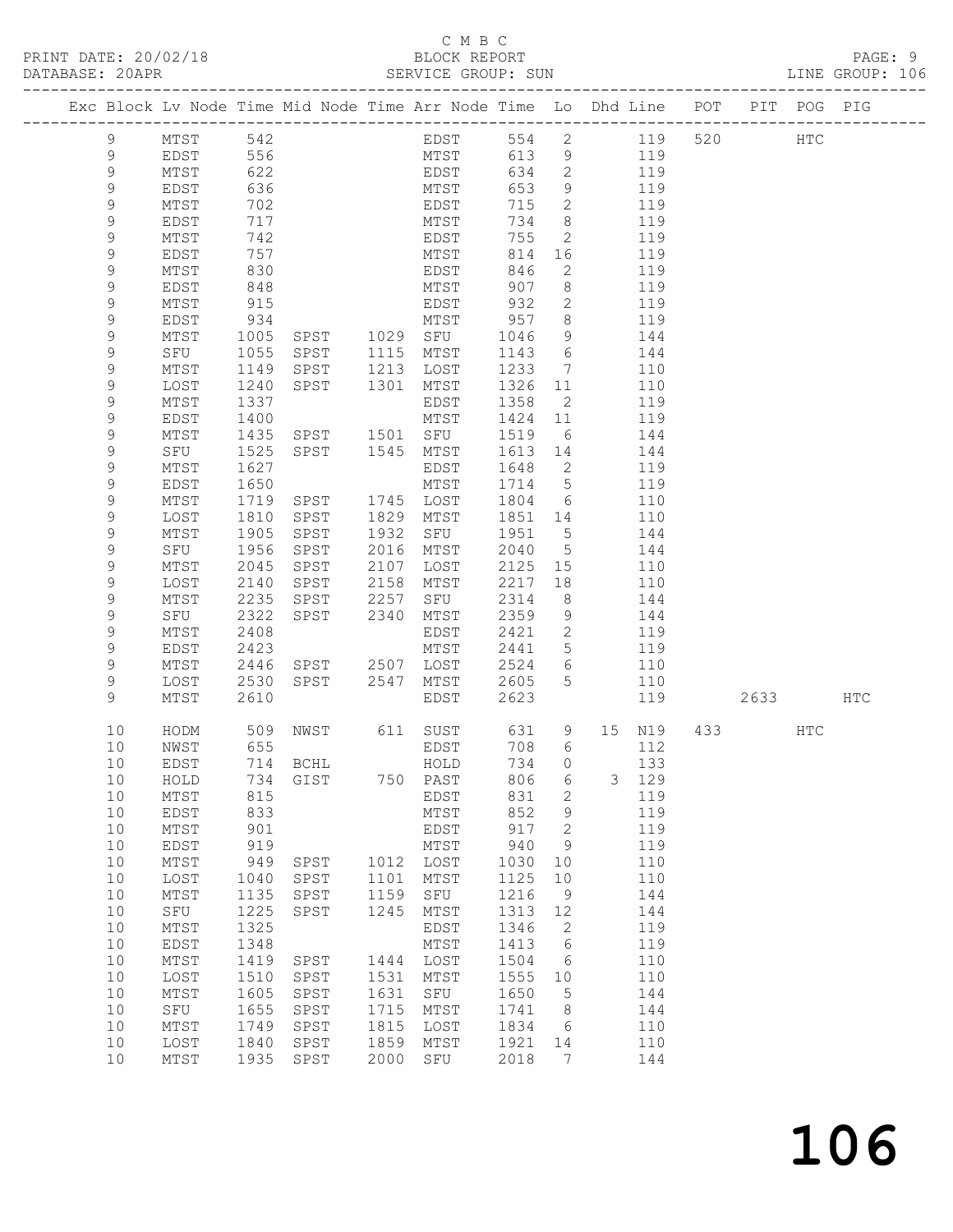#### C M B C<br>BLOCK REPORT

PAGE: 10<br>LINE GROUP: 106

|  |          |                         |              |                |      |                         |                 |                            | Exc Block Lv Node Time Mid Node Time Arr Node Time Lo Dhd Line POT PIT POG PIG |         |               |
|--|----------|-------------------------|--------------|----------------|------|-------------------------|-----------------|----------------------------|--------------------------------------------------------------------------------|---------|---------------|
|  | 10       | SFU                     |              |                |      |                         |                 |                            | 2025 SPST 2044 MTST 2106 8 144                                                 |         |               |
|  | 10       |                         |              |                |      |                         |                 |                            | MTST 2114 SPST 2136 LOST 2154 110 2218                                         |         | $_{\rm{HTC}}$ |
|  |          |                         |              |                |      |                         |                 |                            |                                                                                |         |               |
|  | 11       | MTST                    | 1015         |                |      |                         |                 |                            | EDST 1034 2 119                                                                | 953 HTC |               |
|  | 11       | EDST                    | 1036         |                |      | MTST                    |                 |                            | 1059 16 119                                                                    |         |               |
|  | 11       | MTST                    | 1115         |                |      | EDST                    | 1135            | $\overline{c}$             | 119                                                                            |         |               |
|  | 11<br>11 | EDST                    | 1137<br>1213 |                |      | MTST                    | 1202 11<br>1234 |                            | 119<br>2 119                                                                   |         |               |
|  | 11       | MTST<br>EDST            | 1236         |                |      | EDST<br>MTST            |                 |                            | 1302 11 119                                                                    |         |               |
|  | 11       | MTST                    | 1313         |                |      | EDST                    | 1334 2          |                            | 119                                                                            |         |               |
|  | 11       | EDST                    | 1336         |                |      | MTST                    | 1401 14         |                            | 119                                                                            |         |               |
|  | 11       | MTST                    | 1415         |                |      | EDST                    | 1435            | $\overline{2}$             | 119                                                                            |         |               |
|  | 11       | EDST                    | 1437         |                |      | MTST                    | 1501 14         |                            | 119                                                                            |         |               |
|  | 11       | MTST                    | 1515         |                |      | EDST                    | 1536            | $\overline{2}$             | 119                                                                            |         |               |
|  | 11       | EDST                    | 1538         |                |      | MTST                    | 1602 13         |                            | 119                                                                            |         |               |
|  | 11       | MTST                    | 1615         |                |      | EDST                    | 1636            | $\overline{2}$             | 119                                                                            |         |               |
|  | 11       | EDST                    | 1638         |                |      | MTST                    | 1702 13         |                            | 119                                                                            |         |               |
|  | 11       | MTST                    | 1715         |                |      | EDST                    | 1735            | $\overline{2}$             | 119                                                                            |         |               |
|  | 11<br>11 | EDST                    | 1737<br>1815 |                |      | MTST                    | 1759 16<br>1835 | $\overline{2}$             | 119                                                                            |         |               |
|  | 11       | $\mathtt{MTST}$<br>EDST | 1837         |                |      | EDST<br>MTST            | 1858 17         |                            | 119<br>119                                                                     |         |               |
|  | 11       | MTST                    | 1915         |                |      | EDST                    | 1935            | $\overline{\phantom{0}}$ 2 | 119                                                                            |         |               |
|  | 11       | EDST                    | 1937         |                |      | MTST                    | 1957 17         |                            | 119                                                                            |         |               |
|  | 11       | MTST                    | 2014         | SPST 2036 LOST |      |                         | 2054            | 16                         | 110                                                                            |         |               |
|  | 11       | LOST                    | 2110         | SPST           |      | 2129 MTST               | 2149 16         |                            | 110                                                                            |         |               |
|  | 11       | MTST                    | 2205         | SPST           | 2227 | SFU                     |                 |                            | 2244 8 144                                                                     |         |               |
|  | 11       | SFU                     | 2252         | SPST           | 2310 | MTST<br>SFU             | 2330 10         |                            | 144                                                                            |         |               |
|  | 11       | MTST                    | 2340         | SPST           | 2402 |                         | 2419 6          |                            | 144                                                                            |         |               |
|  | 11       | SFU<br>SFU              | 2425         | SPST           | 2443 | MTST                    | 2500            |                            | 144 2518 HTC                                                                   |         |               |
|  | 12       | BCHL                    |              | SPST           |      | WTST 855<br>928 SFU 945 |                 | 10                         | 144                                                                            | 817 HTC |               |
|  | 12       | MTST                    | 840<br>905   | SPST           |      |                         |                 | 10                         | 144                                                                            |         |               |
|  | 12       | SFU                     | 955          | SPST 1015 MTST |      |                         | 1042 19         |                            | 144                                                                            |         |               |
|  | 12       | MTST                    | 1101         |                |      | EDST                    | 1120            | $\overline{2}$             | 119                                                                            |         |               |
|  | 12       | EDST                    | 1122         |                |      | MTST                    | 1146 15         |                            | 119                                                                            |         |               |
|  | 12       | MTST                    | 1201<br>1224 |                |      | EDST<br>MTST 1250 11    | 1222 2          |                            | 119<br>119                                                                     |         |               |
|  | 12<br>12 | EDST<br>MTST            | 1301         | EDST           |      |                         | 1322 2          |                            | 119                                                                            |         |               |
|  | 12       | EDST                    | 1324         | MTST           |      |                         | 1350 13         |                            | 119                                                                            |         |               |
|  |          | 12 MTST 1403            |              |                |      | EDST 1423 2             |                 |                            | 119                                                                            |         |               |
|  | 12       | EDST                    | 1425         |                |      | MTST                    | 1449            | 14                         | 119                                                                            |         |               |
|  | 12       | MTST                    | 1503         |                |      | EDST                    | 1524            | 2                          | 119                                                                            |         |               |
|  | 12       | EDST                    | 1526         |                |      | MTST                    | 1550            | 13                         | 119                                                                            |         |               |
|  | 12       | $MTST$                  | 1603         |                |      | EDST                    | 1624            | 2                          | 119                                                                            |         |               |
|  | 12       | EDST                    | 1626         |                |      | MTST                    | 1650            | 13                         | 119                                                                            |         |               |
|  | 12       | $MTST$                  | 1703         |                |      | <b>EDST</b>             | 1723            | $\sqrt{2}$                 | 119                                                                            |         |               |
|  | 12<br>12 | EDST                    | 1725<br>1800 |                |      | MTST                    | 1748<br>1820    | 12                         | 119<br>119                                                                     |         |               |
|  | 12       | MTST<br>EDST            | 1822         |                |      | EDST<br>MTST            | 1843            | 2<br>6                     | 119                                                                            |         |               |
|  | 12       | MTST                    | 1849         | SPST           | 1913 | LOST                    | 1931            | 9                          | 110                                                                            |         |               |
|  | 12       | LOST                    | 1940         | SPST           | 1959 | MTST                    | 2021            | 14                         | 110                                                                            |         |               |
|  | 12       | $MTST$                  | 2035         | SPST           | 2059 | ${\tt SFU}$             | 2117            | 8                          | 144                                                                            |         |               |
|  | 12       | SFU                     | 2125         | SPST           | 2144 | MTST                    | 2206            | 8                          | 144                                                                            |         |               |
|  | 12       | MTST                    | 2214         | SPST           | 2235 | LOST                    | 2252            |                            | 110                                                                            | 2316    | <b>HTC</b>    |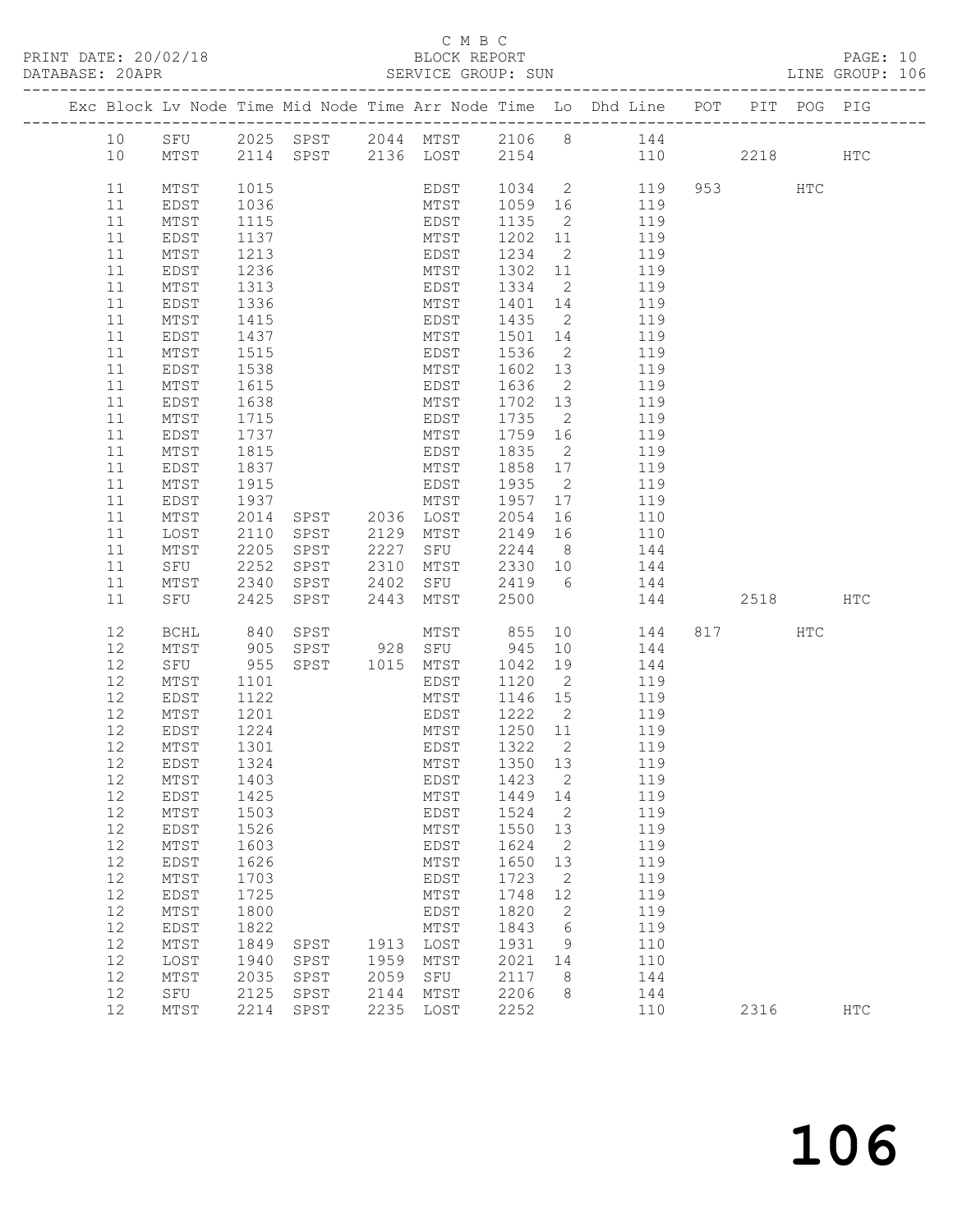#### C M B C<br>BLOCK REPORT

PAGE: 11<br>LINE GROUP: 106

|          |              |              |                |              |                                                  |              |                      | Exc Block Lv Node Time Mid Node Time Arr Node Time Lo Dhd Line POT |     |        | PIT POG PIG  |               |
|----------|--------------|--------------|----------------|--------------|--------------------------------------------------|--------------|----------------------|--------------------------------------------------------------------|-----|--------|--------------|---------------|
| 13       |              |              |                |              |                                                  |              |                      | SFU 925 SPST 944 MTST 1011 8 144                                   | 845 |        | $_{\rm HTC}$ |               |
| 13       | MTST         | 1019<br>1110 |                |              | SPST 1042 LOST 1100 10<br>SPST 1131 MTST 1155 10 |              |                      | $\begin{array}{c}\n110 \\ \end{array}$                             |     |        |              |               |
| 13       | LOST         | 1110         |                |              |                                                  |              |                      | 110                                                                |     |        |              |               |
| 13       | MTST         | 1205         | SPST           | 1230         | SFU                                              | 1248         | $\overline{7}$       | 144                                                                |     |        |              |               |
| 13       | SFU          | 1255         | SPST           | 1315         | MTST                                             | 1343         | $\overline{7}$       | 144                                                                |     |        |              |               |
| 13       | MTST         | 1350         |                |              | EDST                                             | 1410         | $\overline{2}$       | 119                                                                |     |        |              |               |
| 13       | EDST         | 1412         |                |              | MTST                                             | 1436         | 13                   | 119                                                                |     |        |              |               |
| 13       | MTST         | 1449         | SPST 1514 LOST |              |                                                  | 1534         | 6                    | 110                                                                |     |        |              |               |
| 13       | LOST         | 1540         | SPST           |              | 1601 MTST                                        | 1625         | 10                   | 110                                                                |     |        |              |               |
| 13       | MTST         | 1635         | SPST           |              | $1702$ SFU                                       | 1721         | $5\overline{)}$      | 144                                                                |     |        |              |               |
| 13       | SFU          | 1726         | SPST           |              | 1746 MTST                                        | 1812         | 18                   | 144                                                                |     |        |              |               |
| 13       | MTST         | 1830         |                |              | EDST                                             | 1850         | $\overline{2}$       | 119                                                                |     |        |              |               |
| 13       | EDST         | 1852         |                |              | MTST                                             | 1913         | 17                   | 119                                                                |     |        |              |               |
| 13       | MTST         | 1930         |                |              | EDST                                             | 1950         | $\overline{2}$       | 119                                                                |     |        |              |               |
| 13       | EDST         | 1952         |                |              | MTST                                             | 2012         | 19                   | 119                                                                |     |        |              |               |
| 13       | MTST         | 2031         |                |              | EDST                                             | 2049         | $\overline{2}$       | 119                                                                |     |        |              |               |
| 13       | EDST         | 2051         |                |              | MTST                                             | 2110         |                      | 119                                                                |     | 2128   |              | $_{\rm{HTC}}$ |
| 14       | MTST         | 626          |                |              | NWST                                             | 645          | 18                   | 112                                                                |     | 604 60 | HTC          |               |
| 14       | NWST         | 703          | 6&6N 709 EDST  |              |                                                  | 721          | $\overline{2}$       | 106                                                                |     |        |              |               |
| 14       | EDST         | 723          | 6&6S           | 733          | NWST                                             | 738          | 25                   | 106                                                                |     |        |              |               |
| 14       | NWST         | 803          | 6&6N           | 810          | EDST                                             | 823          | $\overline{2}$       | 106                                                                |     |        |              |               |
| 14       | EDST         | 825          | 6&6S           | 836          | NWST                                             | 841          | 17                   | 106                                                                |     |        |              |               |
| 14       | NWST         | 858          | 6&6N           | 905          | EDST                                             | 918          | $\overline{2}$       | 106                                                                |     |        |              |               |
| 14       | EDST         | 920          | 6&6S           | 933          | NWST                                             | 939          | 21                   | 106                                                                |     |        |              |               |
| 14       | NWST         | 1000         | 6&6N           | 1008         | EDST                                             | 1023         | $\overline{2}$       | 106                                                                |     |        |              |               |
| 14       | EDST         | 1025         | 6&6S           | 1038         | NWST                                             | 1044         | 18                   | 106                                                                |     |        |              |               |
| 14       | NWST         | 1102         | 6&6N           | 1110         | EDST                                             | 1126         | $\overline{2}$       | 106                                                                |     |        |              |               |
| 14       | EDST         | 1128         | 6&6S           | 1143         | NWST                                             | 1150         | 13                   | 106                                                                |     |        |              |               |
| 14<br>14 | NWST         | 1203<br>1231 | 6&6N           | 1213<br>1247 | EDST                                             | 1229<br>1254 | $\overline{2}$       | 106<br>106                                                         |     |        |              |               |
| 14       | EDST<br>NWST | 1304         | 6&6S<br>6&6N   | 1314         | NWST<br>EDST                                     | 1330         | 10<br>$\overline{2}$ | 106                                                                |     |        |              |               |
| 14       | EDST         | 1332         | 6&6S           | 1347         | NWST                                             | 1354         | 10                   | 106                                                                |     |        |              |               |
| 14       | NWST         | 1404         | 6&6N           | 1414         | EDST                                             | 1430         | $\overline{2}$       | 106                                                                |     |        |              |               |
| 14       | EDST         | 1432         | 6&6S           | 1447         | NWST                                             | 1454         | 10                   | 106                                                                |     |        |              |               |
| 14       | NWST         | 1504         | 6&6N           | 1513         | EDST                                             | 1529         | $\overline{2}$       | 106                                                                |     |        |              |               |
| 14       | EDST         | 1531         | 6&6S           | 1546         | NWST                                             | 1553 11      |                      | 106                                                                |     |        |              |               |
| 14       | NWST         | 1604         | 6&6N           |              | 1613 EDST                                        | 1629         | $\overline{2}$       | 106                                                                |     |        |              |               |
| 14       | EDST         | 1631         | 6&6S           |              | 1646 NWST                                        | 1653 11      |                      | 106                                                                |     |        |              |               |
| 14 NWST  |              |              |                |              | 1704 6&6N 1713 EDST 1728 2                       |              |                      | 106                                                                |     |        |              |               |
| 14       | EDST         | 1730         | 6&6S           | 1745         | NWST                                             | 1752         | 20                   | 106                                                                |     |        |              |               |
| 14       | NWST         | 1812         | 6&6N           | 1821         | EDST                                             | 1835         | 2                    | 106                                                                |     |        |              |               |
| 14       | EDST         | 1837         | 6&6S           | 1851         | NWST                                             | 1857         | 17                   | 106                                                                |     |        |              |               |
| 14       | NWST         | 1914         | 6&6N           | 1922         | EDST                                             | 1935         | 2                    | 106                                                                |     |        |              |               |
| 14       | EDST         | 1937         | 6&6S           | 1950         | NWST                                             | 1956         | 18                   | 106                                                                |     |        |              |               |
| 14       | NWST         | 2014         | 6&6N           | 2022         | EDST                                             | 2035         | 2                    | 106                                                                |     |        |              |               |
| 14       | EDST         | 2037         | 6&6S           | 2050         | NWST                                             | 2056         |                      | 106                                                                |     | 2108   |              | <b>HTC</b>    |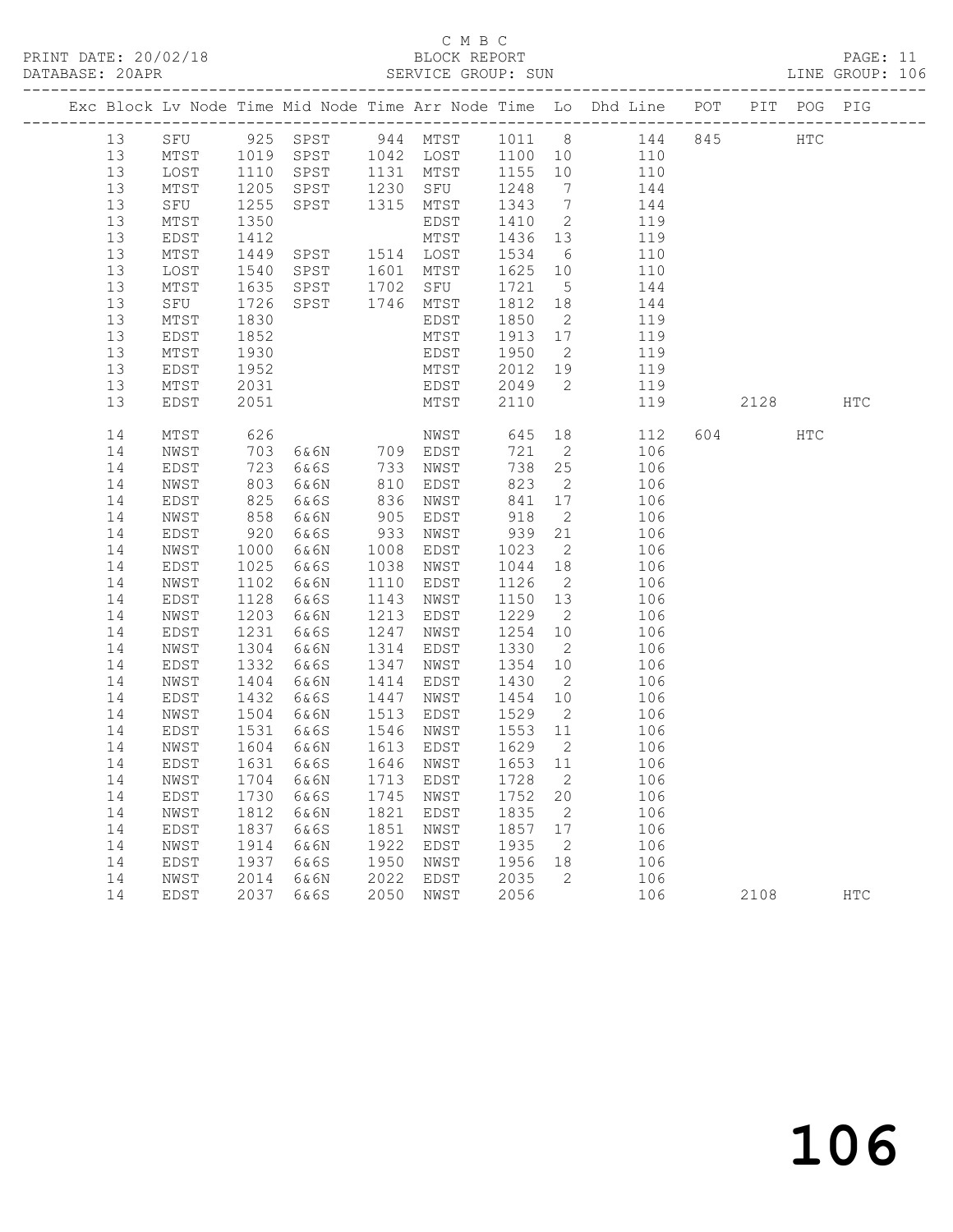### C M B C<br>BLOCK REPORT

| DATABASE: 20APR |    |      |            |      |      |      |            |                |                                                                                                          |     |            | LINE GROUP: 106 |  |
|-----------------|----|------|------------|------|------|------|------------|----------------|----------------------------------------------------------------------------------------------------------|-----|------------|-----------------|--|
|                 |    |      |            |      |      |      |            |                | Exc Block Lv Node Time Mid Node Time Arr Node Time Lo Dhd Line POT PIT POG PIG                           |     |            |                 |  |
|                 | 15 |      |            |      |      |      |            |                | NWST 603 6&6N 608 EDST 618 2 106<br>EDST 620 6&6S 630 NWST 634 9 106<br>NWST 643 6&6N 649 EDST 701 2 106 | 549 | <b>HTC</b> |                 |  |
|                 | 15 |      |            |      |      |      |            |                |                                                                                                          |     |            |                 |  |
|                 | 15 |      |            |      |      |      |            |                | $701$ $2$ $106$<br>$710$ $2$ $100$                                                                       |     |            |                 |  |
|                 | 15 | EDST | 703        | 6&6S | 713  | NWST |            |                | 718 25 106                                                                                               |     |            |                 |  |
|                 | 15 | NWST | 743        | 6&6N | 749  | EDST | 801        |                | $\overline{2}$<br>106                                                                                    |     |            |                 |  |
|                 | 15 | EDST | 803        | 6&6S | 814  | NWST | 819        |                | 24<br>106                                                                                                |     |            |                 |  |
|                 | 15 | NWST | 843<br>905 | 6&6N | 850  | EDST | 903<br>924 | $\overline{2}$ | 106                                                                                                      |     |            |                 |  |
|                 | 15 | EDST |            | 6&6S | 918  | NWST |            | 19             | 106                                                                                                      |     |            |                 |  |
|                 | 15 | NWST | 943        | 6&6N | 951  | EDST | 1005       |                | $\overline{2}$<br>106                                                                                    |     |            |                 |  |
|                 | 15 | EDST | 1007       | 6&6S | 1020 | NWST | 1026       |                | 21<br>106                                                                                                |     |            |                 |  |
|                 | 15 | NWST | 1047       | 6&6N | 1055 | EDST | 1111       |                | $\overline{2}$<br>106                                                                                    |     |            |                 |  |
|                 | 15 | EDST | 1113       | 6&6S | 1128 | NWST | 1135 17    |                | 106                                                                                                      |     |            |                 |  |
|                 | 15 | NWST | 1152       | 6&6N | 1201 | EDST | 1217 2     |                | 106                                                                                                      |     |            |                 |  |
|                 | 15 | EDST | 1219       | 6&6S | 1236 | NWST | 1243       | 9              | 106                                                                                                      |     |            |                 |  |
|                 | 15 | NWST | 1252       | 6&6N | 1302 | EDST | 1318       | $\overline{2}$ | 106                                                                                                      |     |            |                 |  |
|                 | 15 | EDST | 1320       | 6&6S | 1335 | NWST | 1342       | 10             | 106                                                                                                      |     |            |                 |  |
|                 | 15 | NWST | 1352       | 6&6N | 1402 | EDST | 1418       | $\overline{2}$ | 106                                                                                                      |     |            |                 |  |
|                 | 15 | EDST | 1420       | 6&6S | 1435 | NWST | 1442       | 10             | 106                                                                                                      |     |            |                 |  |
|                 | 15 | NWST | 1452       | 6&6N | 1502 | EDST | 1518       | $\overline{2}$ | 106                                                                                                      |     |            |                 |  |
|                 | 15 | EDST | 1520       | 6&6S | 1535 | NWST | 1542 10    |                | 106                                                                                                      |     |            |                 |  |
|                 | 15 | NWST | 1552       | 6&6N | 1601 | EDST | 1617       |                | $\overline{2}$<br>106                                                                                    |     |            |                 |  |
|                 | 15 | EDST | 1619       | 6&6S | 1634 | NWST | 1641       |                | 11<br>106                                                                                                |     |            |                 |  |
|                 | 15 | NWST | 1652       | 6&6N | 1701 | EDST | 1716       | $\overline{2}$ | 106                                                                                                      |     |            |                 |  |
|                 | 15 | EDST | 1718       | 6&6S | 1733 | NWST | 1740       | 19             | 106                                                                                                      |     |            |                 |  |
|                 | 15 | NWST | 1759       | 6&6N | 1808 | EDST | 1823       | $\overline{2}$ | 106                                                                                                      |     |            |                 |  |
|                 | 15 | EDST | 1825       | 6&6S | 1839 | NWST | 1845 14    |                | 106                                                                                                      |     |            |                 |  |
|                 | 15 | NWST | 1859       | 6&6N | 1907 | EDST | 1920       |                | $\overline{2}$<br>106                                                                                    |     |            |                 |  |
|                 | 15 | EDST | 1922       | 6&6S | 1935 | NWST | 1941       | 18             | 106                                                                                                      |     |            |                 |  |
|                 | 15 | NWST | 1959       | 6&6N | 2007 | EDST | 2020       |                | $\overline{2}$<br>106                                                                                    |     |            |                 |  |
|                 | 15 | EDST | 2022       | 6&6S | 2035 | NWST | 2041       | 18             | 106                                                                                                      |     |            |                 |  |
|                 | 15 | NWST | 2059       | 6&6N | 2106 | EDST | 2119       | $\overline{2}$ | 106                                                                                                      |     |            |                 |  |
|                 | 15 | EDST | 2121       | 6&6S | 2134 | NWST | 2140       | 9              | 106                                                                                                      |     |            |                 |  |
|                 | 15 | NWST | 2149       | 6&6N | 2156 | EDST | 2209       |                | $\overline{2}$<br>106                                                                                    |     |            |                 |  |
|                 | 15 | EDST | 2211       | 6&6S | 2224 | NWST | 2230       |                | 19<br>106                                                                                                |     |            |                 |  |
|                 | 15 | NWST | 2249       | 6&6N | 2255 | EDST | 2308       | $\overline{2}$ | 106                                                                                                      |     |            |                 |  |
|                 | 15 | EDST | 2310       | 6&6S | 2323 | NWST | 2329       | 18             | 106                                                                                                      |     |            |                 |  |
|                 | 15 | NWST | 2347       | 6&6N | 2353 | EDST | 2406       | $\overline{2}$ | 106                                                                                                      |     |            |                 |  |

 15 EDST 2408 6&6S 2419 NWST 2423 24 106 15 NWST 2447 6&6N 2453 EDST 2506 2 106

15 EDST 2508 6&6S 2519 NWST 2523 106 2535 HTC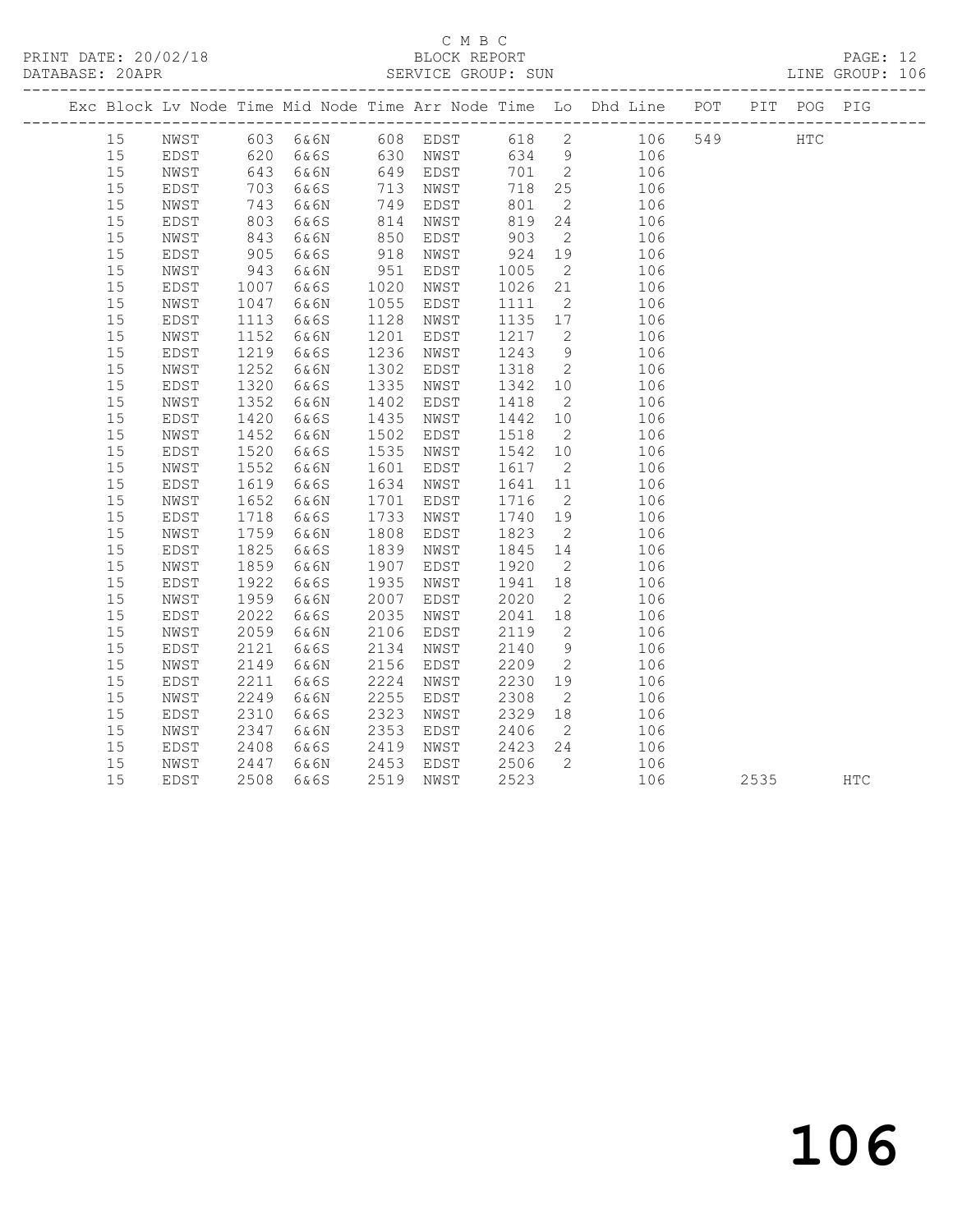### C M B C<br>BLOCK REPORT

PRINT DATE: 20/02/18 BLOCK REPORT BATABASE: 20APR BLOCK REPORT

PAGE: 13<br>LINE GROUP: 106

|  |    |      |      |      |      |          |      |                | Exc Block Lv Node Time Mid Node Time Arr Node Time Lo Dhd Line POT                                                                                                                                                                    |     |      | PIT POG PIG |            |
|--|----|------|------|------|------|----------|------|----------------|---------------------------------------------------------------------------------------------------------------------------------------------------------------------------------------------------------------------------------------|-----|------|-------------|------------|
|  | 16 | HODM | 439  |      |      | NWST     | 541  |                | $6 \qquad \qquad$<br>N19                                                                                                                                                                                                              | 403 |      | <b>HTC</b>  |            |
|  | 16 | NWST | 547  | 6&6N |      | 552 EDST | 602  |                | $\overline{2}$<br>106                                                                                                                                                                                                                 |     |      |             |            |
|  | 16 | EDST | 604  | 6&6S | 614  | NWST     | 618  |                | 5 <sub>5</sub><br>106                                                                                                                                                                                                                 |     |      |             |            |
|  | 16 | NWST | 623  | 6&6N | 628  | EDST     | 638  |                | $\overline{2}$<br>106                                                                                                                                                                                                                 |     |      |             |            |
|  | 16 | EDST | 640  | 6&6S | 650  | NWST     | 654  |                | 29<br>106                                                                                                                                                                                                                             |     |      |             |            |
|  | 16 | NWST | 723  | 6&6N | 729  | EDST     | 741  | $\overline{2}$ | 106                                                                                                                                                                                                                                   |     |      |             |            |
|  | 16 | EDST | 743  | 6&6S | 754  | NWST     | 759  |                | 24<br>106                                                                                                                                                                                                                             |     |      |             |            |
|  | 16 | NWST | 823  | 6&6N | 830  | EDST     | 843  |                | $\overline{2}$<br>106                                                                                                                                                                                                                 |     |      |             |            |
|  | 16 | EDST | 845  | 6&6S | 856  | NWST     | 902  |                | 11 — 11 — 11 — 11 — 11 — 11 — 11 — 11 — 11 — 11 — 11 — 11 — 11 — 11 — 11 — 11 — 11 — 11 — 11 — 11 — 11 — 11 — 11 — 11 — 11 — 11 — 11 — 11 — 11 — 11 — 11 — 11 — 11 — 11 — 11 — 11 — 11 — 11 — 11 — 11 — 11 — 11 — 11 — 11 — 11<br>106 |     |      |             |            |
|  | 16 | NWST | 913  | 6&6N | 920  | EDST     | 934  | $\overline{2}$ | 106                                                                                                                                                                                                                                   |     |      |             |            |
|  | 16 | EDST | 936  | 6&6S | 949  | NWST     | 955  |                | 20<br>106                                                                                                                                                                                                                             |     |      |             |            |
|  | 16 | NWST | 1015 | 6&6N | 1023 | EDST     | 1038 | $\overline{2}$ | 106                                                                                                                                                                                                                                   |     |      |             |            |
|  | 16 | EDST | 1040 | 6&6S | 1054 | NWST     | 1100 |                | 17<br>106                                                                                                                                                                                                                             |     |      |             |            |
|  | 16 | NWST | 1117 | 6&6N | 1125 | EDST     | 1141 | $\overline{2}$ | 106                                                                                                                                                                                                                                   |     |      |             |            |
|  | 16 | EDST | 1143 | 6&6S | 1200 | NWST     | 1207 |                | 9<br>106                                                                                                                                                                                                                              |     |      |             |            |
|  | 16 | NWST | 1216 | 6&6N | 1226 | EDST     | 1242 | $2^{\circ}$    | 106                                                                                                                                                                                                                                   |     |      |             |            |
|  | 16 | EDST | 1244 | 6&6S | 1300 | NWST     | 1307 | 9              | 106                                                                                                                                                                                                                                   |     |      |             |            |
|  | 16 | NWST | 1316 | 6&6N | 1326 | EDST     | 1342 | $\overline{2}$ | 106                                                                                                                                                                                                                                   |     |      |             |            |
|  | 16 | EDST | 1344 | 6&6S | 1359 | NWST     | 1406 |                | 10<br>106                                                                                                                                                                                                                             |     |      |             |            |
|  | 16 | NWST | 1416 | 6&6N | 1426 | EDST     | 1442 |                | $\overline{2}$<br>106                                                                                                                                                                                                                 |     |      |             |            |
|  | 16 | EDST | 1444 | 6&6S | 1459 | NWST     | 1506 |                | 106<br>10                                                                                                                                                                                                                             |     |      |             |            |
|  | 16 | NWST | 1516 | 6&6N | 1525 | EDST     | 1541 | $\overline{2}$ | 106                                                                                                                                                                                                                                   |     |      |             |            |
|  | 16 | EDST | 1543 | 6&6S | 1558 | NWST     | 1605 |                | 11 —<br>106                                                                                                                                                                                                                           |     |      |             |            |
|  | 16 | NWST | 1616 | 6&6N | 1625 | EDST     | 1641 |                | $\overline{2}$<br>106                                                                                                                                                                                                                 |     |      |             |            |
|  | 16 | EDST | 1643 | 6&6S | 1658 | NWST     | 1705 |                | 106<br>11                                                                                                                                                                                                                             |     |      |             |            |
|  | 16 | NWST | 1716 | 6&6N | 1725 | EDST     | 1740 | $\overline{2}$ | 106                                                                                                                                                                                                                                   |     |      |             |            |
|  | 16 | EDST | 1742 | 6&6S | 1757 | NWST     | 1804 |                | 106                                                                                                                                                                                                                                   |     | 1818 |             | <b>HTC</b> |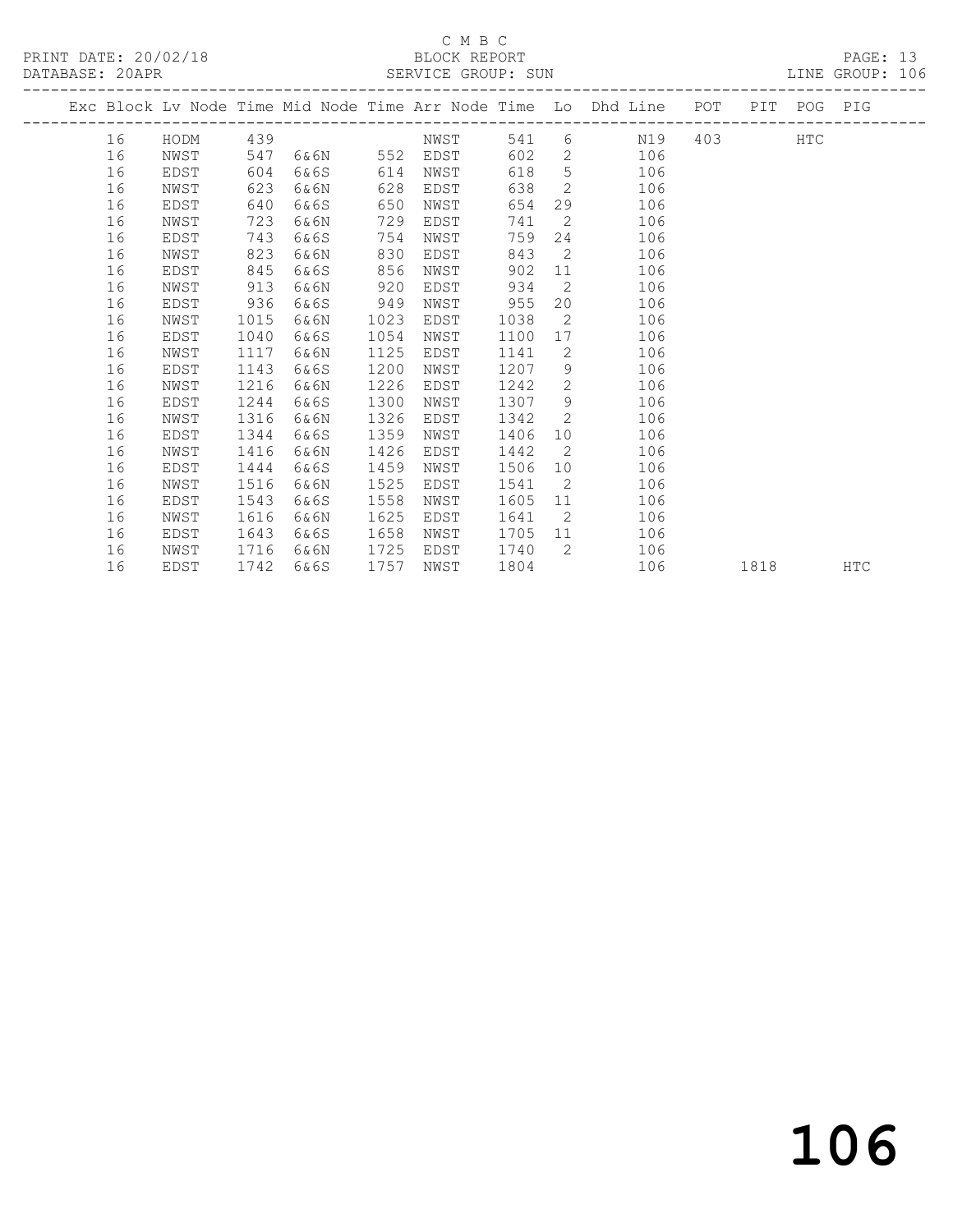### C M B C<br>BLOCK REPORT

| DATABASE: 20APR |    |              |              |           |      | SERVICE GROUP: SUN |         |                            |                                                                                |          |      |     | LINE GROUP: 106 |  |
|-----------------|----|--------------|--------------|-----------|------|--------------------|---------|----------------------------|--------------------------------------------------------------------------------|----------|------|-----|-----------------|--|
|                 |    |              |              |           |      |                    |         |                            | Exc Block Lv Node Time Mid Node Time Arr Node Time Lo Dhd Line POT PIT POG PIG |          |      |     |                 |  |
|                 | 17 |              |              |           |      |                    |         |                            | NWST 928 6&6N 935 EDST 949 2 106 914 HTC                                       |          |      |     |                 |  |
|                 | 17 | EDST         | 951          |           |      |                    |         |                            | 6&6S 1004 NWST 1010 20 106                                                     |          |      |     |                 |  |
|                 | 17 | NWST         | 1030<br>1056 | 6&6N      |      | 1038 EDST          | 1054    |                            | 2 106                                                                          |          |      |     |                 |  |
|                 | 17 | EDST         |              | 6&6S      |      | 1110 NWST          | 1116 14 |                            | 106                                                                            |          |      |     |                 |  |
|                 | 17 | NWST         | 1130         | 6&6N      | 1139 | EDST               | 1155    |                            | $\overline{2}$<br>106                                                          |          |      |     |                 |  |
|                 | 17 | EDST         | 1157         | 6&6S      | 1214 | NWST               | 1221    |                            | $7\overline{ }$<br>106                                                         |          |      |     |                 |  |
|                 | 17 | NWST         | 1228         | 6&6N      | 1238 | EDST               | 1254    | $\overline{2}$             | 106                                                                            |          |      |     |                 |  |
|                 | 17 | EDST         | 1256         | 6&6S      | 1312 | NWST               | 1319    | 9                          | 106                                                                            |          |      |     |                 |  |
|                 | 17 | NWST         | 1328         | 6&6N      | 1338 | EDST               | 1354    | $\overline{2}$             | 106                                                                            |          |      |     |                 |  |
|                 | 17 | EDST         | 1356         | 6&6S      | 1411 | NWST               | 1418    | 10                         | 106                                                                            |          |      |     |                 |  |
|                 | 17 | NWST         | 1428         | 6&6N      | 1438 | EDST               | 1454    | $\overline{2}$             | 106                                                                            |          |      |     |                 |  |
|                 | 17 | EDST         | 1456         | 6&6S      | 1511 | NWST               | 1518 10 |                            | 106                                                                            |          |      |     |                 |  |
|                 | 17 | NWST         | 1528         | 6&6N      | 1537 | EDST               | 1553    | $\overline{2}$             | 106                                                                            |          |      |     |                 |  |
|                 | 17 | EDST         | 1555         | 6&6S      | 1610 | NWST               | 1617    |                            | 11<br>106                                                                      |          |      |     |                 |  |
|                 | 17 | NWST         | 1628         | 6&6N      | 1637 | EDST               | 1653    |                            | $\overline{2}$<br>106                                                          |          |      |     |                 |  |
|                 | 17 | EDST         | 1655         | 6&6S      | 1710 | NWST               | 1717 13 |                            | 106                                                                            |          |      |     |                 |  |
|                 | 17 | NWST         | 1730         | 6&6N      | 1739 | EDST               | 1754    | $\overline{2}$             | 106                                                                            |          |      |     |                 |  |
|                 | 17 | EDST         | 1756         | 6&6S      | 1811 | NWST               | 1818    | 9                          | 106                                                                            |          |      |     |                 |  |
|                 | 17 | NWST         | 1827         | 6&6N      | 1836 | EDST               | 1850    |                            | $\overline{2}$<br>106                                                          |          |      |     |                 |  |
|                 | 17 | EDST         | 1852         | 6&6S      | 1906 | NWST               | 1912 17 |                            | 106                                                                            |          |      |     |                 |  |
|                 | 17 | NWST         | 1929         | 6&6N      | 1937 | EDST               | 1950    | $\overline{2}$             | 106                                                                            |          |      |     |                 |  |
|                 | 17 | EDST         | 1952         | 6&6S      | 2005 | NWST               | 2011    | 18                         | 106                                                                            |          |      |     |                 |  |
|                 | 17 | NWST         | 2029         | 6&6N      | 2037 | EDST               | 2050    |                            | $\overline{2}$<br>106                                                          |          |      |     |                 |  |
|                 | 17 | EDST         | 2052         | 6&6S      | 2105 | NWST               | 2111    | 8 <sup>8</sup>             | 106                                                                            |          |      |     |                 |  |
|                 | 17 | NWST         | 2119         | 6&6N      | 2126 | EDST               | 2139    | $\overline{2}$             | 106                                                                            |          |      |     |                 |  |
|                 | 17 | EDST         | 2141         | 6&6S      | 2154 | NWST               | 2200    | 19                         | 106                                                                            |          |      |     |                 |  |
|                 | 17 | NWST         | 2219         | 6&6N      | 2225 | EDST               | 2238    | $\overline{2}$             | 106                                                                            |          |      |     |                 |  |
|                 | 17 | EDST         | 2240         | 6&6S      | 2253 | NWST               | 2259    | 20                         | 106                                                                            |          |      |     |                 |  |
|                 | 17 | NWST         | 2319         | 6&6N      | 2325 | EDST               | 2338    | $\overline{2}$             | 106                                                                            |          |      |     |                 |  |
|                 | 17 | EDST         | 2340         | 6&6S      | 2353 | NWST               | 2359    |                            | 18<br>106                                                                      |          |      |     |                 |  |
|                 | 17 | NWST         | 2417         | 6&6N      | 2423 | EDST               | 2436    |                            | $\overline{2}$<br>106                                                          |          |      |     |                 |  |
|                 | 17 | EDST         | 2438         | 6&6S      | 2449 | NWST               | 2453    | 24                         | 106                                                                            |          |      |     |                 |  |
|                 | 17 | NWST         | 2517         | 6&6N      | 2523 | EDST               | 2536    | 9                          | 106                                                                            |          |      |     |                 |  |
|                 | 17 | EDST         | 2545         | 6&6S      | 2556 | NWST               | 2600    |                            | 106                                                                            |          | 2612 |     | HTC             |  |
|                 | 18 | NWST         | 1140         | 6&6N      | 1149 | EDST               |         |                            | 1205 2                                                                         | 106 1126 |      | HTC |                 |  |
|                 | 18 | EDST         | 1207<br>1240 | 6&6S      |      | 1224 NWST          | 1231 9  |                            | 106                                                                            |          |      |     |                 |  |
|                 | 18 | NWST         |              | 6&6N      |      | 1250 EDST          | 1306 2  |                            | 106                                                                            |          |      |     |                 |  |
|                 | 18 |              |              |           |      |                    |         |                            | EDST 1308 6&6S 1323 NWST 1330 10 106                                           |          |      |     |                 |  |
|                 | 18 | NWST         | 1340         | 6&6N      | 1350 | EDST               | 1406    | $\overline{\phantom{0}}^2$ | 106                                                                            |          |      |     |                 |  |
|                 | 18 | EDST         | 1408         | 6&6S      | 1423 | NWST               | 1430 10 |                            | 106                                                                            |          |      |     |                 |  |
|                 | 18 | NWST         | 1440         | 6&6N      | 1450 | EDST               | 1506    | $\overline{2}$             | 106                                                                            |          |      |     |                 |  |
|                 | 18 | EDST         | 1508         | 6&6S      | 1523 | NWST               | 1530    | 10                         | 106                                                                            |          |      |     |                 |  |
|                 | 18 | ${\tt NWST}$ | 1540         | 6&6N      | 1549 | EDST               | 1605    | $\overline{\phantom{a}}$   | 106                                                                            |          |      |     |                 |  |
|                 | 18 | EDST         | 1607         | 6&6S      | 1622 | NWST               | 1629    | 11                         | 106                                                                            |          |      |     |                 |  |
|                 | 18 | NWST         | 1640         | 6&6N      | 1649 | EDST               | 1704    | $\overline{2}$             | 106                                                                            |          |      |     |                 |  |
|                 | 18 | EDST         | 1706         | 6&6S      | 1721 | NWST               | 1728    | 16                         | 106                                                                            |          |      |     |                 |  |
|                 | 18 | NWST         | 1744         | 6&6N      | 1753 | EDST               | 1808    | $\overline{\phantom{a}}$   | 106                                                                            |          |      |     |                 |  |
|                 | 18 | EDST         | 1810         | 6&6S      | 1824 | NWST               | 1830    | 14                         | 106                                                                            |          |      |     |                 |  |
|                 | 18 | NWST         | 1844         | 6&6N      | 1852 | EDST               | 1905    | $\overline{\phantom{a}}^2$ | 106                                                                            |          |      |     |                 |  |
|                 | 18 | EDST         | 1907         | 6&6S      | 1920 | NWST               | 1926    | 18                         | 106                                                                            |          |      |     |                 |  |
|                 | 18 | NWST         | 1944         | 6&6N      | 1952 | EDST               | 2005    | $\overline{\phantom{a}}^2$ | 106                                                                            |          |      |     |                 |  |
|                 | 18 | EDST         | 2007         | 6&6S      | 2020 | NWST               | 2026    | 18                         | 106                                                                            |          |      |     |                 |  |
|                 | 18 | NWST         | 2044         | 6&6N      | 2051 | EDST               | 2104    | $\overline{2}$             | 106                                                                            |          |      |     |                 |  |
|                 | 18 | EDST         |              | 2106 6&6S | 2119 | NWST               | 2125    |                            | 106                                                                            |          | 2137 |     | $_{\rm{HTC}}$   |  |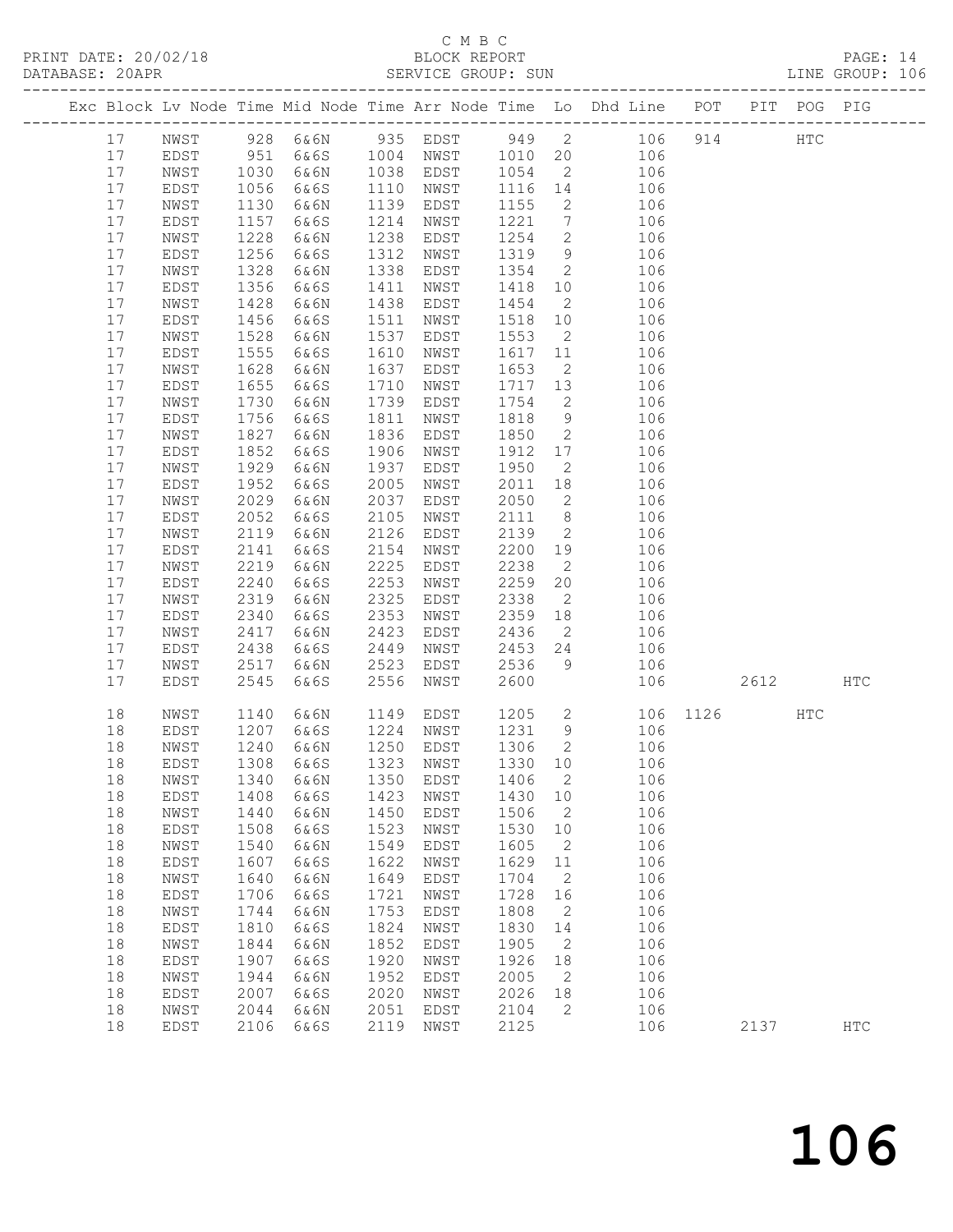|                                                                                                                                                                                                                                                                                                                                                                              | $\begin{array}{cccc}\n\texttt{CRINT} & \texttt{DATE:} & 20/02/18 & \texttt{C} & \texttt{M} & \texttt{B} & \texttt{C}\n\end{array}$                                                                                                                                                                                    |                                                                                                                                                            |                                                                                                                                                                                                                                                                                                                                                                                                                                                                     |                                                                                                                                                            |                                                                                                                                                                                                                                                                                                                                              |                                                                                                                                                            |                                                                                                                                                      |                                                                                                                                          |      |     | PAGE: 15   |  |
|------------------------------------------------------------------------------------------------------------------------------------------------------------------------------------------------------------------------------------------------------------------------------------------------------------------------------------------------------------------------------|-----------------------------------------------------------------------------------------------------------------------------------------------------------------------------------------------------------------------------------------------------------------------------------------------------------------------|------------------------------------------------------------------------------------------------------------------------------------------------------------|---------------------------------------------------------------------------------------------------------------------------------------------------------------------------------------------------------------------------------------------------------------------------------------------------------------------------------------------------------------------------------------------------------------------------------------------------------------------|------------------------------------------------------------------------------------------------------------------------------------------------------------|----------------------------------------------------------------------------------------------------------------------------------------------------------------------------------------------------------------------------------------------------------------------------------------------------------------------------------------------|------------------------------------------------------------------------------------------------------------------------------------------------------------|------------------------------------------------------------------------------------------------------------------------------------------------------|------------------------------------------------------------------------------------------------------------------------------------------|------|-----|------------|--|
|                                                                                                                                                                                                                                                                                                                                                                              | BCHL BURNABY CITY HALL<br>CL-E CANADA WAY & LEDGER-EAST<br>EDST EDMONDS STN EDGER-EAST<br>HODM HOWE & DUNSMUIR<br>HODM HOWE & DUNSMUIR<br>HOLD HOLDOM STATION<br>HOLD HOLDOM STATION<br>HOLD HOLDOM STATION<br>HOLD HOLDOM STATION<br>NETROTOWN STATION<br>NETROTOWN STATI<br>SUST SURREY CENTRAL STATION             |                                                                                                                                                            |                                                                                                                                                                                                                                                                                                                                                                                                                                                                     |                                                                                                                                                            |                                                                                                                                                                                                                                                                                                                                              |                                                                                                                                                            |                                                                                                                                                      | BW04 BRENTWOOD STN BAY4                                                                                                                  |      |     |            |  |
|                                                                                                                                                                                                                                                                                                                                                                              |                                                                                                                                                                                                                                                                                                                       |                                                                                                                                                            |                                                                                                                                                                                                                                                                                                                                                                                                                                                                     |                                                                                                                                                            |                                                                                                                                                                                                                                                                                                                                              |                                                                                                                                                            |                                                                                                                                                      |                                                                                                                                          |      |     |            |  |
| $\mathbf{1}$<br>$\mathbf{1}$<br>$\mathbf{1}$<br>$\mathbf{1}$<br>$\mathbf{1}$<br>$\mathbf{1}$<br>$\mathbf{1}$<br>$\mathbf{1}$<br>$\mathbf{1}$<br>$\mathbf{1}$<br>$\mathbf{1}$<br>$\mathbf{1}$<br>$\mathbf{1}$<br>$\mathbf{1}$<br>$\mathbf{1}$<br>$\mathbf{1}$<br>$\mathbf{1}$<br>$\mathbf{1}$<br>$\mathbf{1}$<br>$\mathbf{1}$<br>$\mathbf{1}$<br>$\mathbf{1}$<br>$\mathbf{1}$ | 1 BW04 915 CL-E 926 NWST 942 14 123 843 HTC<br>1 NWST 956 CL-W 1013 BW04 1024 4 123<br>1 BW04 1028 CL-E 1039 NWST 1057 14 123<br>NWST<br>BW04<br>NWST<br>BW04<br>NWST<br>BW04<br>NWST<br>BW04<br>NWST<br>BW04<br>NWST<br>BW04<br>NWST<br>BW04<br>NWST<br>BW04<br>NWST<br>BW04<br>NWST<br>BW04<br>NWST<br>BW04<br>NWST | 1955<br>2027<br>2110<br>2210<br>2240<br>2310<br>2410                                                                                                       | 1111 CL-W 1129 BW04 1140 3 123<br>1143 CL-E 1154 NWST 1212 14 123<br>1226 CL-W 1244 BW04 1255 3 123<br>1258 CL-E 1310 NWST 1328 13 123<br>1341 CL-W 1400 BW04 1412 2 123<br>1414 CL-E 1426 NWST 1444 12 123<br>1456 CL-W<br>1529 CL-E<br>1610 CL-W 1630 BW04 1642 2 123<br>1644 CL-E 1656 NWST 1714 12 123<br>1726 CL-W<br>1758 CL-E<br>1750 CL-W 1858 BW04 1908 4 123<br>1912 CL-E<br>$CL-W$<br>2027 CL-E<br>$CL-W$<br>2140 CL-E<br>2340 CL-E 2349 NWST 2402 8 123 |                                                                                                                                                            | 1515 BW04 1527 2 123<br>1541 NWST 1600 10 123<br>1745 BW04 1755 3 123<br>1810 NWST 1827 13 123<br>1924 NWST 1940 15 123<br>2013 BW04 2023 4 123<br>2039 NWST 2054 16 123<br>2128 BW04 2138 2 123<br>2150 NWST 2204 6 123<br>CL-W 2227 BW04 2237 3 123<br>CL-E 2250 NWST 2304 6 123<br>CL-W 2325 BW04 2335 5 123<br>CL-W 2425 BW04 2435 5 123 |                                                                                                                                                            |                                                                                                                                                      |                                                                                                                                          |      |     |            |  |
| $\mathbf{1}$<br>$\mathfrak{2}$<br>2<br>$\mathbf{2}$<br>$\mathbf{2}$<br>$\mathbf{2}$<br>$\mathbf{2}$<br>$\mathbf{2}$<br>$\mathbf{2}$<br>$\mathbf{2}$<br>$\mathbf{2}$<br>$\mathbf{2}$<br>$\sqrt{2}$<br>$\mathbf{2}$<br>$\mathbf{2}$<br>$\mathbf{2}$<br>$\mathbf{2}$<br>$\mathbf{2}$<br>$\mathbf{2}$<br>2<br>$\mathbf{2}$<br>$\overline{2}$                                     | BW04<br>HODM 709 NWST 811 SUST 831 10 15 N19 633<br>NWST<br>BW04<br>NWST<br>BW04<br>NWST<br>BW04<br>NWST<br>BW04<br>NWST<br>BW04<br>NWST<br>BW04<br>NWST<br>BW04<br>NWST<br>BW04<br>NWST<br>BW04<br>NWST<br>BW04                                                                                                      | 856<br>928<br>1011<br>1043<br>1126<br>1158<br>1241<br>1314<br>1356<br>1429<br>1510<br>1544<br>1625<br>1659<br>1741<br>1812<br>1855<br>1927<br>2010<br>2042 | 2440 CL-E 2449 NWST 2502 123 2514 HTC<br>$CL-W$<br>$CL-E$<br>$CL-W$<br>$CL-E$<br>$CL-W$<br>$CL-E$<br>$CL-W$<br>$CL-E$<br>$CL - W$<br>$\mathbb{C}\mathbb{L}\text{--}\mathbb{E}$<br>$CL-W$<br>$\mathbb{C}\mathbb{L}\text{--}\mathbb{E}$<br>$CL-W$<br>$CL-E$<br>$CL-W$<br>$\mathbb{C}\mathbb{L}\text{--}\mathbb{E}$<br>$CL-W$<br>$CL-E$<br>$CL-W$<br>$CL-E$                                                                                                            | 912<br>939<br>1029<br>1054<br>1144<br>1209<br>1300<br>1326<br>1415<br>1441<br>1530<br>1556<br>1645<br>1711<br>1800<br>1824<br>1913<br>1939<br>2028<br>2054 | BW04<br>NWST<br>BW04<br>NWST<br>BW04<br>NWST<br>BW04<br>NWST<br>BW04<br>NWST<br>BW04<br>NWST<br>BW04<br>NWST<br>BW04<br>NWST<br>BW04<br>NWST<br>BW04<br>NWST                                                                                                                                                                                 | 923<br>955<br>1040<br>1112<br>1155<br>1227<br>1312<br>1344<br>1427<br>1459<br>1542<br>1615<br>1657<br>1729<br>1810<br>1840<br>1923<br>1955<br>2038<br>2109 | 5<br>16<br>$\overline{\mathbf{3}}$<br>14<br>3<br>14<br>2<br>12<br>2<br>11<br>2<br>10<br>2<br>12<br>2<br>15<br>$\overline{4}$<br>15<br>$\overline{4}$ | 123<br>123<br>123<br>123<br>123<br>123<br>123<br>123<br>123<br>123<br>123<br>123<br>123<br>123<br>123<br>123<br>123<br>123<br>123<br>123 | 2121 | HTC | <b>HTC</b> |  |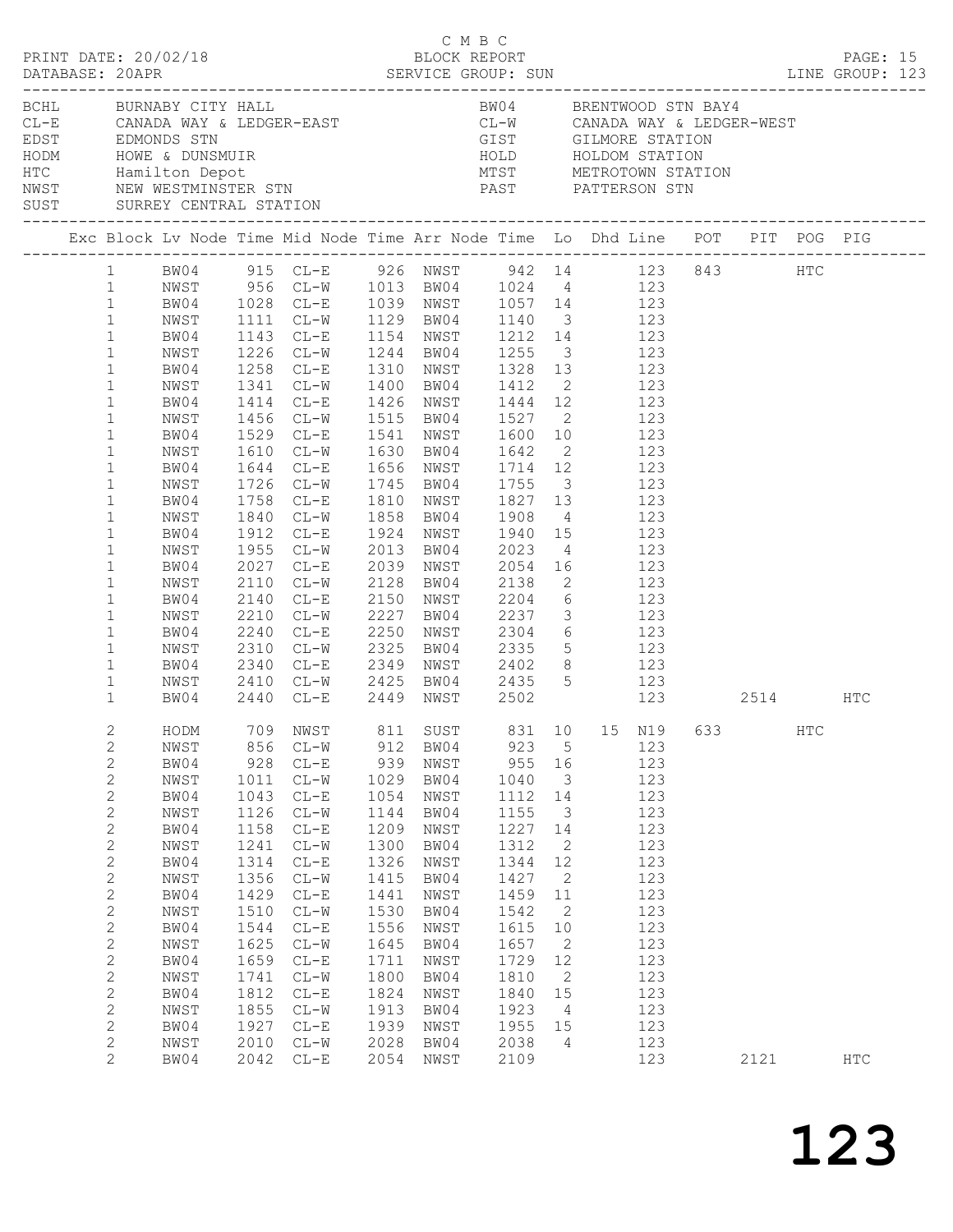# C M B C<br>BLOCK REPORT<br>SERVICE GROUP: SUN

|                |                            |              | Exc Block Lv Node Time Mid Node Time Arr Node Time Lo Dhd Line POT PIT POG PIG                                                                                                                                                                                                                                     |              |                                                                            |                                                                                             |                      |       |            |     |          |              |  |
|----------------|----------------------------|--------------|--------------------------------------------------------------------------------------------------------------------------------------------------------------------------------------------------------------------------------------------------------------------------------------------------------------------|--------------|----------------------------------------------------------------------------|---------------------------------------------------------------------------------------------|----------------------|-------|------------|-----|----------|--------------|--|
| $\mathcal{S}$  |                            |              | MTST 658 GIST 715 HOLD 730 0 129 636                                                                                                                                                                                                                                                                               |              |                                                                            |                                                                                             |                      |       |            |     |          | $_{\rm HTC}$ |  |
| 3              | HOLD                       |              |                                                                                                                                                                                                                                                                                                                    |              |                                                                            |                                                                                             |                      |       |            |     |          |              |  |
| 3              | EDST                       |              |                                                                                                                                                                                                                                                                                                                    |              |                                                                            |                                                                                             |                      |       |            |     |          |              |  |
| 3              | NWST                       | 827          |                                                                                                                                                                                                                                                                                                                    |              | EDST 841 8 112                                                             |                                                                                             |                      |       |            |     |          |              |  |
| 3              | EDST                       |              |                                                                                                                                                                                                                                                                                                                    |              |                                                                            |                                                                                             |                      |       |            |     |          |              |  |
| 3              | HOLD                       |              |                                                                                                                                                                                                                                                                                                                    |              |                                                                            |                                                                                             |                      |       |            |     |          |              |  |
| 3              | PAST                       |              |                                                                                                                                                                                                                                                                                                                    |              |                                                                            |                                                                                             |                      |       |            |     |          |              |  |
| 3              | HOLD                       |              | 910 GIST 927 PAST 945 15 129<br>1000 GIST 1015 HOLD 1030 0 129<br>1030 BCHL EDST 1052 18 133                                                                                                                                                                                                                       |              |                                                                            |                                                                                             |                      |       |            |     |          |              |  |
| 3              | EDST                       |              | 1110 NWST<br>1110 NWST<br>1127 EDST<br>1149 BCHL HOLD<br>1212 GIST 1230 PAST                                                                                                                                                                                                                                       |              |                                                                            | $\begin{array}{cccc} 1124 & 3 & 112 \\ 1143 & 6 & 112 \\ 1212 & 0 & 133 \end{array}$        |                      |       |            |     |          |              |  |
| 3              | NWST                       |              |                                                                                                                                                                                                                                                                                                                    |              |                                                                            |                                                                                             |                      |       |            |     |          |              |  |
| $\mathsf S$    | EDST                       |              |                                                                                                                                                                                                                                                                                                                    |              |                                                                            |                                                                                             |                      |       |            |     |          |              |  |
| 3              | HOLD                       |              |                                                                                                                                                                                                                                                                                                                    |              |                                                                            | 1249 11 129                                                                                 |                      |       |            |     |          |              |  |
| $\mathsf S$    | PAST                       | 1300         | GIST 1315 HOLD                                                                                                                                                                                                                                                                                                     |              |                                                                            |                                                                                             |                      |       |            |     |          |              |  |
| 3              | HOLD                       |              |                                                                                                                                                                                                                                                                                                                    |              |                                                                            |                                                                                             |                      |       |            |     |          |              |  |
| $\mathsf S$    | EDST                       |              |                                                                                                                                                                                                                                                                                                                    |              |                                                                            |                                                                                             |                      |       |            |     |          |              |  |
| 3              | NWST                       |              |                                                                                                                                                                                                                                                                                                                    |              |                                                                            |                                                                                             |                      |       |            |     |          |              |  |
| $\mathsf S$    | EDST                       |              |                                                                                                                                                                                                                                                                                                                    |              |                                                                            |                                                                                             |                      |       |            |     |          |              |  |
| 3              | HOLD                       |              |                                                                                                                                                                                                                                                                                                                    |              |                                                                            |                                                                                             |                      |       |            |     |          |              |  |
| $\mathsf S$    | PAST                       |              |                                                                                                                                                                                                                                                                                                                    |              |                                                                            |                                                                                             |                      |       |            |     |          |              |  |
| 3              | HOLD                       |              |                                                                                                                                                                                                                                                                                                                    |              |                                                                            |                                                                                             |                      |       |            |     |          |              |  |
| 3              | EDST                       |              |                                                                                                                                                                                                                                                                                                                    |              |                                                                            |                                                                                             |                      |       |            |     |          |              |  |
| 3              | NWST                       |              | Article 1332<br>The COMP of the MWST 1354<br>1410<br>1427<br>1427<br>1449 BCHL<br>1512 GIST 1530 PAST 1549 11<br>1512 GIST 1530 PAST 1549 11<br>1512 GIST 1615 HOLD 1632 0<br>1632 BCHL<br>1632 BCHL<br>1632 BCHL<br>1632 BCHL<br>162 1654 16<br>1710<br>172<br>1727 EDST<br>1749 BCHL HOLD<br>1813 GIST 1830 PAST |              |                                                                            | $\begin{array}{cccc} 1743 & 6 & & 112 \\ 1813 & 0 & & 133 \\ 1849 & 11 & & 129 \end{array}$ |                      |       |            |     |          |              |  |
| $\mathsf S$    | EDST                       |              |                                                                                                                                                                                                                                                                                                                    |              |                                                                            |                                                                                             |                      |       |            |     |          |              |  |
| 3              | HOLD                       |              |                                                                                                                                                                                                                                                                                                                    |              |                                                                            | 1931 0 129                                                                                  |                      |       |            |     |          |              |  |
| 3<br>3         | PAST<br>HOLD               | 1931         | 1900 GIST 1915 HOLD                                                                                                                                                                                                                                                                                                |              |                                                                            |                                                                                             |                      |       |            |     |          |              |  |
| $\mathsf S$    | EDST                       | 2010         | BCHL 1939 EDST                                                                                                                                                                                                                                                                                                     |              | NWST                                                                       | 1952 18 133                                                                                 |                      |       |            |     |          |              |  |
| 3              | NWST                       | 2027         |                                                                                                                                                                                                                                                                                                                    |              | EDST                                                                       | $\begin{array}{cccc} 2025 & 2 & 112 \\ 2042 & 11 & 112 \end{array}$                         |                      |       |            |     |          |              |  |
| 3              | EDST                       |              | 2053 BCHL 2110 HOLD                                                                                                                                                                                                                                                                                                |              |                                                                            | 2117 0 133                                                                                  |                      |       |            |     |          |              |  |
| 3              | HOLD                       | 2117         | GIST 2132 PAST                                                                                                                                                                                                                                                                                                     |              |                                                                            | 2150 10                                                                                     |                      |       | 129        |     |          |              |  |
| 3              | PAST                       | 2200         |                                                                                                                                                                                                                                                                                                                    |              |                                                                            | 2228                                                                                        |                      |       | 129        |     |          |              |  |
| 3              | HOLD                       | 2228         | GIST 2214 HOLD<br>BCHL 2236 EDST                                                                                                                                                                                                                                                                                   |              |                                                                            | 2228 0<br>2249 25                                                                           |                      |       | 133        |     |          |              |  |
| 3              | EDST                       | 2314         |                                                                                                                                                                                                                                                                                                                    |              | NWST                                                                       | 2326                                                                                        |                      | 2 112 |            |     |          |              |  |
| 3              | NWST                       | 2328         |                                                                                                                                                                                                                                                                                                                    |              | EDST                                                                       | 2340 12 112                                                                                 |                      |       |            |     |          |              |  |
| 3              | EDST                       |              |                                                                                                                                                                                                                                                                                                                    |              |                                                                            | 2415 0                                                                                      |                      |       |            |     |          |              |  |
| 3              | HOLD                       | 2352<br>2415 |                                                                                                                                                                                                                                                                                                                    |              |                                                                            |                                                                                             |                      |       |            |     |          |              |  |
| 3              | EDST                       | 2505         |                                                                                                                                                                                                                                                                                                                    |              | BCHL 2408 HOLD 2415 0 133<br>GIST 2430 PAST 2446 9 10 129<br>NWST 2517 112 |                                                                                             |                      |       |            |     | 2529 HTC |              |  |
| 4              | NWST                       | 926          | $CL-W$                                                                                                                                                                                                                                                                                                             | 942          | BW04                                                                       | 953                                                                                         | 5                    |       | 123        | 912 |          | <b>HTC</b>   |  |
| $\overline{4}$ | BW04                       | 958          | $\mathbb{C}\mathbb{L}-\mathbb{E}$                                                                                                                                                                                                                                                                                  | 1009         | NWST                                                                       | 1026                                                                                        | 15                   |       | 123        |     |          |              |  |
| 4              | NWST                       | 1041         | $CL-W$                                                                                                                                                                                                                                                                                                             | 1059         | BW04                                                                       | 1110                                                                                        | 3                    |       | 123        |     |          |              |  |
| 4              | BW04                       | 1113         | $CL-E$                                                                                                                                                                                                                                                                                                             | 1124         | NWST                                                                       | 1142                                                                                        | 14                   |       | 123        |     |          |              |  |
| 4              | $\ensuremath{\text{NWST}}$ | 1156         | $\mathbb{C}\mathbb{L}-\mathbb{W}$                                                                                                                                                                                                                                                                                  | 1214         | BW04                                                                       | 1225                                                                                        | 3                    |       | 123        |     |          |              |  |
| $\overline{4}$ | BW04                       | 1228         | $CL-E$                                                                                                                                                                                                                                                                                                             | 1239         | NWST                                                                       | 1257                                                                                        | 14                   |       | 123        |     |          |              |  |
| 4              | $\ensuremath{\text{NWST}}$ | 1311         | $\mathbb{C}\mathbb{L}-\mathbb{W}$                                                                                                                                                                                                                                                                                  | 1330         | BW04                                                                       | 1342                                                                                        | $\mathbf{2}$         |       | 123        |     |          |              |  |
| 4              | BW04                       | 1344         | $CL-E$                                                                                                                                                                                                                                                                                                             | 1356         | NWST                                                                       | 1414                                                                                        | 12                   |       | 123        |     |          |              |  |
| 4              | NWST                       | 1426         | $\mathbb{C}\mathbb{L}-\mathbb{W}$                                                                                                                                                                                                                                                                                  | 1445         | BW04                                                                       | 1457                                                                                        | 2                    |       | 123        |     |          |              |  |
| 4              | BW04                       | 1459         | $\mathbb{C}\mathbb{L}-\mathbb{E}$                                                                                                                                                                                                                                                                                  | 1511         | NWST                                                                       | 1529                                                                                        | $11\,$               |       | 123        |     |          |              |  |
| 4              | NWST<br>BW04               | 1540         | $CL-W$                                                                                                                                                                                                                                                                                                             | 1600<br>1626 | BW04                                                                       | 1612                                                                                        | $\mathbf{2}$<br>$11$ |       | 123<br>123 |     |          |              |  |
| 4<br>4         | NWST                       | 1614<br>1655 | $\mathbb{C}\mathbb{L}-\mathbb{E}$<br>$\mathbb{C}\mathbb{L}-\mathbb{W}$                                                                                                                                                                                                                                             | 1715         | NWST<br>BW04                                                               | 1644<br>1727                                                                                | 2                    |       | 123        |     |          |              |  |
| $\sqrt{4}$     | BW04                       | 1729         | $\mathbb{C}\mathbb{L}-\mathbb{E}$                                                                                                                                                                                                                                                                                  | 1741         | NWST                                                                       | 1758                                                                                        | 13                   |       | 123        |     |          |              |  |
| $\overline{4}$ | NWST                       | 1811         | $CL-W$                                                                                                                                                                                                                                                                                                             | 1830         | BW04                                                                       | 1840                                                                                        | $\mathbf{2}$         |       | 123        |     |          |              |  |
| $\overline{4}$ | BW04                       | 1842         | $CL-E$                                                                                                                                                                                                                                                                                                             | 1854         | NWST                                                                       | 1910                                                                                        | 15                   |       | 123        |     |          |              |  |
| $\overline{4}$ | NWST                       | 1925         | $\mathbb{C}\mathbb{L}-\mathbb{W}$                                                                                                                                                                                                                                                                                  | 1943         | BW04                                                                       | 1953                                                                                        | 4                    |       | 123        |     |          |              |  |
| $\sqrt{4}$     | BW04                       | 1957         | $\mathbb{C}\mathbb{L}-\mathbb{E}$                                                                                                                                                                                                                                                                                  | 2009         | NWST                                                                       | 2025                                                                                        | 15                   |       | 123        |     |          |              |  |
| 4              | NWST                       | 2040         | $\mathbb{C}\mathbb{L}-\mathbb{W}$                                                                                                                                                                                                                                                                                  | 2058         | BW04                                                                       | 2108                                                                                        | $\mathbf{2}$         |       | 123        |     |          |              |  |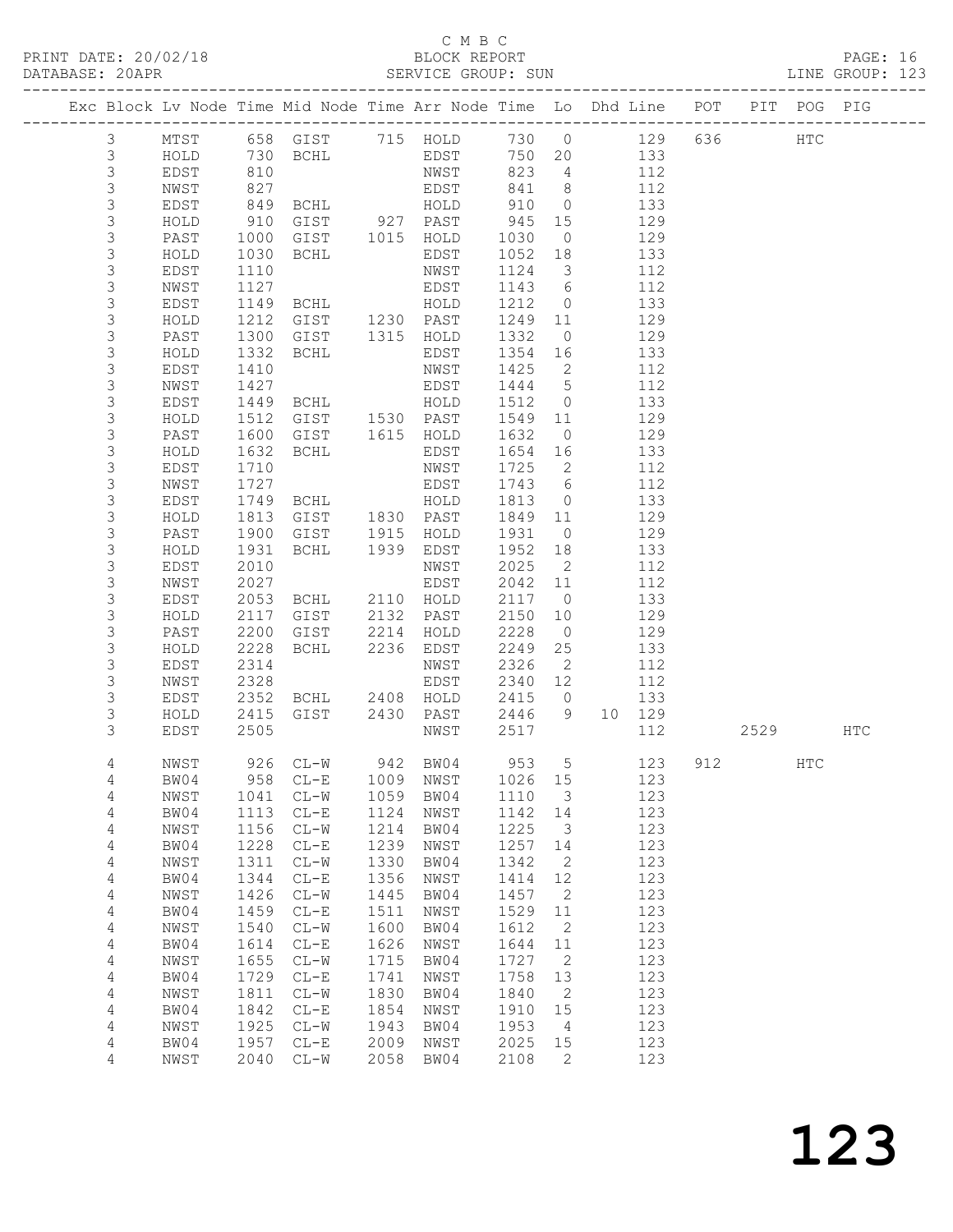PRINT DATE: 20/02/18 BLOCK REPORT BATABASE: 20APR

#### C M B C<br>BLOCK REPORT

PAGE: 17<br>LINE GROUP: 123

|  |   |      |      |          |      |      |      |                         | Exc Block Lv Node Time Mid Node Time Arr Node Time Lo Dhd Line POT |         | PIT POG PIG |            |
|--|---|------|------|----------|------|------|------|-------------------------|--------------------------------------------------------------------|---------|-------------|------------|
|  |   |      |      |          |      |      |      |                         | 4 BW04 2110 CL-E 2120 NWST 2134 123                                | 2146    |             | <b>HTC</b> |
|  | 5 | BW04 |      | 558 CL-E | 607  | NWST |      |                         | 621 10<br>123                                                      | 526 720 | HTC         |            |
|  | 5 | NWST | 631  | $CL-W$   | 645  | BW04 | 655  | $\overline{\mathbf{3}}$ | 123                                                                |         |             |            |
|  | 5 | BW04 | 658  | $CL-E$   | 707  | NWST | 721  | 10                      | 123                                                                |         |             |            |
|  | 5 | NWST | 731  | $CL-W$   | 746  | BW04 | 756  | 2                       | 123                                                                |         |             |            |
|  | 5 | BW04 | 758  | $CL-E$   | 807  | NWST | 822  | 9                       | 123                                                                |         |             |            |
|  | 5 | NWST | 831  | $CL-W$   | 847  | BW04 | 858  | $\overline{2}$          | 123                                                                |         |             |            |
|  | 5 | BW04 | 900  | $CL-E$   | 911  | NWST | 927  | 14                      | 123                                                                |         |             |            |
|  | 5 | NWST | 941  | $CL-W$   | 958  | BW04 | 1009 | $\overline{4}$          | 123                                                                |         |             |            |
|  | 5 | BW04 | 1013 | $CL-E$   | 1024 | NWST | 1042 | 14                      | 123                                                                |         |             |            |
|  | 5 | NWST | 1056 | $CL-W$   | 1114 | BW04 | 1125 | $\overline{3}$          | 123                                                                |         |             |            |
|  | 5 | BW04 | 1128 | $CL-E$   | 1139 | NWST | 1157 | 14                      | 123                                                                |         |             |            |
|  | 5 | NWST | 1211 | $CL-W$   | 1229 | BW04 | 1240 | $\overline{\mathbf{3}}$ | 123                                                                |         |             |            |
|  | 5 | BW04 | 1243 | $CL-E$   | 1255 | NWST | 1313 | 13                      | 123                                                                |         |             |            |
|  | 5 | NWST | 1326 | $CL-W$   | 1345 | BW04 | 1357 | $\overline{2}$          | 123                                                                |         |             |            |
|  | 5 | BW04 | 1359 | $CL-E$   | 1411 | NWST | 1429 | 12                      | 123                                                                |         |             |            |
|  | 5 | NWST | 1441 | $CL-W$   | 1500 | BW04 | 1512 | $\overline{2}$          | 123                                                                |         |             |            |
|  | 5 | BW04 | 1514 | $CL-E$   | 1526 | NWST | 1545 | 10                      | 123                                                                |         |             |            |
|  | 5 | NWST | 1555 | $CL-W$   | 1615 | BW04 | 1627 | $\overline{2}$          | 123                                                                |         |             |            |
|  | 5 | BW04 | 1629 | $CL-E$   | 1641 | NWST | 1659 | 12 <sup>°</sup>         | 123                                                                |         |             |            |
|  | 5 | NWST | 1711 | $CL-W$   | 1730 | BW04 | 1740 | $\overline{\mathbf{3}}$ | 123                                                                |         |             |            |
|  | 5 | BW04 | 1743 | $CL-E$   | 1755 | NWST | 1812 | 14                      | 123                                                                |         |             |            |
|  | 5 | NWST | 1826 | $CL-W$   | 1845 | BW04 | 1855 | $\overline{2}$          | 123                                                                |         |             |            |
|  | 5 | BW04 | 1857 | $CL-E$   | 1909 | NWST | 1925 | 15                      | 123                                                                |         |             |            |
|  | 5 | NWST | 1940 | $CL-W$   | 1958 | BW04 | 2008 | $\overline{4}$          | 123                                                                |         |             |            |
|  | 5 | BW04 | 2012 | $CL-E$   | 2024 | NWST | 2039 | 16                      | 123                                                                |         |             |            |
|  | 5 | NWST | 2055 | $CL-W$   | 2113 | BW04 | 2123 |                         | 123                                                                | 2155    |             | <b>HTC</b> |
|  |   |      |      |          |      |      |      |                         |                                                                    |         |             |            |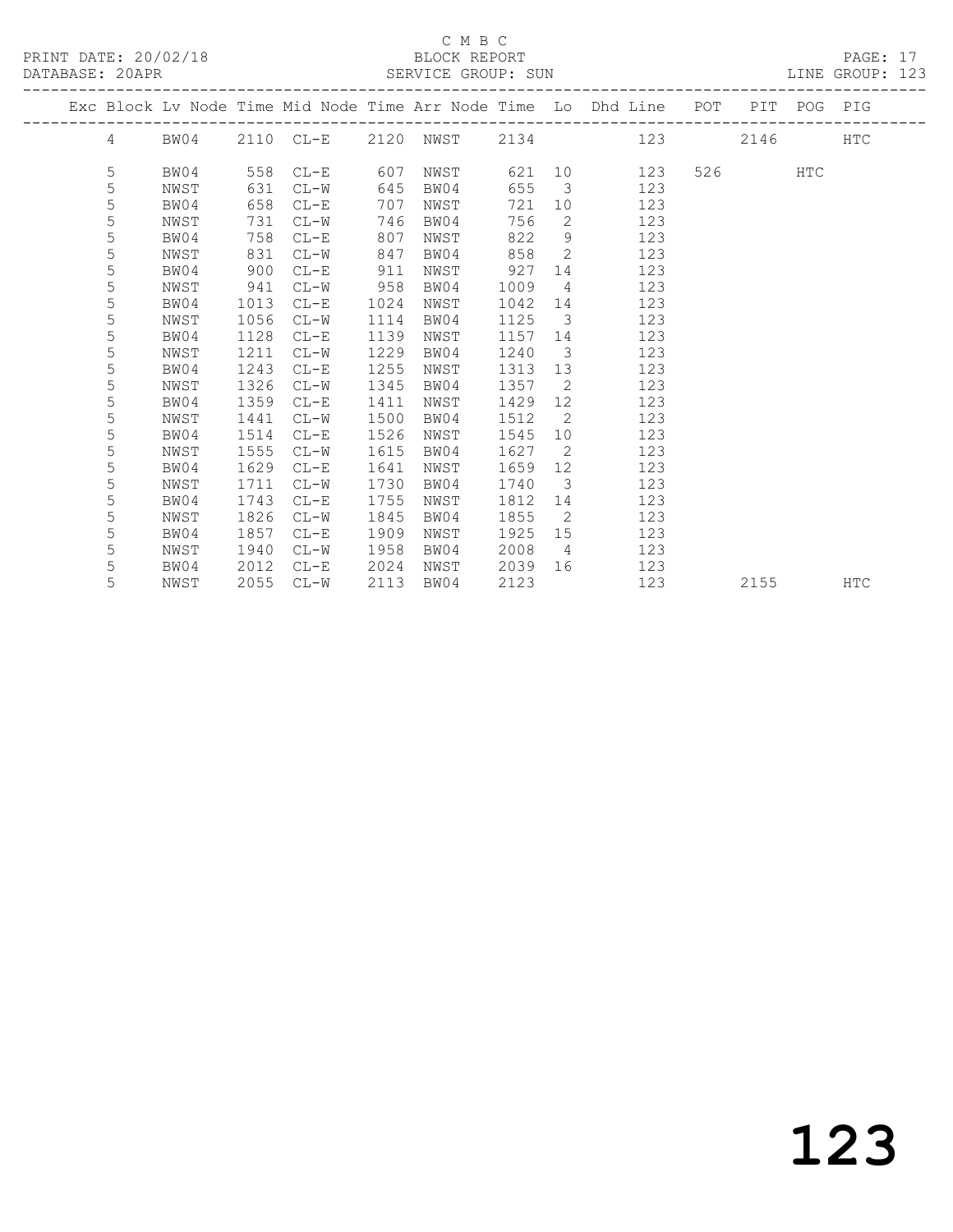#### C M B C

| __ | _____         |  |
|----|---------------|--|
|    |               |  |
|    | DIACIZ DUDADU |  |

PAGE: 18<br>LINE GROUP: 123

|  |   |      |      |             |      |           |      |                | Exc Block Lv Node Time Mid Node Time Arr Node Time Lo Dhd Line POT |     |      | PIT POG PIG  |            |
|--|---|------|------|-------------|------|-----------|------|----------------|--------------------------------------------------------------------|-----|------|--------------|------------|
|  | 6 | PAST |      | 800 GIST    |      | 815 HOLD  | 830  | $\overline{0}$ | 129                                                                | 739 |      | $_{\rm HTC}$ |            |
|  | 6 | HOLD | 830  | BCHL        |      | EDST      | 852  | 18             | 133                                                                |     |      |              |            |
|  | 6 | EDST | 910  |             |      | NWST      | 924  | 2              | 112                                                                |     |      |              |            |
|  | 6 | NWST | 926  |             |      | EDST      | 941  | 8              | 112                                                                |     |      |              |            |
|  | 6 | EDST | 949  | BCHL        |      | HOLD      | 1010 | $\overline{0}$ | 133                                                                |     |      |              |            |
|  | 6 | HOLD | 1010 | GIST        |      | 1027 PAST | 1045 | 15             | 129                                                                |     |      |              |            |
|  | 6 | PAST | 1100 | GIST        | 1115 | HOLD      | 1130 | $\overline{0}$ | 129                                                                |     |      |              |            |
|  | 6 | HOLD | 1130 | <b>BCHL</b> |      | EDST      | 1153 | 17             | 133                                                                |     |      |              |            |
|  | 6 | EDST | 1210 |             |      | NWST      | 1225 | 2              | 112                                                                |     |      |              |            |
|  | 6 | NWST | 1227 |             |      | EDST      | 1244 | 5              | 112                                                                |     |      |              |            |
|  | 6 | EDST | 1249 | <b>BCHL</b> |      | HOLD      | 1312 | $\overline{0}$ | 133                                                                |     |      |              |            |
|  | 6 | HOLD | 1312 | GIST        |      | 1330 PAST | 1349 | 11             | 129                                                                |     |      |              |            |
|  | 6 | PAST | 1400 | GIST        | 1415 | HOLD      | 1432 | $\bigcirc$     | 129                                                                |     |      |              |            |
|  | 6 | HOLD | 1432 | <b>BCHL</b> |      | EDST      | 1454 | 16             | 133                                                                |     |      |              |            |
|  | 6 | EDST | 1510 |             |      | NWST      | 1525 | 2              | 112                                                                |     |      |              |            |
|  | 6 | NWST | 1527 |             |      | EDST      | 1544 | 5              | 112                                                                |     |      |              |            |
|  | 6 | EDST | 1549 | <b>BCHL</b> |      | HOLD      | 1612 | $\overline{0}$ | 133                                                                |     |      |              |            |
|  | 6 | HOLD | 1612 | GIST        |      | 1630 PAST | 1649 | 11             | 129                                                                |     |      |              |            |
|  | 6 | PAST | 1700 | GIST        | 1715 | HOLD      | 1732 | $\overline{0}$ | 129                                                                |     |      |              |            |
|  | 6 | HOLD | 1732 | <b>BCHL</b> |      | EDST      | 1754 | 16             | 133                                                                |     |      |              |            |
|  | 6 | EDST | 1810 |             |      | NWST      | 1825 | 2              | 112                                                                |     |      |              |            |
|  | 6 | NWST | 1827 |             |      | EDST      | 1843 | 10             | 112                                                                |     |      |              |            |
|  | 6 | EDST | 1853 | <b>BCHL</b> | 1910 | HOLD      | 1918 | $\overline{0}$ | 133                                                                |     |      |              |            |
|  | 6 | HOLD | 1918 | GIST        | 1934 | PAST      | 1952 | 8              | 129                                                                |     |      |              |            |
|  | 6 | PAST | 2000 | GIST        | 2015 | HOLD      | 2030 | $\bigcirc$     | 129                                                                |     |      |              |            |
|  | 6 | HOLD | 2030 | <b>BCHL</b> | 2038 | EDST      | 2051 | 22             | 133                                                                |     |      |              |            |
|  | 6 | EDST | 2113 |             |      | NWST      | 2126 | 2              | 112                                                                |     |      |              |            |
|  | 6 | NWST | 2128 |             |      | EDST      | 2143 | 10             | 112                                                                |     |      |              |            |
|  | 6 | EDST | 2153 | BCHL        | 2209 | HOLD      | 2216 | $\overline{0}$ | 133                                                                |     |      |              |            |
|  | 6 | HOLD | 2216 | GIST        | 2231 | PAST      | 2247 | 13             | 129                                                                |     |      |              |            |
|  | 6 | PAST | 2300 | GIST        | 2314 | HOLD      | 2328 | $\bigcap$      | 129                                                                |     |      |              |            |
|  | 6 | HOLD | 2328 | <b>BCHL</b> | 2336 | EDST      | 2349 |                | 133                                                                |     | 2359 |              | <b>HTC</b> |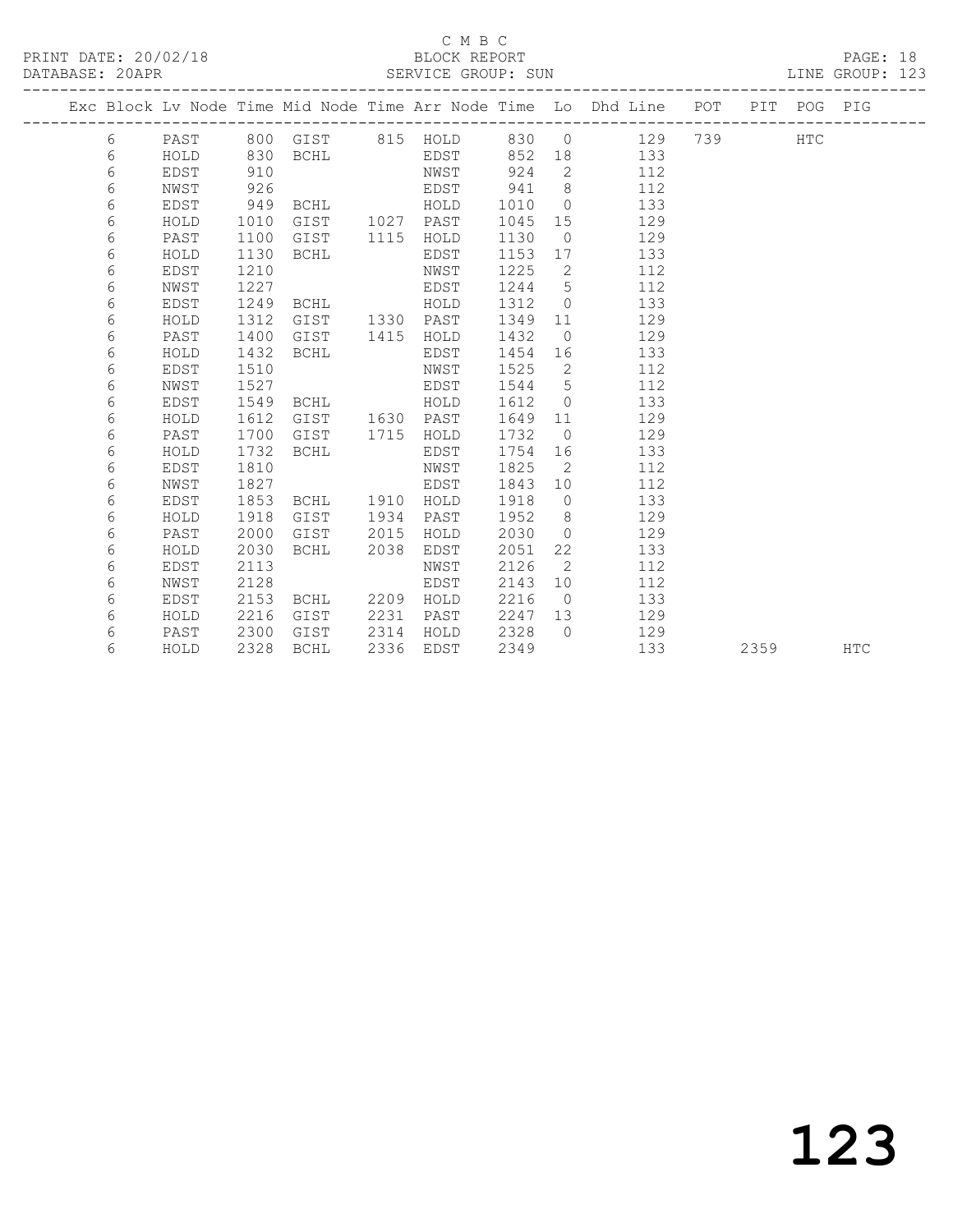PRINT DATE: 20/02/18 BLOCK REPORT BATABASE: 20APR

#### C M B C<br>BLOCK REPORT

PAGE: 19<br>LINE GROUP: 123

|  |    |             |      |                           |      |           |        |                         | Exc Block Lv Node Time Mid Node Time Arr Node Time Lo Dhd Line POT PIT POG PIG |         |      |            |
|--|----|-------------|------|---------------------------|------|-----------|--------|-------------------------|--------------------------------------------------------------------------------|---------|------|------------|
|  |    |             |      | 20 PAST 830 GIST 845 HOLD |      |           |        |                         | 900 0 129                                                                      | 809 HTC |      |            |
|  | 20 | HOLD        | 900  | <b>BCHL</b>               |      |           |        |                         | EDST 922 18 133                                                                |         |      |            |
|  | 20 | EDST        | 940  |                           |      | NWST      | 954    | $\overline{\mathbf{3}}$ | 112                                                                            |         |      |            |
|  | 20 | NWST        | 957  |                           |      | EDST      | 1013   |                         | $6\degree$<br>112                                                              |         |      |            |
|  | 20 | EDST        | 1019 | BCHL HOLD                 |      |           | 1040   | $\overline{0}$          | 133                                                                            |         |      |            |
|  | 20 | HOLD        | 1040 | GIST 1057 PAST            |      |           | 1115   | 15                      | 129                                                                            |         |      |            |
|  | 20 | PAST        | 1130 | GIST                      | 1145 | HOLD      | 1200   | $\overline{0}$          | 129                                                                            |         |      |            |
|  | 20 | HOLD        | 1200 | BCHL                      |      | EDST      | 1223   |                         | 133<br>17                                                                      |         |      |            |
|  | 20 | EDST        | 1240 |                           |      | NWST      | 1255   | $\overline{2}$          | 112                                                                            |         |      |            |
|  | 20 | NWST        | 1257 |                           |      | EDST      | 1314 5 |                         | 112                                                                            |         |      |            |
|  | 20 | EDST        | 1319 | <b>BCHL</b>               |      | HOLD      | 1342   | $\overline{0}$          | 133                                                                            |         |      |            |
|  | 20 | HOLD        | 1342 | GIST                      |      | 1400 PAST | 1419   | 11                      | 129                                                                            |         |      |            |
|  | 20 | PAST        | 1430 | GIST                      | 1445 | HOLD      | 1502   | $\overline{0}$          | 129                                                                            |         |      |            |
|  | 20 | HOLD        | 1502 | BCHL                      |      | EDST      | 1526   | 14                      | 133                                                                            |         |      |            |
|  | 20 | EDST        | 1540 |                           |      | NWST      | 1555   |                         | $\overline{2}$<br>112                                                          |         |      |            |
|  | 20 | NWST        | 1557 |                           |      | EDST      | 1614 5 |                         | 112                                                                            |         |      |            |
|  | 20 | EDST        | 1619 | BCHL HOLD                 |      |           | 1642 0 |                         | 133                                                                            |         |      |            |
|  | 20 | HOLD        | 1642 | GIST                      |      | 1700 PAST | 1719   | 11                      | 129                                                                            |         |      |            |
|  | 20 | PAST        | 1730 | GIST                      | 1745 | HOLD      | 1802   | $\overline{0}$          | 129                                                                            |         |      |            |
|  | 20 | HOLD        | 1802 | BCHL                      |      | EDST      | 1824   | 16                      | 133                                                                            |         |      |            |
|  | 20 | <b>EDST</b> | 1840 |                           |      | NWST      | 1855   | $\overline{2}$          | 112                                                                            |         |      |            |
|  | 20 | NWST        | 1857 |                           |      | EDST      | 1913   | 10                      | 112                                                                            |         |      |            |
|  | 20 | EDST        | 1923 | BCHL 1940                 |      | HOLD      | 1948   |                         | 133<br>$\overline{0}$                                                          |         |      |            |
|  | 20 | HOLD        | 1948 | GIST                      | 2004 | PAST      | 2022   | 8 <sup>1</sup>          | 129                                                                            |         |      |            |
|  | 20 | PAST        | 2030 | GIST                      | 2044 | HOLD      | 2059   | $\bigcirc$              | 129                                                                            |         |      |            |
|  | 20 | HOLD        | 2059 | BCHL                      | 2107 | EDST      | 2120   | 24                      | 133                                                                            |         |      |            |
|  | 20 | EDST        | 2144 |                           |      | NWST      | 2157   | $\overline{2}$          | 112                                                                            |         |      |            |
|  | 20 | NWST        | 2159 |                           |      | EDST      | 2213   | 10                      | 112                                                                            |         |      |            |
|  | 20 | EDST        | 2223 | BCHL 2239 HOLD            |      |           | 2246   | $\bigcap$               | 133                                                                            |         |      |            |
|  | 20 | HOLD        | 2246 | GIST                      | 2301 | PAST      | 2317   |                         | 129                                                                            |         | 2335 | <b>HTC</b> |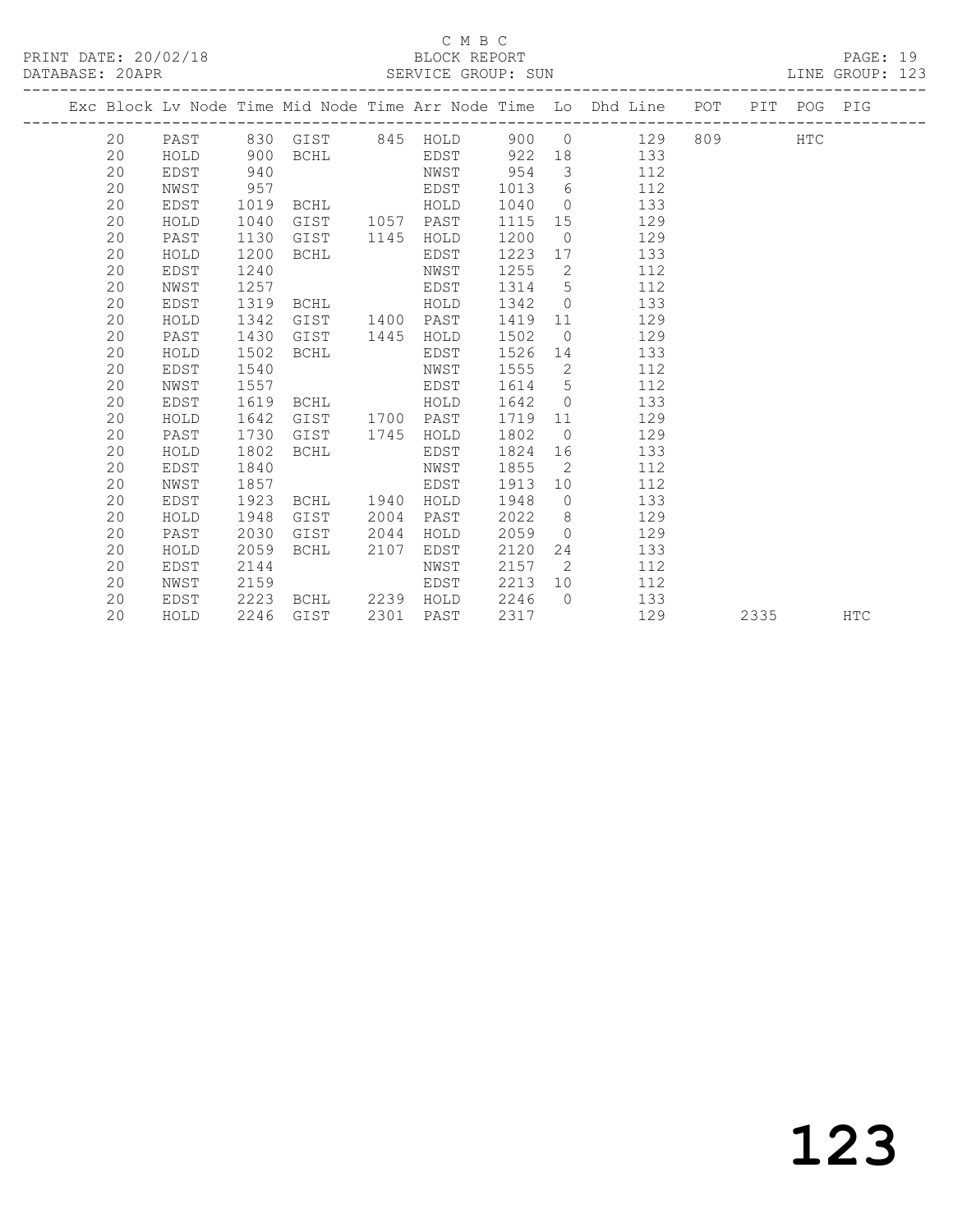## C M B C<br>BLOCK REPORT

PAGE: 20<br>LINE GROUP: 123

|  |    |      |      |          |      |          |      |                            | Exc Block Lv Node Time Mid Node Time Arr Node Time Lo Dhd Line POT |     |      | PIT POG PIG |            |
|--|----|------|------|----------|------|----------|------|----------------------------|--------------------------------------------------------------------|-----|------|-------------|------------|
|  | 21 | NWST |      | 601 CL-W |      | 615 BW04 | 625  | $\overline{\mathbf{3}}$    | 123                                                                | 547 |      | <b>HTC</b>  |            |
|  | 21 | BW04 | 628  | $CL-E$   | 637  | NWST     | 651  | 10                         | 123                                                                |     |      |             |            |
|  | 21 | NWST | 701  | $CL-W$   | 716  | BW04     | 726  | 2                          | 123                                                                |     |      |             |            |
|  | 21 | BW04 | 728  | $CL-E$   | 737  | NWST     | 752  | $\mathcal{G}$              | 123                                                                |     |      |             |            |
|  | 21 | NWST | 801  | $CL-W$   | 817  | BW04     | 828  | 2                          | 123                                                                |     |      |             |            |
|  | 21 | BW04 | 830  | $CL-E$   | 841  | NWST     | 857  | 14                         | 123                                                                |     |      |             |            |
|  | 21 | NWST | 911  | $CL-W$   | 927  | BW04     | 938  | 5                          | 123                                                                |     |      |             |            |
|  | 21 | BW04 | 943  | $CL-E$   | 954  | NWST     | 1011 | 15                         | 123                                                                |     |      |             |            |
|  | 21 | NWST | 1026 | $CL-W$   | 1044 | BW04     | 1055 | $\overline{\mathbf{3}}$    | 123                                                                |     |      |             |            |
|  | 21 | BW04 | 1058 | $CL-E$   | 1109 | NWST     | 1127 | 14                         | 123                                                                |     |      |             |            |
|  | 21 | NWST | 1141 | $CL-W$   | 1159 | BW04     | 1210 | $\overline{\mathbf{3}}$    | 123                                                                |     |      |             |            |
|  | 21 | BW04 | 1213 | $CL-E$   | 1224 | NWST     | 1242 | 14                         | 123                                                                |     |      |             |            |
|  | 21 | NWST | 1256 | $CL-W$   | 1315 | BW04     | 1327 | $\overline{2}$             | 123                                                                |     |      |             |            |
|  | 21 | BW04 | 1329 | $CL-E$   | 1341 | NWST     | 1359 | 12                         | 123                                                                |     |      |             |            |
|  | 21 | NWST | 1411 | $CL-W$   | 1430 | BW04     | 1442 | $\overline{2}$             | 123                                                                |     |      |             |            |
|  | 21 | BW04 | 1444 | $CL-E$   | 1456 | NWST     | 1514 | 11                         | 123                                                                |     |      |             |            |
|  | 21 | NWST | 1525 | $CL-W$   | 1545 | BW04     | 1557 | $\overline{2}$             | 123                                                                |     |      |             |            |
|  | 21 | BW04 | 1559 | $CL-E$   | 1611 | NWST     | 1630 | 10                         | 123                                                                |     |      |             |            |
|  | 21 | NWST | 1640 | $CL-W$   | 1700 | BW04     | 1712 | $\overline{2}$             | 123                                                                |     |      |             |            |
|  | 21 | BW04 | 1714 | $CL-E$   | 1726 | NWST     | 1743 | 13                         | 123                                                                |     |      |             |            |
|  | 21 | NWST | 1756 | $CL-W$   | 1815 | BW04     | 1825 | $\overline{\phantom{0}}^2$ | 123                                                                |     |      |             |            |
|  | 21 | BW04 | 1827 | $CL-E$   | 1839 | NWST     | 1855 | 15                         | 123                                                                |     |      |             |            |
|  | 21 | NWST | 1910 | $CL-W$   | 1928 | BW04     | 1938 | 4                          | 123                                                                |     |      |             |            |
|  | 21 | BW04 | 1942 | $CL-E$   | 1954 | NWST     | 2010 | 15                         | 123                                                                |     |      |             |            |
|  | 21 | NWST | 2025 | $CL-W$   | 2043 | BW04     | 2053 | $\overline{4}$             | 123                                                                |     |      |             |            |
|  | 21 | BW04 | 2057 | $CL-E$   | 2109 | NWST     | 2124 | 16                         | 123                                                                |     |      |             |            |
|  | 21 | NWST | 2140 | $CL-W$   | 2158 | BW04     | 2208 | 2                          | 123                                                                |     |      |             |            |
|  | 21 | BW04 | 2210 | $CL-E$   | 2220 | NWST     | 2234 | 6                          | 123                                                                |     |      |             |            |
|  | 21 | NWST | 2240 | $CL-W$   | 2257 | BW04     | 2307 | $\mathcal{E}$              | 123                                                                |     |      |             |            |
|  | 21 | BW04 | 2310 | $CL-E$   | 2319 | NWST     | 2332 | 8                          | 123                                                                |     |      |             |            |
|  | 21 | NWST | 2340 | $CL-W$   | 2355 | BW04     | 2405 | $5\phantom{.0}$            | 123                                                                |     |      |             |            |
|  | 21 | BW04 | 2410 | $CL-E$   | 2419 | NWST     | 2432 | 13                         | 123                                                                |     |      |             |            |
|  | 21 | NWST | 2445 | $CL-W$   | 2500 | BW04     | 2510 | $\circ$                    | 123                                                                |     |      |             |            |
|  | 21 | BW04 | 2510 | $CL - E$ | 2519 | NWST     | 2532 |                            | 123                                                                |     | 2544 |             | <b>HTC</b> |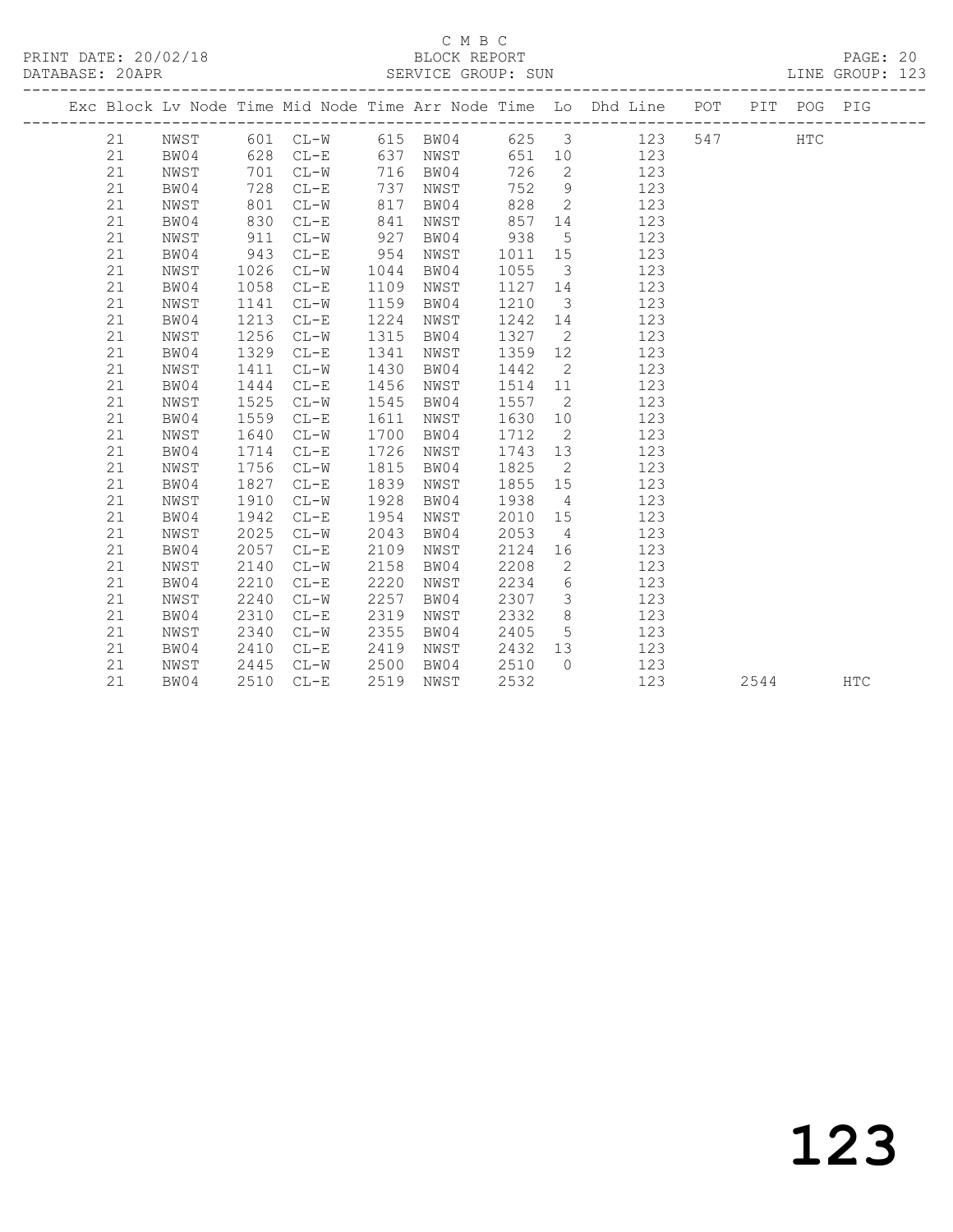PRINT DATE: 20/02/18 BLOCK REPORT BATABASE: 20APR

### C M B C<br>BLOCK REPORT

PAGE: 21<br>LINE GROUP: 123

|  |    |          |                                      |                                               |                       |         |                         | Exc Block Lv Node Time Mid Node Time Arr Node Time Lo Dhd Line POT PIT POG PIG |      |            |     |  |
|--|----|----------|--------------------------------------|-----------------------------------------------|-----------------------|---------|-------------------------|--------------------------------------------------------------------------------|------|------------|-----|--|
|  | 22 | EDST 712 |                                      |                                               |                       |         |                         | NWST 725 3 112 658                                                             |      | <b>HTC</b> |     |  |
|  | 22 | NWST     | 728                                  |                                               |                       |         |                         | EDST 741 8 112                                                                 |      |            |     |  |
|  | 22 | EDST     |                                      | 749 BCHL HOLD                                 |                       |         |                         | 809 0 133                                                                      |      |            |     |  |
|  | 22 | HOLD     | 809                                  |                                               | GIST 825 PAST         | 841     |                         | 19 129                                                                         |      |            |     |  |
|  | 22 | PAST     | 900                                  | GIST 915 HOLD                                 |                       | 930     |                         | $0$ 129                                                                        |      |            |     |  |
|  | 22 | HOLD     | 930                                  | BCHL                                          | EDST                  | 952 18  |                         | 133                                                                            |      |            |     |  |
|  | 22 | EDST     | 1010                                 |                                               | NWST                  | 1024    | $\overline{\mathbf{3}}$ | 112                                                                            |      |            |     |  |
|  | 22 | NWST     | 1027                                 |                                               | EDST                  | 1043 6  |                         | 112                                                                            |      |            |     |  |
|  | 22 | EDST     |                                      |                                               |                       | 1111 0  |                         | 133                                                                            |      |            |     |  |
|  | 22 | HOLD     | 1111                                 |                                               |                       | 1148 12 |                         | 129                                                                            |      |            |     |  |
|  | 22 | PAST     | 1200                                 | GIST 1215 HOLD                                |                       | 1231 0  |                         | 129                                                                            |      |            |     |  |
|  | 22 | HOLD     | 1231                                 | BCHL                                          | EDST                  | 1254 16 |                         | 133                                                                            |      |            |     |  |
|  | 22 | EDST     | 1310                                 |                                               | NWST                  |         |                         | 1325 2 112                                                                     |      |            |     |  |
|  | 22 | NWST     | 1327                                 | EDST <sub>1</sub>                             |                       |         |                         | 1344 5 112                                                                     |      |            |     |  |
|  | 22 | EDST     | 1349                                 | BCHL HOLD                                     |                       |         |                         | 1412 0<br>133                                                                  |      |            |     |  |
|  | 22 | HOLD     | 1412                                 | GIST 1430 PAST                                |                       |         |                         | 1449 11 129                                                                    |      |            |     |  |
|  | 22 | PAST     | 1500                                 | GIST 1515 HOLD                                |                       | 1532    |                         | $0 \qquad \qquad 129$                                                          |      |            |     |  |
|  | 22 | HOLD     | 1532                                 | BCHL                                          | EDST                  |         |                         | 1556 14<br>133                                                                 |      |            |     |  |
|  | 22 | EDST     | 1610                                 |                                               | NWST                  | 1625 2  |                         | 112                                                                            |      |            |     |  |
|  | 22 | NWST     | 1627<br>1627<br>1649<br>1713<br>1800 |                                               | EDST                  | 1644 5  |                         | 112                                                                            |      |            |     |  |
|  | 22 | EDST     |                                      | BCHL HOLD<br>GIST 1730 PAST<br>GIST 1815 HOLD |                       | 1713 0  |                         | 133                                                                            |      |            |     |  |
|  | 22 | HOLD     |                                      |                                               |                       | 1749 11 |                         | 129                                                                            |      |            |     |  |
|  | 22 | PAST     |                                      |                                               |                       | 1831 0  |                         | $\frac{1}{129}$                                                                |      |            |     |  |
|  | 22 | HOLD     | 1831                                 | BCHL                                          | EDST                  |         |                         | 1853 17 133                                                                    |      |            |     |  |
|  | 22 | EDST     | 1910                                 |                                               | NWST                  | 1925    | $\overline{2}$          | 112                                                                            |      |            |     |  |
|  | 22 | NWST     | 1927                                 |                                               | EDST                  | 1942 11 |                         | 112                                                                            |      |            |     |  |
|  | 22 | EDST     | 1953                                 | BCHL 2010 HOLD                                |                       |         |                         | 2018 0 133                                                                     |      |            |     |  |
|  | 22 | HOLD     | 2018                                 | GIST 2034 PAST                                |                       |         |                         | 2052 8 129                                                                     |      |            |     |  |
|  | 22 | PAST     | 2100                                 | GIST 2114 HOLD                                |                       | 2129    |                         | $0 \qquad \qquad 129$                                                          |      |            |     |  |
|  | 22 | HOLD     | 2129                                 | BCHL 2137 EDST                                |                       | 2150    |                         | 24 133                                                                         |      |            |     |  |
|  | 22 | EDST     | 2214                                 |                                               | NWST                  |         |                         | 2227 2<br>112                                                                  |      |            |     |  |
|  | 22 | NWST     | 2229                                 |                                               | EDST                  | 2243 5  |                         | 112                                                                            |      |            |     |  |
|  | 22 | EDST     | 2248                                 | BCHL 2304 HOLD                                |                       | 2311 0  |                         | 133                                                                            |      |            |     |  |
|  | 22 | HOLD     | 2311<br>2402<br>2430                 | GIST 2326 PAST                                |                       | 2342 20 |                         | 129                                                                            |      |            |     |  |
|  | 22 | PAST     |                                      |                                               | GIST 2416 HOLD 2430 0 |         |                         | 129                                                                            |      |            |     |  |
|  | 22 | HOLD     | 2430                                 | BCHL                                          | 2438 EDST             | 2451    |                         | 133                                                                            | 2501 |            | HTC |  |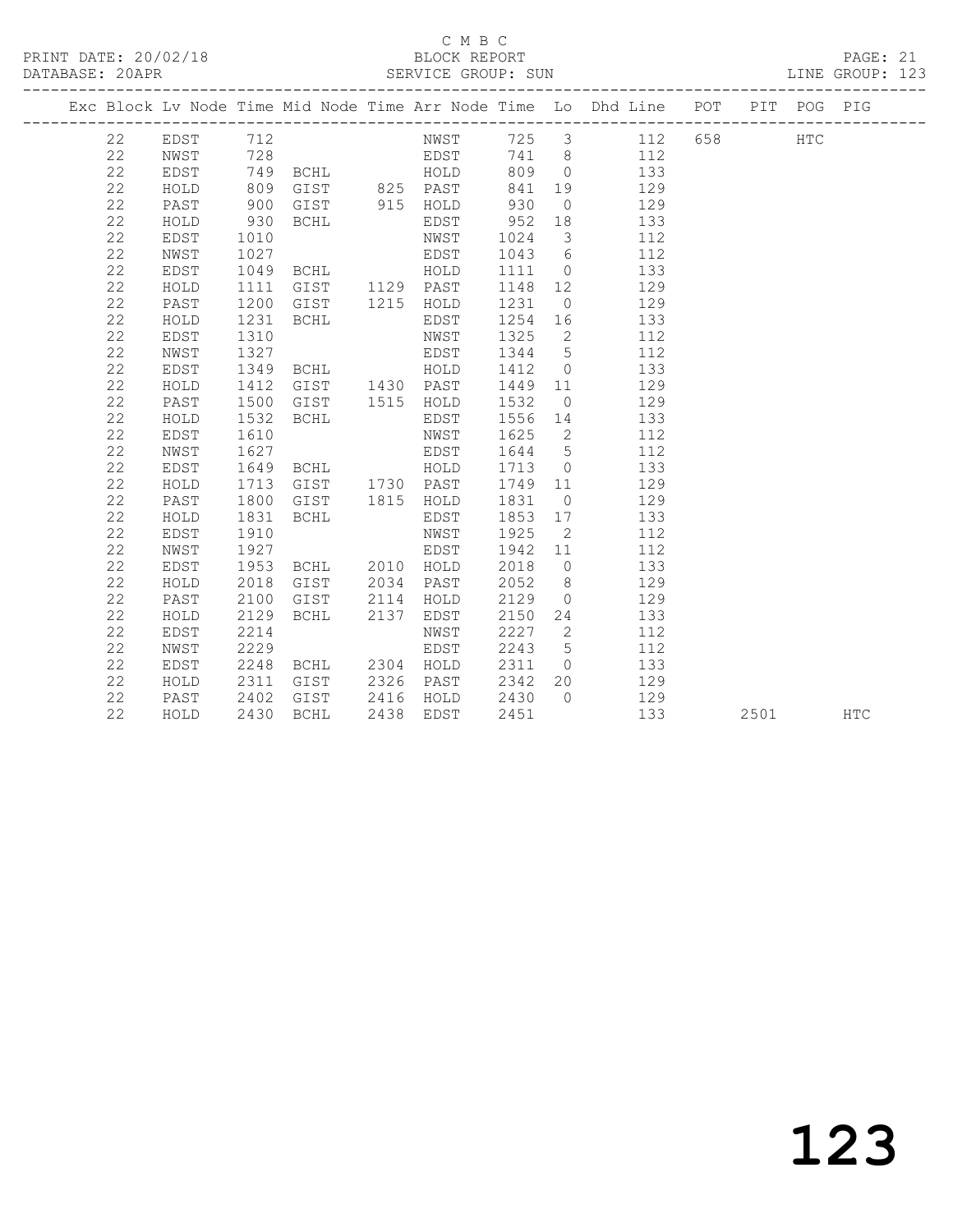#### C M B C<br>BLOCK REPORT

PRINT DATE: 20/02/18 BLOCK REPORT PAGE: 22 SERVICE GROUP: SUN

|          |      |              |                                  |              |                                            |                          | Exc Block Lv Node Time Mid Node Time Arr Node Time Lo Dhd Line POT |          | PIT POG PIG |  |
|----------|------|--------------|----------------------------------|--------------|--------------------------------------------|--------------------------|--------------------------------------------------------------------|----------|-------------|--|
| 23       |      |              |                                  |              |                                            |                          | MTST 728 GIST 745 HOLD 800 0 129 706                               |          | <b>HTC</b>  |  |
| 23       | HOLD | 800          |                                  |              |                                            |                          | BCHL EDST 820 20 133                                               |          |             |  |
| 23       | EDST |              |                                  |              |                                            |                          | $\frac{112}{112}$                                                  |          |             |  |
| 23       | NWST |              |                                  |              |                                            |                          | 112                                                                |          |             |  |
| 23       | EDST |              |                                  |              |                                            |                          | 133                                                                |          |             |  |
| 23       | HOLD | 940          | GIST 957 PAST 1015 15            |              |                                            |                          | 129                                                                |          |             |  |
| 23       | PAST | 1030         | GIST 1045 HOLD                   |              | 1100                                       | $\overline{0}$           | 129                                                                |          |             |  |
| 23       | HOLD | 1100         | <b>BCHL</b>                      | EDST         | 1123 17                                    |                          | 133                                                                |          |             |  |
| 23       | EDST | 1140         |                                  | NWST         | 1154                                       | $\overline{2}$           | 112                                                                |          |             |  |
| 23       | NWST | 1156<br>1219 |                                  | EDST         | 1213 6                                     |                          | 112                                                                |          |             |  |
| 23       | EDST |              | <b>BCHL</b>                      | HOLD         | $\begin{array}{c}\n1242 \\ 0\n\end{array}$ |                          | 133                                                                |          |             |  |
| 23       | HOLD | 1242         | GIST 1300 PAST                   |              | 1319 11                                    |                          | 129                                                                |          |             |  |
| 23       | PAST | 1330         | GIST 1345 HOLD                   |              | 1402                                       | $\overline{0}$           | 129                                                                |          |             |  |
| 23       | HOLD | 1402         | BCHL                             | EDST         | 1424 16                                    |                          | 133                                                                |          |             |  |
| 23       | EDST | 1440         |                                  | NWST         |                                            |                          | 1455 2<br>112                                                      |          |             |  |
| 23       | NWST | 1457         |                                  | EDST         | 1514 5                                     |                          | 112                                                                |          |             |  |
| 23       | EDST |              |                                  |              | 1542 0                                     |                          | 133                                                                |          |             |  |
| 23       | HOLD |              |                                  |              | 1619 11                                    |                          | 129                                                                |          |             |  |
| 23       | PAST |              |                                  |              | 1702 0                                     |                          | 129                                                                |          |             |  |
| 23       | HOLD | 1702         | BCHL                             | EDST         | 1724 16                                    |                          | 133                                                                |          |             |  |
| 23       | EDST | 1740         |                                  | NWST         | 1755 2                                     |                          | 112                                                                |          |             |  |
| 23       | NWST | 1757         | EDST <sup>1</sup>                |              | 1813 10                                    |                          | 112                                                                |          |             |  |
| 23       | EDST | 1823         | BCHL HOLD                        |              | 1845                                       | $\overline{0}$           | 133                                                                |          |             |  |
| 23       | HOLD | 1845         | GIST 1901 PAST                   |              | 1919 11                                    |                          | 129                                                                |          |             |  |
| 23       | PAST | 1930         | GIST 1945 HOLD<br>BCHL 2008 EDST |              | 2000 0                                     |                          | 129                                                                |          |             |  |
| 23       | HOLD | 2000         |                                  |              | 2021                                       | 19                       | 133                                                                |          |             |  |
| 23       | EDST | 2040         |                                  | NWST         | 2055                                       | $\overline{2}$           | 112                                                                |          |             |  |
| 23       | NWST | 2057         |                                  | EDST         | 2112 11                                    |                          | 112                                                                |          |             |  |
| 23       | EDST | 2123         | BCHL 2140 HOLD                   |              | 2147                                       | $\overline{0}$           | 133                                                                |          |             |  |
| 23       | HOLD | 2147         | GIST 2202 PAST                   |              | 2220                                       | 10                       | 129                                                                |          |             |  |
| 23       | PAST | 2230         | GIST 2244 HOLD                   |              | 2258                                       | $\overline{0}$           | 129                                                                |          |             |  |
| 23       | HOLD | 2258         | BCHL                             | 2306 EDST    | 2319                                       | 25                       | 133                                                                |          |             |  |
| 23       | EDST | 2344         |                                  | NWST         | 2356                                       | $\overline{\phantom{a}}$ | 112<br>112                                                         |          |             |  |
| 23       | NWST | 2358<br>2415 |                                  | EDST         | 2410<br>2427 2                             | $5\overline{)}$          | 112                                                                |          |             |  |
| 23<br>23 | EDST | 2429         |                                  | NWST         |                                            |                          | 2441 7 112                                                         |          |             |  |
| 23       | NWST |              |                                  | EDST<br>NWST |                                            |                          | 112                                                                |          |             |  |
|          | EDST | 2448         |                                  |              | 2500                                       |                          |                                                                    | 2512 HTC |             |  |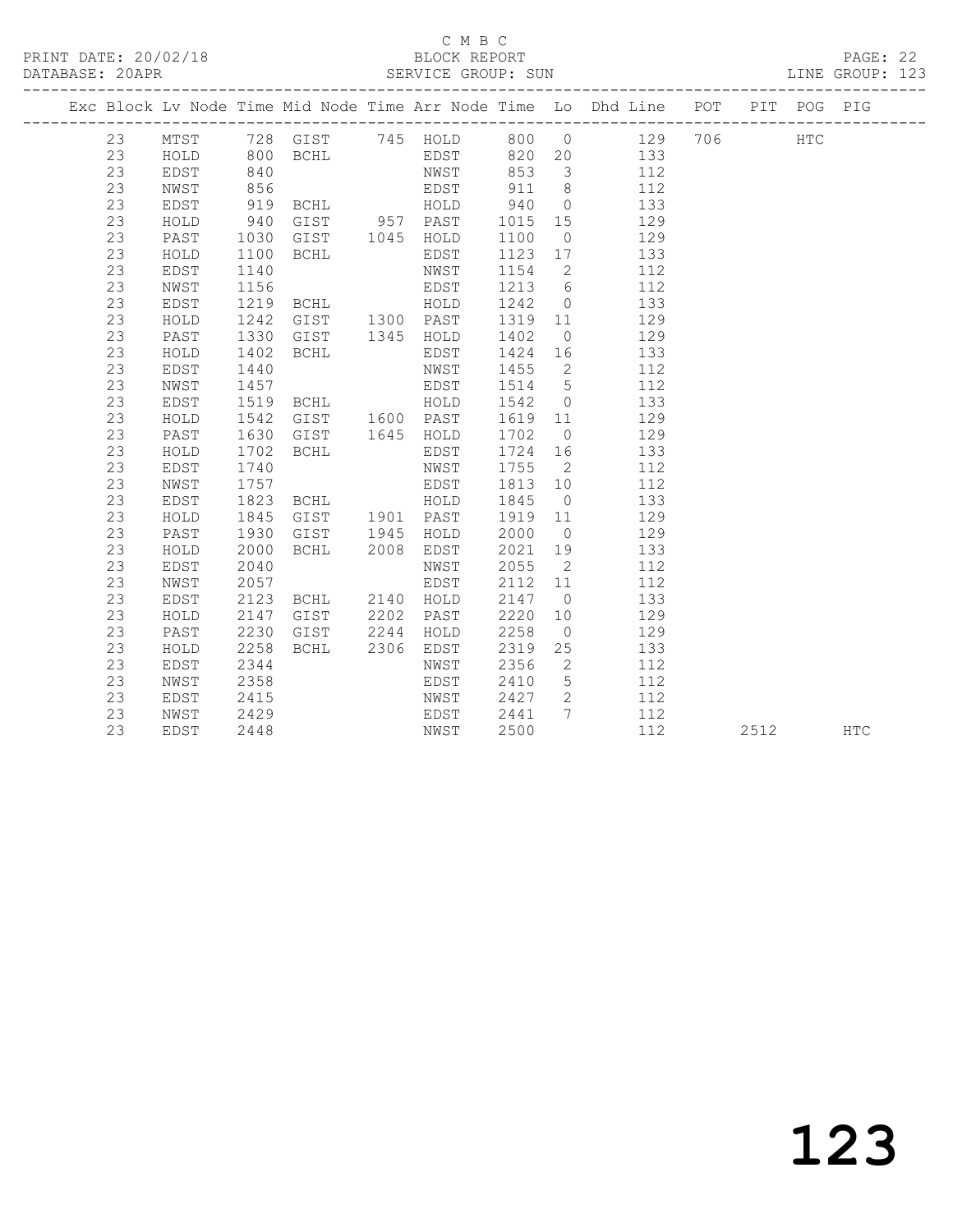#### C M B C<br>BLOCK REPORT SERVICE GROUP: SUN

|  |    |             |      |                |      |           |      |                 | Exc Block Lv Node Time Mid Node Time Arr Node Time Lo Dhd Line POT |     |      | PIT POG PIG |            |
|--|----|-------------|------|----------------|------|-----------|------|-----------------|--------------------------------------------------------------------|-----|------|-------------|------------|
|  | 24 | EDST        | 740  |                |      | NWST      | 753  | $5\overline{)}$ | 112                                                                | 726 |      | <b>HTC</b>  |            |
|  | 24 | NWST        | 758  |                |      | EDST      | 811  | 8 <sup>8</sup>  | 112                                                                |     |      |             |            |
|  | 24 | EDST        | 819  | BCHL           |      | HOLD      | 840  | $\bigcirc$      | 133                                                                |     |      |             |            |
|  | 24 | HOLD        | 840  | GIST 857 PAST  |      |           | 915  | 15              | 129                                                                |     |      |             |            |
|  | 24 | PAST        | 930  | GIST 945 HOLD  |      |           | 1000 | $\overline{0}$  | 129                                                                |     |      |             |            |
|  | 24 | HOLD        | 1000 | BCHL           |      | EDST      | 1022 | 18              | 133                                                                |     |      |             |            |
|  | 24 | <b>EDST</b> | 1040 |                |      | NWST      | 1054 | $\mathcal{E}$   | 112                                                                |     |      |             |            |
|  | 24 | NWST        | 1057 |                |      | EDST      | 1113 | 6               | 112                                                                |     |      |             |            |
|  | 24 | EDST        | 1119 | BCHL           |      | HOLD      | 1142 | $\overline{0}$  | 133                                                                |     |      |             |            |
|  | 24 | HOLD        | 1142 | GIST           |      | 1200 PAST | 1219 | 11              | 129                                                                |     |      |             |            |
|  | 24 | PAST        | 1230 | GIST           | 1245 | HOLD      | 1302 | $\overline{0}$  | 129                                                                |     |      |             |            |
|  | 24 | HOLD        | 1302 | <b>BCHL</b>    |      | EDST      | 1325 | 15              | 133                                                                |     |      |             |            |
|  | 24 | <b>EDST</b> | 1340 |                |      | NWST      | 1355 | 2               | 112                                                                |     |      |             |            |
|  | 24 | NWST        | 1357 |                |      | EDST      | 1414 | $5\overline{)}$ | 112                                                                |     |      |             |            |
|  | 24 | EDST        | 1419 | BCHL           |      | HOLD      | 1442 | $\overline{0}$  | 133                                                                |     |      |             |            |
|  | 24 | HOLD        | 1442 | GIST 1500 PAST |      |           | 1519 | 11              | 129                                                                |     |      |             |            |
|  | 24 | PAST        | 1530 | GIST           | 1545 | HOLD      | 1602 | $\overline{0}$  | 129                                                                |     |      |             |            |
|  | 24 | HOLD        | 1602 | <b>BCHL</b>    |      | EDST      | 1624 | 16              | 133                                                                |     |      |             |            |
|  | 24 | <b>EDST</b> | 1640 |                |      | NWST      | 1655 | $\overline{2}$  | 112                                                                |     |      |             |            |
|  | 24 | NWST        | 1657 |                |      | EDST      | 1713 | 6               | 112                                                                |     |      |             |            |
|  | 24 | EDST        | 1719 | BCHL           |      | HOLD      | 1743 | $\bigcirc$      | 133                                                                |     |      |             |            |
|  | 24 | HOLD        | 1743 | GIST           | 1800 | PAST      | 1819 | 11              | 129                                                                |     |      |             |            |
|  | 24 | PAST        | 1830 | GIST           | 1845 | HOLD      | 1901 | $\overline{0}$  | 129                                                                |     |      |             |            |
|  | 24 | HOLD        | 1901 | BCHL           | 1909 | EDST      | 1922 | 18              | 133                                                                |     |      |             |            |
|  | 24 | EDST        | 1940 |                |      | NWST      | 1955 | $\overline{2}$  | 112                                                                |     |      |             |            |
|  | 24 | NWST        | 1957 |                |      | EDST      | 2012 | 11              | 112                                                                |     |      |             |            |
|  | 24 | EDST        | 2023 | BCHL           | 2040 | HOLD      | 2047 | $\overline{0}$  | 133                                                                |     |      |             |            |
|  | 24 | HOLD        | 2047 | GIST           | 2102 | PAST      | 2120 | 10              | 129                                                                |     |      |             |            |
|  | 24 | PAST        | 2130 | GIST           | 2144 | HOLD      | 2159 | $\overline{0}$  | 129                                                                |     |      |             |            |
|  | 24 | HOLD        | 2159 | BCHL           | 2207 | EDST      | 2220 | 24              | 133                                                                |     |      |             |            |
|  | 24 | EDST        | 2244 |                |      | NWST      | 2257 | 2               | 112                                                                |     |      |             |            |
|  | 24 | NWST        | 2259 |                |      | EDST      | 2311 |                 | 112                                                                |     | 2321 |             | <b>HTC</b> |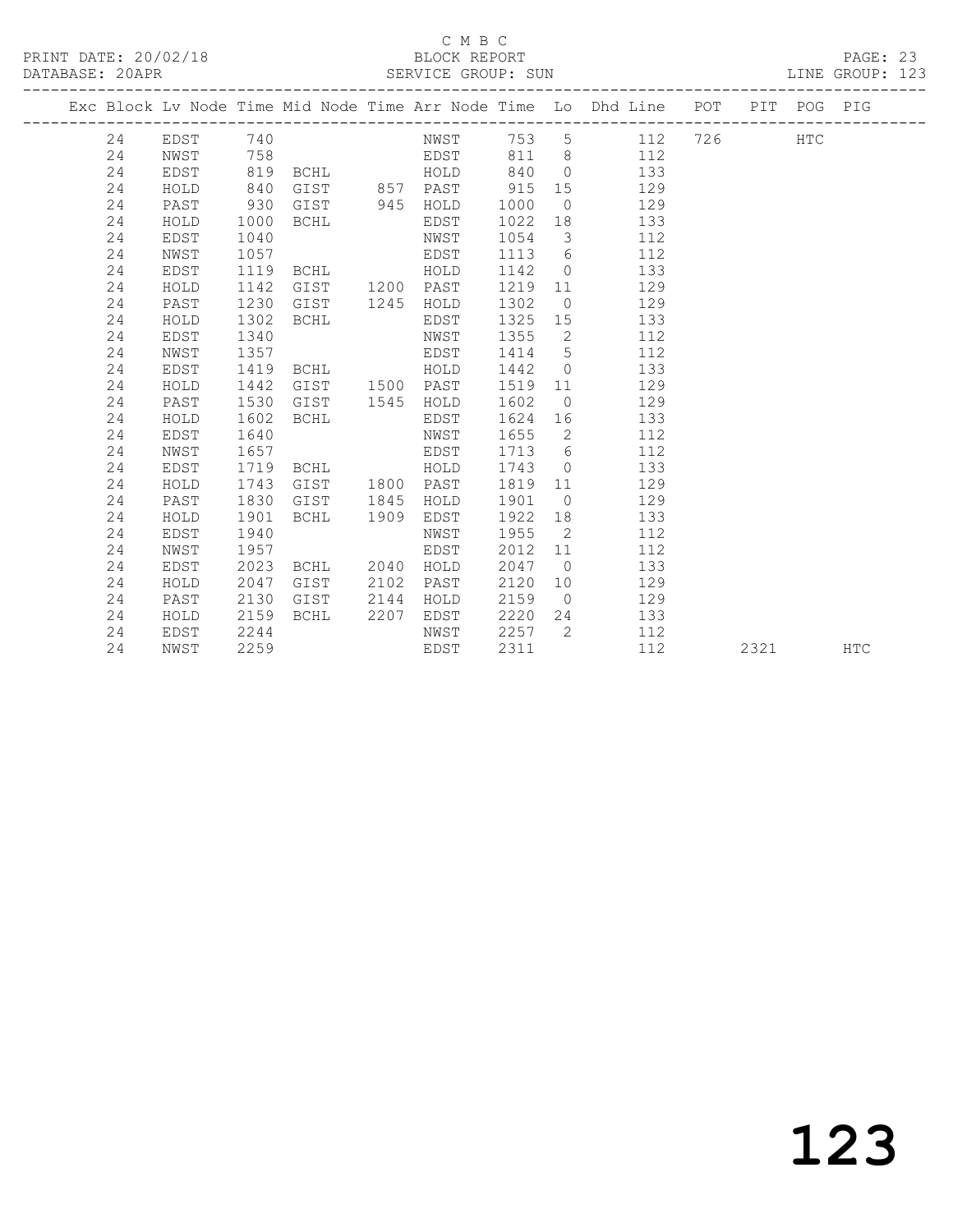|              |                                |            |      | C M B C                |              |                 | PRINT DATE: 20/02/18<br>BLOCK REPORT BLOCK PERT DATABASE: 20APR SERVICE GROUP: SUN LINE GROUP: 340                                                                                                               |      |     |  |
|--------------|--------------------------------|------------|------|------------------------|--------------|-----------------|------------------------------------------------------------------------------------------------------------------------------------------------------------------------------------------------------------------|------|-----|--|
|              |                                |            |      |                        |              |                 |                                                                                                                                                                                                                  |      |     |  |
|              |                                |            |      |                        |              |                 | Exc Block Lv Node Time Mid Node Time Arr Node Time Lo Dhd Line POT PIT POG PIG                                                                                                                                   |      |     |  |
| $\mathbf{1}$ |                                |            |      |                        |              |                 | SCDL 615 5 340 546 HTC<br>22ST 640 13 340<br>22ST 554 SCDL 615 5 340<br>322ST 653 SCDL 714 6 340<br>322ST 653 SCDL 714 6 340<br>322ST 753 SCDL 814 6 340<br>32DL 820 22ST 842 10 340<br>32DL 820 22ST 842 10 340 |      |     |  |
| $\mathbf{1}$ |                                |            |      |                        |              |                 |                                                                                                                                                                                                                  |      |     |  |
| $\mathbf{1}$ | 22ST                           |            |      |                        |              |                 |                                                                                                                                                                                                                  |      |     |  |
| $\mathbf{1}$ |                                |            |      |                        |              |                 |                                                                                                                                                                                                                  |      |     |  |
| $\mathbf{1}$ |                                |            |      |                        |              |                 |                                                                                                                                                                                                                  |      |     |  |
| $\mathbf{1}$ |                                |            |      |                        |              |                 |                                                                                                                                                                                                                  |      |     |  |
| $\mathbf{1}$ | 22ST                           |            |      |                        |              |                 |                                                                                                                                                                                                                  |      |     |  |
| $\mathbf{1}$ | SCDL                           | 852<br>920 |      |                        |              |                 | SCDL 914 6 340<br>22ST 942 9 340                                                                                                                                                                                 |      |     |  |
| $\mathbf{1}$ | 22ST                           | 951        |      | SCDL                   |              |                 | 6 340                                                                                                                                                                                                            |      |     |  |
| $\mathbf 1$  | SCDL                           | 1020       |      | 22ST                   | 1014<br>1043 | 10              | 340                                                                                                                                                                                                              |      |     |  |
| $\mathbf{1}$ | 22ST                           |            | 1053 | SCDL 1118              |              |                 | 6 340                                                                                                                                                                                                            |      |     |  |
| $\mathbf{1}$ | SCDL                           | 1124       |      |                        |              |                 | $\frac{5}{6}$ 340                                                                                                                                                                                                |      |     |  |
| $\mathbf{1}$ | 22ST                           | 1155       |      | 22ST<br>SCDL           | 1150<br>1222 | $6\overline{6}$ | 340                                                                                                                                                                                                              |      |     |  |
| $1\,$        | SCDL                           | 1228       |      | 22ST                   | 1253         |                 | 6 340                                                                                                                                                                                                            |      |     |  |
| $\mathbf{1}$ | 22ST                           | 1259       |      | SCDL                   |              |                 |                                                                                                                                                                                                                  |      |     |  |
| $\mathbf 1$  | SCDL                           | 1332       |      | 22ST                   | 1326<br>1356 |                 | $\begin{array}{ccc} 6 & 340 \\ 7 & 340 \end{array}$                                                                                                                                                              |      |     |  |
| $\mathbf{1}$ | 22ST                           | 1403       |      | SCDL                   | 1430         |                 | 6 340                                                                                                                                                                                                            |      |     |  |
| $\mathbf 1$  | SCDL                           | 1436       |      | 22ST                   | 1500         | 7               | 340                                                                                                                                                                                                              |      |     |  |
| $\mathbf{1}$ | 22ST                           | 1507       |      | SCDL 1534              |              |                 | $6 \frac{510}{340}$                                                                                                                                                                                              |      |     |  |
| $\mathbf{1}$ | SCDL                           | 1540       |      | 22ST                   |              |                 |                                                                                                                                                                                                                  |      |     |  |
| $\mathbf 1$  | 22ST                           | 1611       |      | 22ST 1604<br>SCDL 1638 |              | $6\overline{6}$ | $\frac{7}{6}$ 340<br>340                                                                                                                                                                                         |      |     |  |
| $\mathbf{1}$ | SCDL                           | 1644       |      | 22ST                   | 1708         |                 | 7 340                                                                                                                                                                                                            |      |     |  |
| $\mathbf 1$  | 22ST                           | 1715       |      |                        |              |                 |                                                                                                                                                                                                                  |      |     |  |
| $\mathbf{1}$ | SCDL                           | 1748       |      | SCDL<br>22ST           | 1742<br>1810 |                 | $\begin{array}{ccc} 6 & 340 \\ 11 & 340 \end{array}$                                                                                                                                                             |      |     |  |
| $\mathbf{1}$ | 22ST                           | 1821       |      | SCDL 1846              |              |                 | 8 340                                                                                                                                                                                                            |      |     |  |
| $\mathbf{1}$ | SCDL                           | 1854       |      | 22ST                   | 1915         | 11              | 340                                                                                                                                                                                                              |      |     |  |
| $\mathbf{1}$ | 22ST                           | 1926       |      | SCDL                   | 1950         |                 | $\begin{array}{c}\n 11 \\  10 \\  \hline\n 340\n \end{array}$                                                                                                                                                    |      |     |  |
| $\mathbf{1}$ | SCDL                           | 2000       |      | 22ST                   |              | 10              | 340                                                                                                                                                                                                              |      |     |  |
| $\mathbf{1}$ | <b>22ST</b>                    | 2030       |      | SCDL                   | 2020<br>2054 | 8 <sup>8</sup>  | 340                                                                                                                                                                                                              |      |     |  |
| $\mathbf{1}$ |                                |            |      | 22ST                   | 2122         | 8 <sup>1</sup>  | 340                                                                                                                                                                                                              |      |     |  |
|              | SCDL                           | 2102       |      |                        |              |                 |                                                                                                                                                                                                                  |      |     |  |
| $\mathbf 1$  | <b>22ST</b>                    | 2130       |      | SCDL<br>22ST           |              |                 | 2154 8 340<br>2222 9 340                                                                                                                                                                                         |      |     |  |
| $\mathbf{1}$ | $\operatorname{\mathsf{SCDL}}$ | 2202       |      |                        |              |                 | 340                                                                                                                                                                                                              |      |     |  |
| $\mathbf{1}$ | 22ST                           | 2231       |      | SCDL                   | 2254         |                 | 8 340                                                                                                                                                                                                            |      |     |  |
| $\mathbf 1$  | SCDL                           | 2302       |      | 22ST<br>SCDL           | 2322<br>2354 |                 | $\begin{array}{ccc} 10 & \quad & 340 \\ 8 & \quad & 340 \end{array}$                                                                                                                                             |      |     |  |
| $\mathbf{1}$ | 22ST                           | 2332       |      |                        |              |                 |                                                                                                                                                                                                                  |      |     |  |
| $\mathbf{1}$ | SCDL                           | 2402       |      | 22ST                   |              |                 | 2422 11 340                                                                                                                                                                                                      |      |     |  |
| $\mathbf{1}$ | 22ST                           | 2433       |      | SCDL                   | 2454         |                 | 340                                                                                                                                                                                                              | 2514 | HTC |  |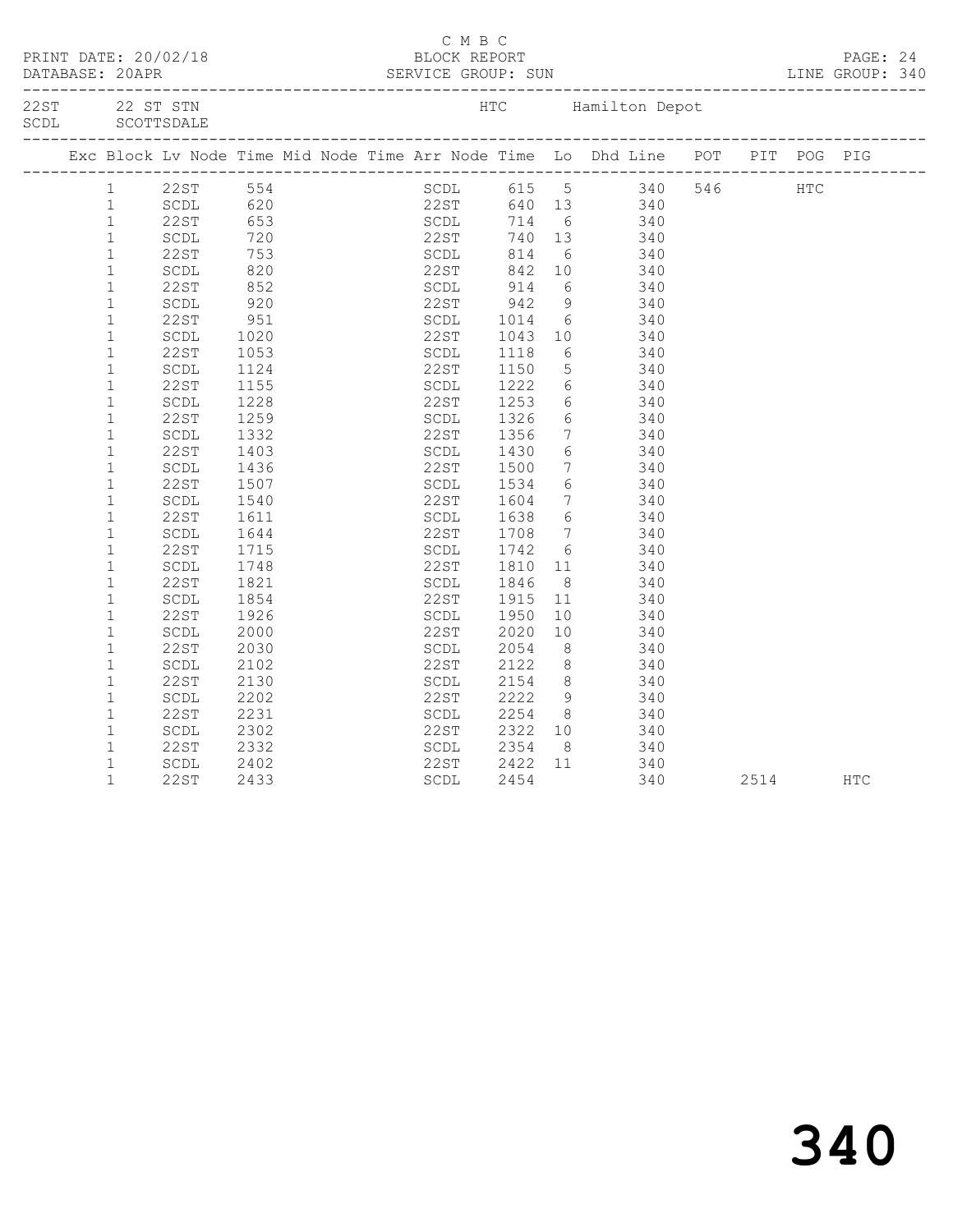#### C M B C<br>BLOCK REPORT

| PRINT DATE: 20/02/18<br>DATABASE: 20APR | BLOCK REPORT<br>SERVICE GROUP: SUN                                                     | PAGE: 25<br>LINE GROUP: 340 |  |
|-----------------------------------------|----------------------------------------------------------------------------------------|-----------------------------|--|
|                                         | Exc Block Lv Node Time Mid Node Time Arr Node Time Lo Dhd Line - POT - PIT - POG - PIG |                             |  |

| Exc Block Lv Node Time Mid Node Time Arr Node Time Lo Dhd Line |                                |      |  |             |      |    |     | POT | PIT  | POG PIG |            |
|----------------------------------------------------------------|--------------------------------|------|--|-------------|------|----|-----|-----|------|---------|------------|
| 2                                                              | 22ST                           | 524  |  | SCDL        | 545  | 5  | 340 | 516 |      | HTC     |            |
| $\overline{c}$                                                 | SCDL                           | 550  |  | 22ST        | 610  | 13 | 340 |     |      |         |            |
| $\overline{2}$                                                 | 22ST                           | 623  |  | SCDL        | 644  | 6  | 340 |     |      |         |            |
| $\overline{c}$                                                 | SCDL                           | 650  |  | 22ST        | 710  | 13 | 340 |     |      |         |            |
| $\mathbf{2}$                                                   | <b>22ST</b>                    | 723  |  | SCDL        | 744  | 6  | 340 |     |      |         |            |
| $\mathbf{2}$                                                   | SCDL                           | 750  |  | 22ST        | 811  | 11 | 340 |     |      |         |            |
| $\overline{c}$                                                 | <b>22ST</b>                    | 822  |  | SCDL        | 844  | 6  | 340 |     |      |         |            |
| $\overline{c}$                                                 | SCDL                           | 850  |  | 22ST        | 912  | 10 | 340 |     |      |         |            |
| $\overline{c}$                                                 | <b>22ST</b>                    | 922  |  | SCDL        | 944  | 6  | 340 |     |      |         |            |
| $\overline{c}$                                                 | SCDL                           | 950  |  | 22ST        | 1013 | 9  | 340 |     |      |         |            |
| $\overline{c}$                                                 | 22ST                           | 1022 |  | SCDL        | 1046 | 6  | 340 |     |      |         |            |
| $\overline{c}$                                                 | SCDL                           | 1052 |  | 22ST        | 1117 | 8  | 340 |     |      |         |            |
| $\overline{c}$                                                 | <b>22ST</b>                    | 1125 |  | SCDL        | 1150 | 6  | 340 |     |      |         |            |
| $\overline{c}$                                                 | SCDL                           | 1156 |  | 22ST        | 1222 | 5  | 340 |     |      |         |            |
| $\overline{2}$                                                 | 22ST                           | 1227 |  | SCDL        | 1254 | 6  | 340 |     |      |         |            |
| $\overline{c}$                                                 | SCDL                           | 1300 |  | <b>22ST</b> | 1324 | 7  | 340 |     |      |         |            |
| $\overline{c}$                                                 | 22ST                           | 1331 |  | SCDL        | 1358 | 6  | 340 |     |      |         |            |
| $\overline{c}$                                                 | SCDL                           | 1404 |  | 22ST        | 1428 | 7  | 340 |     |      |         |            |
| $\mathbf{2}$                                                   | <b>22ST</b>                    | 1435 |  | SCDL        | 1502 | 6  | 340 |     |      |         |            |
| $\mathbf{2}$                                                   | SCDL                           | 1508 |  | 22ST        | 1532 | 7  | 340 |     |      |         |            |
| $\overline{c}$                                                 | 22ST                           | 1539 |  | SCDL        | 1606 | 6  | 340 |     |      |         |            |
| $\overline{c}$                                                 | SCDL                           | 1612 |  | 22ST        | 1636 | 7  | 340 |     |      |         |            |
| $\overline{c}$                                                 | <b>22ST</b>                    | 1643 |  | SCDL        | 1710 | 6  | 340 |     |      |         |            |
| $\overline{c}$                                                 | SCDL                           | 1716 |  | 22ST        | 1740 | 8  | 340 |     |      |         |            |
| $\overline{c}$                                                 | 22ST                           | 1748 |  | SCDL        | 1814 | 8  | 340 |     |      |         |            |
| $\mathbf{2}$                                                   | $\operatorname{\mathsf{SCDL}}$ | 1822 |  | 22ST        | 1843 | 11 | 340 |     |      |         |            |
| $\overline{c}$                                                 | <b>22ST</b>                    | 1854 |  | SCDL        | 1918 | 10 | 340 |     |      |         |            |
| $\overline{c}$                                                 | SCDL                           | 1928 |  | 22ST        | 1948 | 10 | 340 |     |      |         |            |
| $\overline{c}$                                                 | <b>22ST</b>                    | 1958 |  | SCDL        | 2022 | 10 | 340 |     |      |         |            |
| $\overline{c}$                                                 | SCDL                           | 2032 |  | <b>22ST</b> | 2052 | 8  | 340 |     |      |         |            |
| $\overline{2}$                                                 | 22ST                           | 2100 |  | SCDL        | 2124 | 8  | 340 |     |      |         |            |
| $\mathbf{2}$                                                   | SCDL                           | 2132 |  | 22ST        | 2152 | 9  | 340 |     |      |         |            |
| $\overline{2}$                                                 | <b>22ST</b>                    | 2201 |  | SCDL        | 2224 |    | 340 |     | 2244 |         | <b>HTC</b> |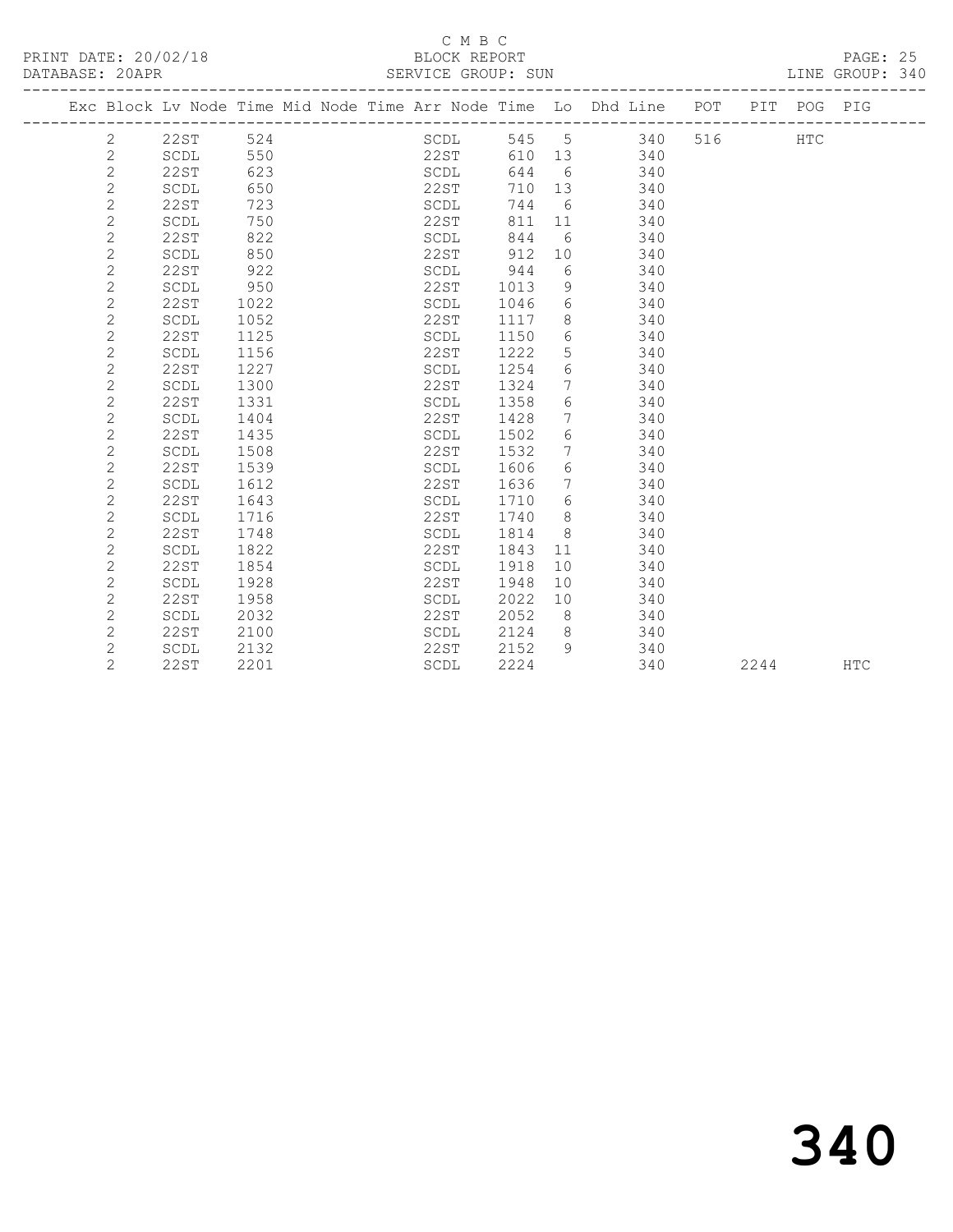| PRINT DATE: 20/02/18                                                                                                                                                                                                                                                                                                                                                                                                                                            |                                                                                                                                               |                                                                                                                 | BLOCK REPORT          | C M B C                                                                                                  |                                                                                                                                                   |                                                                                     | DATABASE: 20APR SERVICE GROUP: SUN LINE GROUP: 410                                                                                                                                                                                                                                                                                                                                                                                                                           |                 | PAGE: 26   |  |
|-----------------------------------------------------------------------------------------------------------------------------------------------------------------------------------------------------------------------------------------------------------------------------------------------------------------------------------------------------------------------------------------------------------------------------------------------------------------|-----------------------------------------------------------------------------------------------------------------------------------------------|-----------------------------------------------------------------------------------------------------------------|-----------------------|----------------------------------------------------------------------------------------------------------|---------------------------------------------------------------------------------------------------------------------------------------------------|-------------------------------------------------------------------------------------|------------------------------------------------------------------------------------------------------------------------------------------------------------------------------------------------------------------------------------------------------------------------------------------------------------------------------------------------------------------------------------------------------------------------------------------------------------------------------|-----------------|------------|--|
| 22ST 22 ST STN                                                                                                                                                                                                                                                                                                                                                                                                                                                  |                                                                                                                                               |                                                                                                                 |                       |                                                                                                          |                                                                                                                                                   |                                                                                     | 6&6N 6 AV & 6 ST<br>EXECUTE ON THE RESERVANCE STATION CONTROLLER AND A BANDERSON & NO.3 RD<br>EXECUTE OF THE BAND BRIGHOUSE STATION<br>HODM HOWE & DUNSMUIR<br>HODM HOWE & DUNSMUIR<br>HODM HOWE & DUNSMUIR<br>HODM HOWE & DUNSMUIR<br>HODM HOWE & DUNSMUIR<br>H<br>NWST WE ALL MUSTER STN MUST MEW WESTMINSTER STN MEDIATORS ST FS HOWES ST RAMP<br>QU-S SB HOWES ST FS HOWES ST RAMP NEST MEW WESTMINSTER STN                                                              |                 |            |  |
|                                                                                                                                                                                                                                                                                                                                                                                                                                                                 |                                                                                                                                               |                                                                                                                 |                       |                                                                                                          |                                                                                                                                                   |                                                                                     | Exc Block Lv Node Time Mid Node Time Arr Node Time Lo Dhd Line POT PIT POG PIG                                                                                                                                                                                                                                                                                                                                                                                               |                 |            |  |
| $1 \quad$<br>$\mathbf{1}$<br>$\mathbf{1}$<br>$\mathbf{1}$<br>AD3W<br>22ST<br>$\mathbf{1}$<br>$\mathbf{1}$<br>AD3W<br>$\mathbf{1}$<br>22ST<br>$\mathbf 1$<br>AD3W<br>$\mathbf{1}$<br>22ST<br>$\mathbf{1}$<br>AD3W<br>$\mathbf{1}$<br>22ST<br>$\mathbf{1}$<br>AD3W<br>22ST<br>$\mathbf{1}$<br>$\mathbf 1$<br>AD3W<br>$\mathbf{1}$<br>22ST<br>$\mathbf{1}$<br>AD3W<br>$\mathbf{1}$<br>22ST<br>$\mathbf{1}$<br>AD3W<br>$\mathbf{1}$<br>22ST<br>$\mathbf{1}$<br>AD3W | 22ST 536 CM#6 552 AD3W<br>920<br>1011<br>1100<br>1100<br>1150<br>1240<br>1338<br>1430<br>1528<br>1620<br>1711<br>1800<br>1900                 | CM#6<br>BHST<br>1948 BHST                                                                                       | <b>BHST</b>           |                                                                                                          | 01.1<br>BHST<br>CM#6 1029 AD3W 1055 5<br>BHST 22ST 1143 7                                                                                         |                                                                                     | 611 9 410<br>620 BHST 22ST 652 16 410<br>708 CM#6 725 AD3W 745 5 410<br>750 BHST 22ST 824 10 410<br>834 CM#6 853 AD3W 915 5 410<br>22ST 1000 11 410<br>$5\overline{)}$<br>$410$<br>$410$<br>CM#6 1209 AD3W 1235 5 410<br>22ST 1326 12 410<br>1359 AD3W 1425 5 410<br>22ST 1517 11 410<br>CM#6 1549 AD3W 1615 5 410<br>BHST 22ST 1704 7 410<br>CM#6 1731 AD3W 1755 5 410<br>BHST 22ST 1844 16 410<br>BHST 22ST 1844 16 410<br>CM#6 1920 AD3W 1943 5 410<br>22ST 2027 410 2034 |                 | HTC        |  |
| 2<br>HTCW<br>2<br>AD3W<br>$\mathbf{2}$<br>22ST<br>$\mathbf{2}$<br>AD3W<br>$\mathbf{2}$<br>22ST<br>2<br>AD3W<br>$\mathbf{2}$<br>22ST<br>$\mathbf{2}$<br>AD3W<br>$\mathbf{2}$<br>22ST<br>$\mathbf{2}$<br>AD3W<br>$\mathbf{2}$<br>22ST<br>$\mathbf{2}$<br>AD3W<br>$\mathbf{2}$<br>22ST<br>$\mathbf{2}$<br>AD3W<br>2<br>22ST<br>$\mathbf{2}$<br>AD3W<br>2<br>22ST<br>$\mathbf{2}$<br>AD3W                                                                           | 458<br>530<br>620<br>700 BHST<br>751 CM#6<br>835 BHST<br>1010<br>1101<br>1150<br>1248<br>1340<br>1438<br>1530<br>1631<br>1720<br>1811<br>1900 | <b>BHST</b><br>922 CM#6<br>BHST<br>CM#6<br>BHST<br>CM#6<br>BHST<br>CM#6<br>BHST<br>CM#6<br>BHST<br>CM#6<br>BHST | CM#6 636 AD3W<br>1459 | 22ST<br>1119 AD3W<br>22ST<br>1309 AD3W<br>22ST<br>AD3W<br>22ST<br>1650 AD3W<br>22ST<br>1831 AD3W<br>22ST | 655<br>PHST<br>BHST<br>CM#6 808 AD3W 830<br>−∵∽™ 22ST 913<br>1051<br>1145<br>1234<br>1335<br>1426<br>1525<br>1615<br>1715<br>1804<br>1855<br>1939 | 5 <sup>5</sup><br>9<br>10<br>$5^{\circ}$<br>14<br>5<br>12<br>5<br>16<br>5<br>7<br>5 | 602 18<br>5 410<br>733 18 410<br>410<br>410<br>940 AD3W 1005 5 410<br>410<br>410<br>410<br>410<br>410<br>410<br>410<br>410<br>410<br>410<br>410                                                                                                                                                                                                                                                                                                                              | 457 HTC<br>1946 | <b>HTC</b> |  |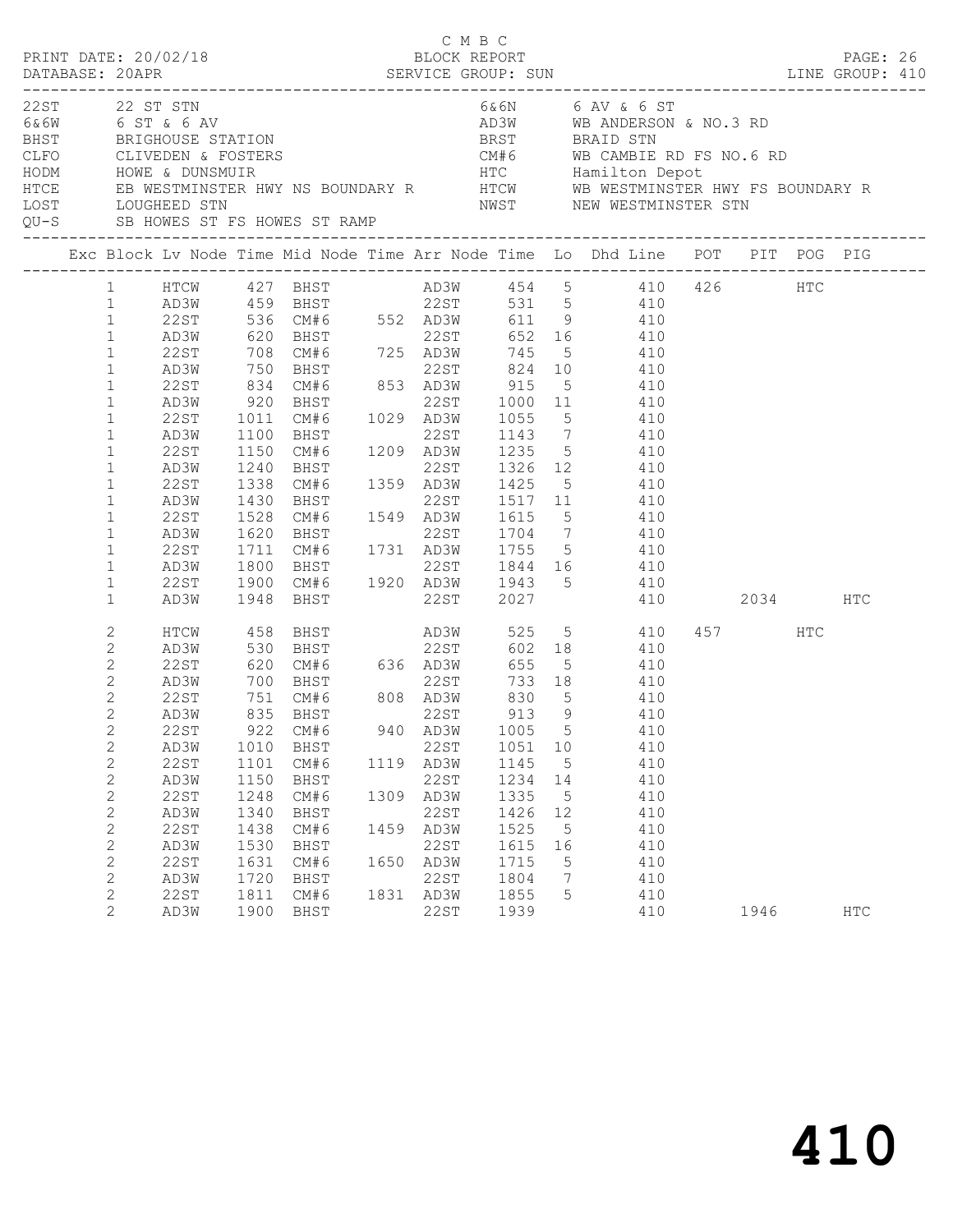#### C M B C<br>BLOCK REPORT SERVICE GROUP: SUN

|             |             |      |             |      |             |      |                   | Exc Block Lv Node Time Mid Node Time Arr Node Time Lo Dhd Line | POT |      | PIT POG PIG |            |
|-------------|-------------|------|-------------|------|-------------|------|-------------------|----------------------------------------------------------------|-----|------|-------------|------------|
| 3           | HTCW        | 528  | BHST        |      | AD3W        | 555  | $\overline{5}$    | 410                                                            | 527 |      | <b>HTC</b>  |            |
| $\mathsf 3$ | AD3W        | 600  | BHST        |      | <b>22ST</b> | 632  | $6\phantom{.}6$   | 410                                                            |     |      |             |            |
| 3           | <b>22ST</b> | 638  | CM#6        |      | 655 AD3W    | 715  | 5                 | 410                                                            |     |      |             |            |
| 3           | AD3W        | 720  | BHST        |      | 22ST        | 753  | 11                | 410                                                            |     |      |             |            |
| 3           | 22ST        | 804  | CM#6        |      | 823 AD3W    | 845  | $5\phantom{.0}$   | 410                                                            |     |      |             |            |
| 3           | AD3W        | 850  | BHST        |      | 22ST        | 929  | 13                | 410                                                            |     |      |             |            |
| 3           | <b>22ST</b> | 942  | CM#6        | 1000 | AD3W        | 1025 | $\overline{5}$    | 410                                                            |     |      |             |            |
| 3           | AD3W        | 1030 | BHST        |      | 22ST        | 1113 | 7                 | 410                                                            |     |      |             |            |
| 3           | <b>22ST</b> | 1120 | CM#6        |      | 1139 AD3W   | 1205 | 5                 | 410                                                            |     |      |             |            |
| 3           | AD3W        | 1210 | <b>BHST</b> |      | 22ST        | 1255 | 13                | 410                                                            |     |      |             |            |
| 3           | <b>22ST</b> | 1308 | CM#6        | 1329 | AD3W        | 1355 | 5                 | 410                                                            |     |      |             |            |
| 3           | AD3W        | 1400 | BHST        |      | 22ST        | 1446 | 12                | 410                                                            |     |      |             |            |
| 3           | <b>22ST</b> | 1458 | CM#6        | 1519 | AD3W        | 1545 | 5                 | 410                                                            |     |      |             |            |
| 3           | AD3W        | 1550 | BHST        |      | 22ST        | 1635 | 16                | 410                                                            |     |      |             |            |
| 3           | <b>22ST</b> | 1651 | CM#6        | 1711 | AD3W        | 1735 | 5                 | 410                                                            |     |      |             |            |
| 3           | AD3W        | 1740 | BHST        |      | 22ST        | 1824 | $12 \overline{ }$ | 410                                                            |     |      |             |            |
| 3           | <b>22ST</b> | 1836 | CM#6        | 1856 | AD3W        | 1919 | 5                 | 410                                                            |     |      |             |            |
| 3           | AD3W        | 1924 | <b>BHST</b> |      | 22ST        | 2003 |                   | 410                                                            |     | 2010 |             | <b>HTC</b> |
|             |             |      |             |      |             |      |                   |                                                                |     |      |             |            |
| 4           | 22ST        | 600  | CM#6        | 616  | AD3W        | 635  | 5                 | 410                                                            | 552 |      | <b>HTC</b>  |            |
| 4           | AD3W        | 640  | <b>BHST</b> |      | 22ST        | 713  | 8                 | 410                                                            |     |      |             |            |
| $\sqrt{4}$  | <b>22ST</b> | 721  | CM#6        | 738  | AD3W        | 800  | 5                 | 410                                                            |     |      |             |            |
| 4           | AD3W        | 805  | BHST        |      | 22ST        | 840  | 8                 | 410                                                            |     |      |             |            |
| 4           | 22ST        | 848  | CM#6        | 906  | AD3W        | 930  | 5                 | 410                                                            |     |      |             |            |
| 4           | AD3W        | 935  | BHST        |      | 22ST        | 1015 | 16                | 410                                                            |     |      |             |            |
| 4           | 22ST        | 1031 | CM#6        | 1049 | AD3W        | 1115 | $\overline{5}$    | 410                                                            |     |      |             |            |
| 4           | AD3W        | 1120 | BHST        |      | 22ST        | 1203 | $7\phantom{.0}$   | 410                                                            |     |      |             |            |
| 4           | <b>22ST</b> | 1210 | CM#6        | 1229 | AD3W        | 1255 | 5                 | 410                                                            |     |      |             |            |
| 4           | AD3W        | 1300 | <b>BHST</b> |      | 22ST        | 1346 | 12                | 410                                                            |     |      |             |            |
| 4           | <b>22ST</b> | 1358 | CM#6        | 1419 | AD3W        | 1445 | 5                 | 410                                                            |     |      |             |            |
| 4           | AD3W        | 1450 | <b>BHST</b> |      | 22ST        | 1537 | 11                | 410                                                            |     |      |             |            |
| 4           | 22ST        | 1548 | CM#6        | 1609 | AD3W        | 1635 | 5                 | 410                                                            |     |      |             |            |
| 4           | AD3W        | 1640 | BHST        |      | 22ST        | 1724 | 11                | 410                                                            |     |      |             |            |
| 4           | 22ST        | 1735 | CM#6        |      | 1755 AD3W   | 1819 | 5                 | 410                                                            |     |      |             |            |
| 4           | AD3W        | 1824 | BHST        |      | 22ST        | 1908 |                   | 410                                                            |     | 1915 |             | <b>HTC</b> |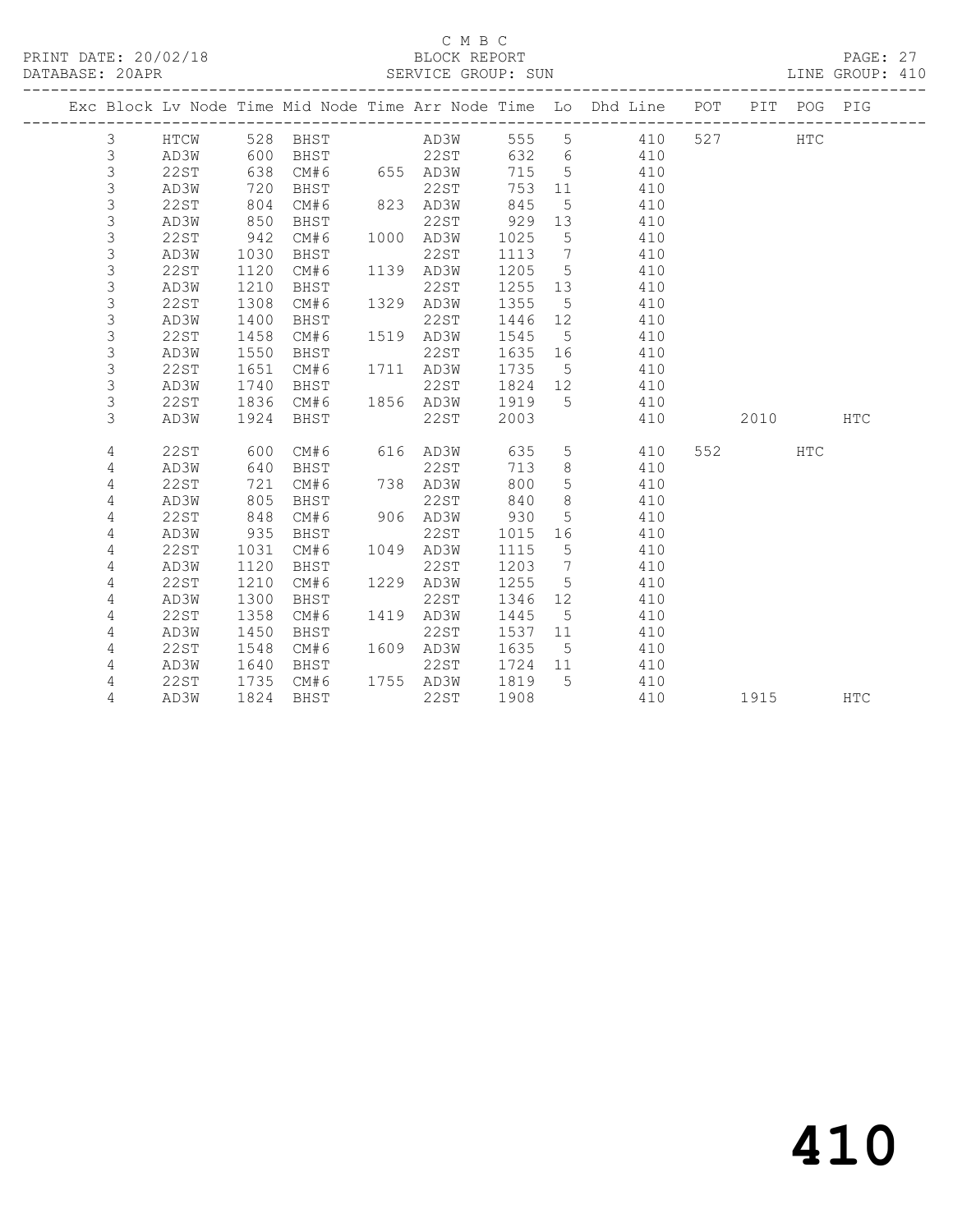#### C M B C<br>BLOCK REPORT

|                 |             |                  |                                          |      |                                                                 |        |                 |                                                                                                                              |     |         |     | PAGE: 28<br>LINE GROUP: 410 |  |
|-----------------|-------------|------------------|------------------------------------------|------|-----------------------------------------------------------------|--------|-----------------|------------------------------------------------------------------------------------------------------------------------------|-----|---------|-----|-----------------------------|--|
|                 |             |                  |                                          |      |                                                                 |        |                 | Exc Block Lv Node Time Mid Node Time Arr Node Time Lo Dhd Line POT PIT POG PIG                                               |     |         |     |                             |  |
| 5               |             |                  |                                          |      |                                                                 |        |                 | 22ST 653 CM#6 710 AD3W 730 5 410 645 HTC                                                                                     |     |         |     |                             |  |
| $5\phantom{.0}$ |             |                  |                                          |      |                                                                 |        |                 | AD3W 735 BHST 22ST 809 10 410                                                                                                |     |         |     |                             |  |
| 5               | 22ST        |                  | 819 CM#6 838 AD3W 900                    |      |                                                                 |        |                 | 5 410                                                                                                                        |     |         |     |                             |  |
| 5               | AD3W        | 905<br>952       |                                          |      |                                                                 |        |                 | BHST 22ST 945 7 410<br>CM#6 1010 AD3W 1035 5 410<br>BHST 22ST 1123 7 410                                                     |     |         |     |                             |  |
| 5               | 22ST        |                  |                                          |      |                                                                 |        |                 |                                                                                                                              |     |         |     |                             |  |
| 5               | AD3W        | 1040             |                                          |      |                                                                 |        |                 |                                                                                                                              |     |         |     |                             |  |
| 5               | 22ST        | 1130             |                                          |      |                                                                 |        |                 | CM#6 1149 AD3W 1215 5 410                                                                                                    |     |         |     |                             |  |
| 5               | AD3W        | 1220             |                                          |      |                                                                 |        |                 | 1305 13 410                                                                                                                  |     |         |     |                             |  |
| 5               | 22ST        | 1318             |                                          |      |                                                                 |        |                 | AD3W 1405 5 410<br>22ST 1456 12 410                                                                                          |     |         |     |                             |  |
| $\mathsf S$     | AD3W        | 1410             | <b>BHST</b>                              |      |                                                                 |        |                 |                                                                                                                              |     |         |     |                             |  |
| 5               | 22ST        | 1508             |                                          |      |                                                                 |        |                 | CM#6 1529 AD3W 1555 5 410                                                                                                    |     |         |     |                             |  |
| 5               | AD3W        | 1600             | BHST                                     |      | 22ST                                                            |        |                 | 1644 17 410                                                                                                                  |     |         |     |                             |  |
| 5               | 22ST        | 1701             |                                          |      | CM#6 1721 AD3W 1745 5<br>BHST 22ST 1834 14                      |        |                 | 410                                                                                                                          |     |         |     |                             |  |
| 5               | AD3W        | 1750             |                                          |      | 22ST                                                            |        |                 | $1834$ 14 $410$                                                                                                              |     |         |     |                             |  |
| 5               | 22ST        | 1848             |                                          |      | CM#6 1908 AD3W                                                  |        |                 | 1931 5 410                                                                                                                   |     |         |     |                             |  |
| 5               | AD3W        | 1936             |                                          |      |                                                                 |        |                 | 2015 11 410                                                                                                                  |     |         |     |                             |  |
| 5               | 22ST        | $2020$<br>$2110$ | BHST 22ST<br>CM#6 2044 AD3W<br>BHST 22ST |      |                                                                 |        |                 | $\begin{array}{cccc} 2105 & 5 & 410 \\ 2146 & 20 & 410 \end{array}$                                                          |     |         |     |                             |  |
| 5               | AD3W        |                  |                                          |      |                                                                 |        |                 | CM#6 2224 AD3W 2245 5 410                                                                                                    |     |         |     |                             |  |
| 5               | 22ST        | 2206             |                                          |      |                                                                 |        |                 |                                                                                                                              |     |         |     |                             |  |
| 5               | AD3W        | 2250             |                                          |      | BHST 22ST 2326 16<br>CM#6 2358 AD3W 2415 5<br>BHST 22ST 2452 10 |        |                 | 2326 16 410                                                                                                                  |     |         |     |                             |  |
| 5               | 22ST        | 2342<br>2420     |                                          |      |                                                                 |        |                 | $\begin{array}{cc} 5 & 410 \\ 10 & 410 \end{array}$                                                                          |     |         |     |                             |  |
| 5               | AD3W        | 2420<br>2502     |                                          |      |                                                                 |        |                 | CM#6 2518 AD3W 2535 5 410                                                                                                    |     |         |     |                             |  |
| 5<br>5          | 22 S T      |                  |                                          |      |                                                                 |        |                 |                                                                                                                              |     | 2604    |     |                             |  |
|                 | AD3W        | 2540             |                                          |      | HTCE                                                            | 2603   |                 | 410                                                                                                                          |     |         |     | HTC                         |  |
| 6               | 22ST        |                  |                                          |      |                                                                 |        |                 | 736 CM#6 753 AD3W 815 5 410                                                                                                  |     | 728 HTC |     |                             |  |
| 6               | AD3W        | 820              |                                          |      |                                                                 |        |                 | BHST 22ST 855 8 410                                                                                                          |     |         |     |                             |  |
| 6               | 22ST        | 903              |                                          |      |                                                                 |        |                 | CM#6 921 AD3W 945 5 410                                                                                                      |     |         |     |                             |  |
| 6               | AD3W        |                  |                                          |      |                                                                 |        |                 | 1030 11 410                                                                                                                  |     |         |     |                             |  |
| 6               | 22ST        | 950<br>1041      | BHST 22ST<br>CM#6 1059 AD3W<br>BHST 22ST |      |                                                                 | 1125 5 |                 | 410                                                                                                                          |     |         |     |                             |  |
| 6               | AD3W        | 1130             |                                          |      |                                                                 |        |                 | $12\overline{14}$ $1\overline{4}$ $410$                                                                                      |     |         |     |                             |  |
| 6               | 22ST        | 1228             | CM#6 1249 AD3W                           |      |                                                                 |        |                 | 1315 5 410                                                                                                                   |     |         |     |                             |  |
| 6               | AD3W        |                  |                                          |      |                                                                 |        |                 |                                                                                                                              |     |         |     |                             |  |
| 6               | 22ST        |                  |                                          |      |                                                                 |        |                 | 1320 BHST 22ST 1406 12 410<br>1418 CM#6 1439 AD3W 1505 5 410<br>1510 BHST 22ST 1555 13 410<br>1608 CM#6 1629 AD3W 1655 5 410 |     |         |     |                             |  |
| 6               | AD3W        |                  |                                          |      |                                                                 |        |                 |                                                                                                                              |     |         |     |                             |  |
| 6               | 22ST        |                  |                                          |      |                                                                 |        |                 |                                                                                                                              |     |         |     |                             |  |
| 6               | AD3W        |                  | 1700 BHST                                |      | 22ST                                                            |        |                 | 1744 15 410                                                                                                                  |     |         |     |                             |  |
| 6               |             |                  | 22ST 1759 CM#6 1819 AD3W 1843 5          |      |                                                                 |        |                 | 410                                                                                                                          |     |         |     |                             |  |
| 6               | AD3W        | 1848             | BHST                                     |      | 22ST                                                            | 1929   | 14              | 410                                                                                                                          |     |         |     |                             |  |
| 6               | <b>22ST</b> | 1943             | CM#6                                     | 2002 | AD3W                                                            | 2025   | 5               | 410                                                                                                                          |     |         |     |                             |  |
| 6               | AD3W        | 2030             | BHST                                     |      | 22ST                                                            | 2108   | 18              | 410                                                                                                                          |     |         |     |                             |  |
| 6               | <b>22ST</b> | 2126             | CM#6                                     | 2144 | AD3W                                                            | 2205   | 5               | 410                                                                                                                          |     |         |     |                             |  |
| 6               | AD3W        | 2210             | BHST                                     |      | 22ST                                                            | 2246   | 23              | 410                                                                                                                          |     |         |     |                             |  |
| 6               | 22ST        | 2309             | CM#6                                     | 2326 | AD3W                                                            | 2345   | 5               | 410                                                                                                                          |     |         |     |                             |  |
| 6               | AD3W        | 2350             | BHST                                     |      | 22ST                                                            | 2423   |                 | 410                                                                                                                          |     | 2430    |     | <b>HTC</b>                  |  |
|                 |             |                  |                                          |      |                                                                 |        |                 |                                                                                                                              |     |         |     |                             |  |
| 7               | 22ST        | 913              | CM#6                                     | 931  | AD3W                                                            | 955    | $5\phantom{.0}$ | 410                                                                                                                          | 905 |         | HTC |                             |  |
| 7               | AD3W        | 1000             | BHST                                     |      | 22ST                                                            | 1041   | 10              | 410                                                                                                                          |     |         |     |                             |  |
| 7               | 22ST        | 1051             | CM#6                                     | 1109 | AD3W                                                            | 1135   | 5               | 410                                                                                                                          |     |         |     |                             |  |
| 7               | AD3W        | 1140             | BHST                                     |      | 22ST                                                            | 1224   | 14              | 410                                                                                                                          |     |         |     |                             |  |
| $\overline{7}$  | <b>22ST</b> | 1238             | CM#6                                     | 1259 | AD3W                                                            | 1325   | $5\phantom{.0}$ | 410                                                                                                                          |     |         |     |                             |  |
| 7               | AD3W        | 1330             | BHST                                     |      | 22ST                                                            | 1416   | 12              | 410                                                                                                                          |     |         |     |                             |  |
| 7               | 22ST        | 1428             | CM#6                                     | 1449 | AD3W                                                            | 1515   | 5               | 410                                                                                                                          |     |         |     |                             |  |
| 7               | AD3W        | 1520             | BHST                                     |      | 22ST                                                            | 1605   | 16              | 410                                                                                                                          |     |         |     |                             |  |
| 7               | <b>22ST</b> | 1621             | CM#6                                     | 1640 | AD3W                                                            | 1705   | $5\phantom{.0}$ | 410                                                                                                                          |     |         |     |                             |  |
| 7               | AD3W        | 1710             | BHST                                     |      | 22ST                                                            | 1754   |                 | 410                                                                                                                          |     | 1803    |     | $_{\rm{HTC}}$               |  |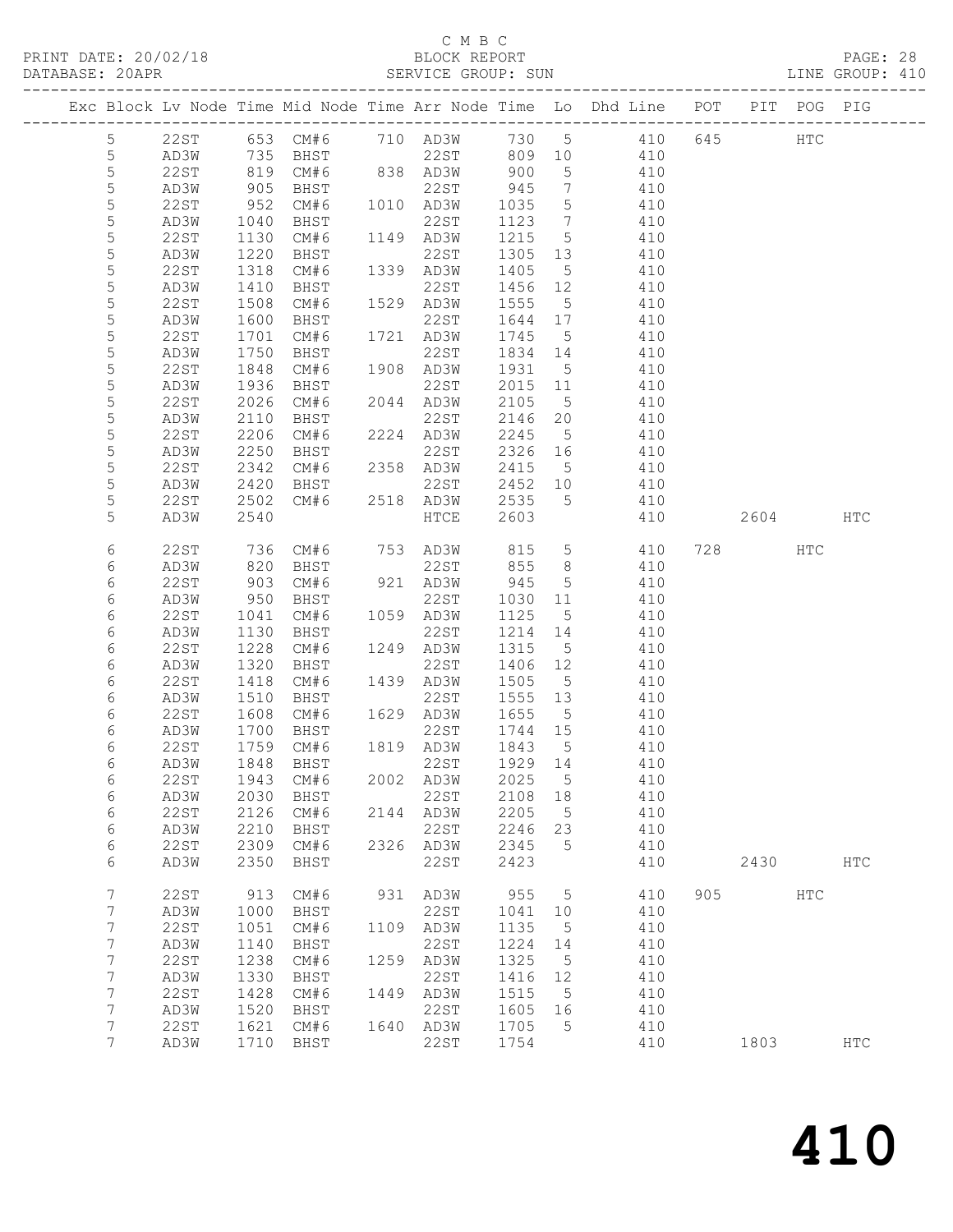#### C M B C<br>BLOCK REPORT

| DATABASE: 20APR |      |                     |                |      | SERVICE GROUP: SUN                                   |         |                 |                                                                                |          |           |                                                                                                                                                                                                                                 | LINE GROUP: 410 |
|-----------------|------|---------------------|----------------|------|------------------------------------------------------|---------|-----------------|--------------------------------------------------------------------------------|----------|-----------|---------------------------------------------------------------------------------------------------------------------------------------------------------------------------------------------------------------------------------|-----------------|
|                 |      |                     |                |      |                                                      |         |                 | Exc Block Lv Node Time Mid Node Time Arr Node Time Lo Dhd Line POT PIT POG PIG |          |           |                                                                                                                                                                                                                                 |                 |
| 8               | 22ST |                     | 932 CM#6       |      | 950 AD3W 1015 5                                      |         |                 |                                                                                | 410 924  |           | HTC                                                                                                                                                                                                                             |                 |
| 8               | AD3W | 1020                |                |      | 1020 BHST 22ST 1101 10<br>1111 CM#6 1129 AD3W 1155 5 |         |                 | 410                                                                            |          |           |                                                                                                                                                                                                                                 |                 |
| $\,8\,$         | 22ST |                     |                |      |                                                      |         |                 | 410                                                                            |          |           |                                                                                                                                                                                                                                 |                 |
| $\,8\,$         | AD3W | 1zu<br>1258<br>1350 | BHST           |      | 22ST                                                 | 1245 13 |                 | 410                                                                            |          |           |                                                                                                                                                                                                                                 |                 |
| $\,8\,$         | 22ST |                     | CM#6 1319 AD3W |      |                                                      | 1345    | $5\overline{)}$ | 410                                                                            |          |           |                                                                                                                                                                                                                                 |                 |
| $\,8\,$         | AD3W | 1350<br>1448        | BHST           |      | 22ST                                                 | 1436 12 |                 | 410                                                                            |          |           |                                                                                                                                                                                                                                 |                 |
| $\,8\,$         | 22ST |                     | CM#6           |      | 1509 AD3W                                            | 1535    | $5\overline{)}$ | 410                                                                            |          |           |                                                                                                                                                                                                                                 |                 |
| 8               | AD3W | 1540                | BHST           |      | 22ST                                                 | 1625 16 |                 | 410                                                                            |          |           |                                                                                                                                                                                                                                 |                 |
| 8               | 22ST | 1641                | CM#6           |      | 1700 AD3W                                            | 1725    | 5 <sup>5</sup>  | 410                                                                            |          |           |                                                                                                                                                                                                                                 |                 |
| $\,8\,$         | AD3W | 1730                | BHST           |      | 22ST                                                 | 1814 10 |                 | 410                                                                            |          |           |                                                                                                                                                                                                                                 |                 |
| $\,8\,$         | 22ST | 1824                | CM#6 1844 AD3W |      |                                                      | 1907 5  |                 | 410                                                                            |          |           |                                                                                                                                                                                                                                 |                 |
| $\,8\,$         | AD3W | 1912                | BHST           |      | 22ST                                                 | 1951 15 |                 | 410                                                                            |          |           |                                                                                                                                                                                                                                 |                 |
| 8               | 22ST | 2006                | CM#6           |      | 2024 AD3W                                            | 2045    | $5^{\circ}$     | 410                                                                            |          |           |                                                                                                                                                                                                                                 |                 |
| $\,8\,$         | AD3W | 2050                | BHST           | 2204 | 22ST                                                 | 2128 18 |                 | 410                                                                            |          |           |                                                                                                                                                                                                                                 |                 |
| $\,8\,$         | 22ST | 2146                | CM#6           |      | 2204 AD3W                                            | 2225    | $5^{\circ}$     | 410                                                                            |          |           |                                                                                                                                                                                                                                 |                 |
| 8               | AD3W | 2230                | BHST           |      | 22ST                                                 | 2306    |                 | 410                                                                            |          |           | 2313                                                                                                                                                                                                                            | HTC             |
| 9               | 22ST | 1001                | CM#6           |      | 1019 AD3W                                            | 1045    | $5\overline{)}$ | 410                                                                            |          | 953 — 100 | HTC                                                                                                                                                                                                                             |                 |
| 9               | AD3W | 1050                | BHST           |      | 22ST                                                 | 1133    | $7\overline{ }$ | 410                                                                            |          |           |                                                                                                                                                                                                                                 |                 |
| 9               | 22ST | 1140                | CM#6           |      | 1159 AD3W                                            | 1225    | $5\overline{)}$ | 410                                                                            |          |           |                                                                                                                                                                                                                                 |                 |
| $\mathcal{G}$   | AD3W | 1230                | BHST           |      | 22ST                                                 | 1316 12 |                 | 410                                                                            |          |           |                                                                                                                                                                                                                                 |                 |
| 9               | 22ST | 1328                | CM#6           |      | 1349 AD3W                                            | 1415    | $5\overline{)}$ | 410                                                                            |          |           |                                                                                                                                                                                                                                 |                 |
| 9               | AD3W | 1420                | BHST           |      | 22ST                                                 | 1506 12 |                 | 410                                                                            |          |           |                                                                                                                                                                                                                                 |                 |
| 9               | 22ST | 1518                | CM#6 1539 AD3W |      |                                                      | 1605    | $5^{\circ}$     | 410                                                                            |          |           |                                                                                                                                                                                                                                 |                 |
| 9               | AD3W | 1610                | BHST           |      | 22ST                                                 | 1654    |                 | 410                                                                            |          |           | 1703 — 1703 — 1704 — 1705 — 1705 — 1705 — 1705 — 1705 — 1705 — 1705 — 1706 — 1706 — 1706 — 1706 — 1706 — 1706 — 1706 — 1706 — 1706 — 1706 — 1706 — 1706 — 1706 — 1706 — 1706 — 1706 — 1706 — 1706 — 1706 — 1706 — 1706 — 1706 — | <b>HTC</b>      |
| 10              | 22ST | 1021                | CM#6 1039 AD3W |      |                                                      | 1105 5  |                 |                                                                                | 410 1013 |           | HTC                                                                                                                                                                                                                             |                 |
| 10              | AD3W | 1110                | BHST           |      | 22ST                                                 | 1153    | $7\overline{ }$ | 410                                                                            |          |           |                                                                                                                                                                                                                                 |                 |
| 10              | 22ST | 1200                | CM#6           |      | 1219 AD3W                                            | 1245    | $5^{\circ}$     | 410                                                                            |          |           |                                                                                                                                                                                                                                 |                 |
| 10              | AD3W | 1250                | BHST           |      | 22ST                                                 | 1336    | 12              | 410                                                                            |          |           |                                                                                                                                                                                                                                 |                 |
| 10              | 22ST | 1348                | CM#6           |      | 1409 AD3W                                            | 1435    | 5 <sup>5</sup>  | 410                                                                            |          |           |                                                                                                                                                                                                                                 |                 |
| 10              | AD3W | 1440                | BHST           |      | 22ST                                                 | 1527 11 |                 | 410                                                                            |          |           |                                                                                                                                                                                                                                 |                 |
| 10              | 22ST | 1538                | CM#6           |      | 1559 AD3W                                            | 1625    | $5\overline{)}$ | 410                                                                            |          |           |                                                                                                                                                                                                                                 |                 |
| 10              | AD3W | 1630                | BHST           |      | 22ST                                                 | 1714    | $5\overline{)}$ | 410                                                                            |          |           |                                                                                                                                                                                                                                 |                 |
| 10              | 22ST | 1719                | CM#6           |      | 1739 AD3W                                            | 1803    | 9               | 410                                                                            |          |           |                                                                                                                                                                                                                                 |                 |
| 10              | AD3W | 1812                | BHST           |      | 22ST                                                 | 1856    | 16              | 410                                                                            |          |           |                                                                                                                                                                                                                                 |                 |
| 10              | 22ST | 1912                | CM#6           |      | 1932 AD3W                                            | 1955    | $5\overline{)}$ | 410                                                                            |          |           |                                                                                                                                                                                                                                 |                 |
| 10              | AD3W | 2000                | BHST           |      | 22ST                                                 | 2038    | 8 <sup>8</sup>  | 410                                                                            |          |           |                                                                                                                                                                                                                                 |                 |
| 10              | 22ST | 2046                | CM#6           |      | 2104 AD3W                                            | 2125    | $5\overline{)}$ | 410                                                                            |          |           |                                                                                                                                                                                                                                 |                 |
| 10              | AD3W | 2130                | BHST           |      | 22ST                                                 | 2206 20 |                 | 410                                                                            |          |           |                                                                                                                                                                                                                                 |                 |
| 10              | 22ST |                     | 2226 CM#6      |      | 2244 AD3W                                            | 2305    | $5\overline{)}$ | 410                                                                            |          |           |                                                                                                                                                                                                                                 |                 |
| 10              | AD3W |                     | 2310 BHST      |      | 22ST                                                 | 2343    |                 | 410                                                                            |          | 2350      |                                                                                                                                                                                                                                 | <b>HTC</b>      |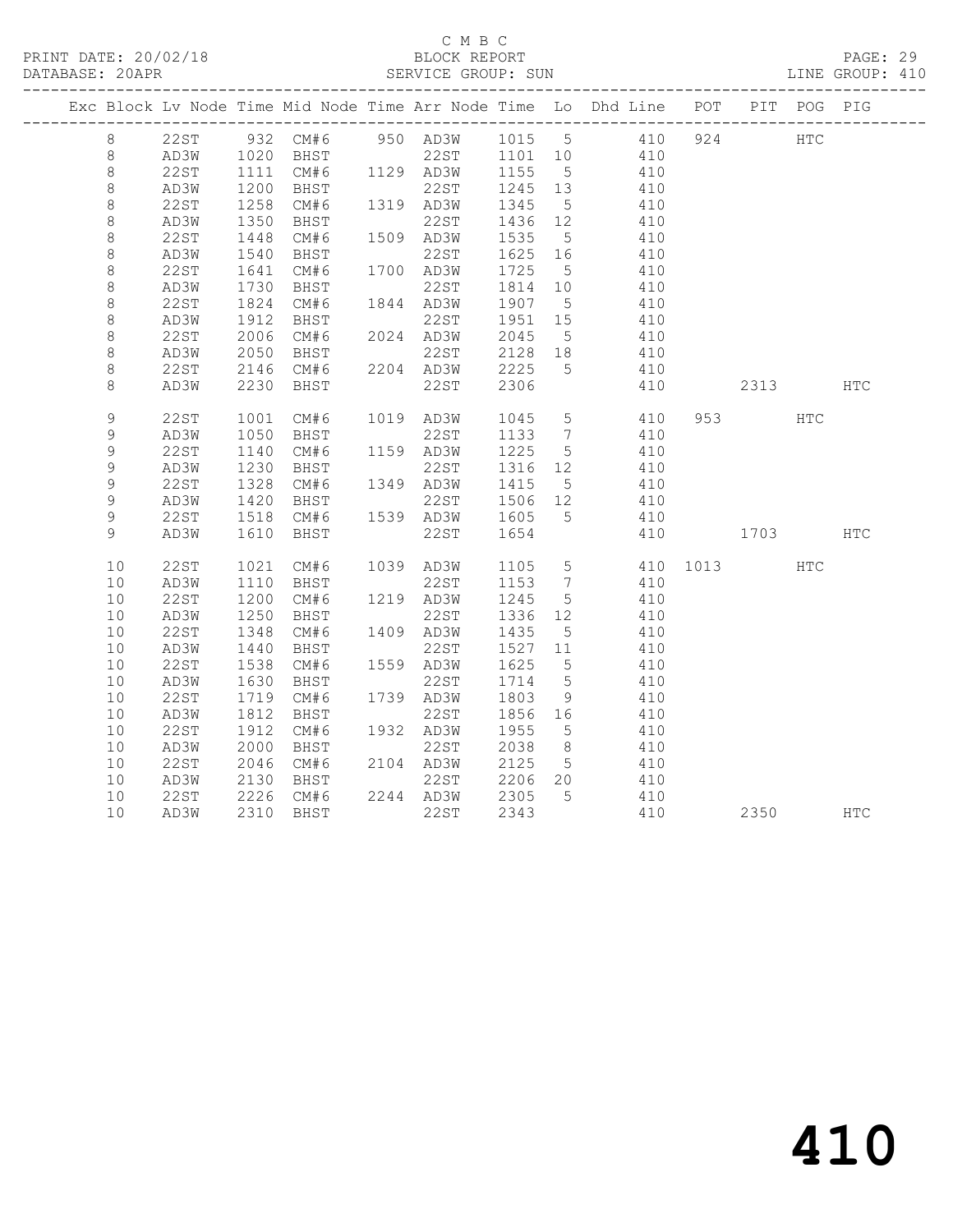PRINT DATE: 20/02/18

# C M B C<br>BLOCK REPORT<br>CEDUICE CROUP SUN

| PRINT DATE: 20/02/18 BLOCK REPORT PAGE: 30<br>DATABASE: 20APR SERVICE GROUP: SUN LINE GROUP: 410 |                                                                                |                                                      |                                                       |                                                      |                                                                    |                                                      |                                          |                                                                                                                                   |                 |               |  |
|--------------------------------------------------------------------------------------------------|--------------------------------------------------------------------------------|------------------------------------------------------|-------------------------------------------------------|------------------------------------------------------|--------------------------------------------------------------------|------------------------------------------------------|------------------------------------------|-----------------------------------------------------------------------------------------------------------------------------------|-----------------|---------------|--|
|                                                                                                  | Exc Block Lv Node Time Mid Node Time Arr Node Time Lo Dhd Line POT PIT POG PIG |                                                      |                                                       |                                                      |                                                                    |                                                      |                                          |                                                                                                                                   |                 |               |  |
| 11<br>11<br>11                                                                                   | 11 22ST 1218 CM#6 1239 AD3W 1305 5 410 1210<br>AD3W<br>22ST<br>AD3W            |                                                      |                                                       |                                                      |                                                                    |                                                      |                                          | 1310 BHST 22ST 1356 12 410<br>1408 CM#6 1429 AD3W 1455 5 410                                                                      |                 | HTC           |  |
| 11<br>11<br>11                                                                                   | 22ST<br>AD3W<br>22ST                                                           | 1500<br>1558<br>1650<br>1747                         | BHST<br>CM#6 1619 AD3W<br>BHST 22ST<br>CM#6 1807 AD3W |                                                      |                                                                    |                                                      |                                          | 1831 5 410                                                                                                                        |                 |               |  |
| 11<br>11<br>11<br>11                                                                             | AD3W<br>22ST<br>AD3W<br>22ST                                                   | 1836<br>1928<br>2015<br>2106                         | BHST 22ST<br>CM#6 1947 AD3W<br>BHST<br>CM#6 2124 AD3W |                                                      |                                                                    | 2145                                                 |                                          | 1917   11   410<br>2010   5   410<br>2053   13   410<br>5 410                                                                     |                 |               |  |
| 11<br>11<br>11<br>11                                                                             | AD3W<br>22ST<br>LOST<br>22ST                                                   | 2150<br>2243<br>2315<br>2344                         | BHST 22ST<br>6&6N 2251 LOST<br>6&6W<br>6&6N           |                                                      | 2332 22ST<br>2352 LOST                                             |                                                      |                                          | 2226 17 410<br>2310 5 101<br>2339 5 101<br>2411 5 101                                                                             |                 |               |  |
| 11<br>11                                                                                         | LOST<br>22ST                                                                   | 2416<br>2445                                         | 6&6W<br>6&6N                                          |                                                      | 2433 22ST<br>2453 LOST                                             | 2440 5<br>2510                                       |                                          | 101<br>101                                                                                                                        | 2534 HTC        |               |  |
| 12<br>12<br>12<br>12                                                                             | LOST<br>22ST<br>LOST                                                           | 730<br>815<br>900<br>945                             | 6&6N<br>6&6W                                          |                                                      | 823 LOST 841 19<br>922 22ST<br>953 LOST                            |                                                      |                                          | 6&6W 748 22ST 755 20 101<br>101<br>929 16 101<br>1013 17 101                                                                      | 702 2022        | HTC           |  |
| 12<br>12<br>12<br>12                                                                             | 22ST<br>LOST<br>22ST<br>LOST<br>22ST                                           | 1030<br>1115<br>1200<br>1245                         | 6&6N<br>6&6W<br>6&6N<br>6&6W<br>6&6N                  |                                                      | 1054 22ST<br>1124 LOST<br>1222 22ST<br>1254 LOST                   | 1144 16                                              |                                          | 1101 14 101<br>101<br>1229  16  101<br>1316  14  101                                                                              |                 |               |  |
| 12<br>12<br>12<br>12<br>12                                                                       | LOST<br>22ST<br>LOST<br>22ST<br>LOST                                           | 1330<br>1415<br>1500<br>1545<br>1630                 | 6&6W<br>6&6N<br>6&6W<br>6&6N<br>6&6W                  |                                                      | 1353 22ST<br>1424 LOST<br>1523 22ST<br>1554 LOST<br>1653 22ST      | 1402 13<br>1445 15<br>1700 15                        |                                          | 101<br>101<br>101<br>101<br>101                                                                                                   |                 |               |  |
| $12$<br>12<br>12<br>12<br>12                                                                     | 22ST<br>LOST<br>22ST<br>LOST<br>22ST                                           | 1715<br>1800<br>1845<br>1930<br>2015                 | 6&6N<br>6&6W<br>6&6N<br>6&6W                          |                                                      | 1724 LOST<br>1821 22ST<br>1854 LOST<br>1950 22ST                   | 1745 15                                              |                                          | 101<br>$\begin{array}{cccc} 1828 & 17 & & 101 \\ 1915 & 15 & & 101 \\ 1957 & 18 & & 101 \end{array}$<br>6&6N 2023 LOST 2042 8 101 |                 |               |  |
| 12 <sup>°</sup><br>13                                                                            | LOST<br>HODM                                                                   | 2050<br>638                                          | 6&6W                                                  |                                                      | 2109 22ST<br>NWST                                                  | 2116<br>740                                          | 5                                        | 101<br>15<br>N19                                                                                                                  | 2123 HTC<br>602 | $_{\rm{HTC}}$ |  |
| 13<br>13<br>13<br>13<br>13<br>13                                                                 | LOST<br><b>22ST</b><br>LOST<br>22ST<br>LOST<br>22ST                            | 800<br>845<br>930<br>1015<br>1100<br>1145            | 6&6W<br>6&6N<br>6&6W<br>6&6N<br>6&6W<br>6&6N          | 821<br>853<br>952<br>1023<br>1123<br>1154            | 22ST<br>LOST<br><b>22ST</b><br>LOST<br>22ST<br>LOST                | 828<br>911<br>959<br>1043<br>1130<br>1214            | 17<br>19<br>16<br>$17$<br>15<br>16       | 101<br>101<br>101<br>101<br>101<br>101                                                                                            |                 |               |  |
| 13<br>13<br>13<br>13<br>13<br>13<br>13                                                           | LOST<br>22ST<br>LOST<br>22ST<br>LOST<br>22ST<br>LOST                           | 1230<br>1315<br>1400<br>1445<br>1530<br>1615<br>1700 | 6&6W<br>6&6N<br>6&6W<br>6&6N<br>6&6W<br>6&6N<br>6&6W  | 1252<br>1324<br>1423<br>1454<br>1553<br>1624<br>1723 | 22ST<br>LOST<br><b>22ST</b><br>LOST<br>22ST<br>LOST<br><b>22ST</b> | 1259<br>1346<br>1432<br>1515<br>1600<br>1645<br>1730 | 16<br>14<br>13<br>15<br>15<br>15<br>$15$ | 101<br>101<br>101<br>101<br>101<br>101<br>101                                                                                     |                 |               |  |
| 13<br>13<br>13<br>13<br>13                                                                       | 22ST<br>LOST<br>22ST<br>LOST<br>22ST                                           | 1745<br>1830<br>1915<br>2000<br>2043                 | 6&6N<br>6&6W<br>6&6N<br>6&6W<br>6&6N                  | 1754<br>1850<br>1924<br>2020<br>2051                 | LOST<br>22ST<br>LOST<br><b>22ST</b><br>LOST                        | 1815<br>1857<br>1945<br>2027<br>2110                 | 15<br>18<br>15<br>16<br>5                | 101<br>101<br>101<br>101<br>101                                                                                                   |                 |               |  |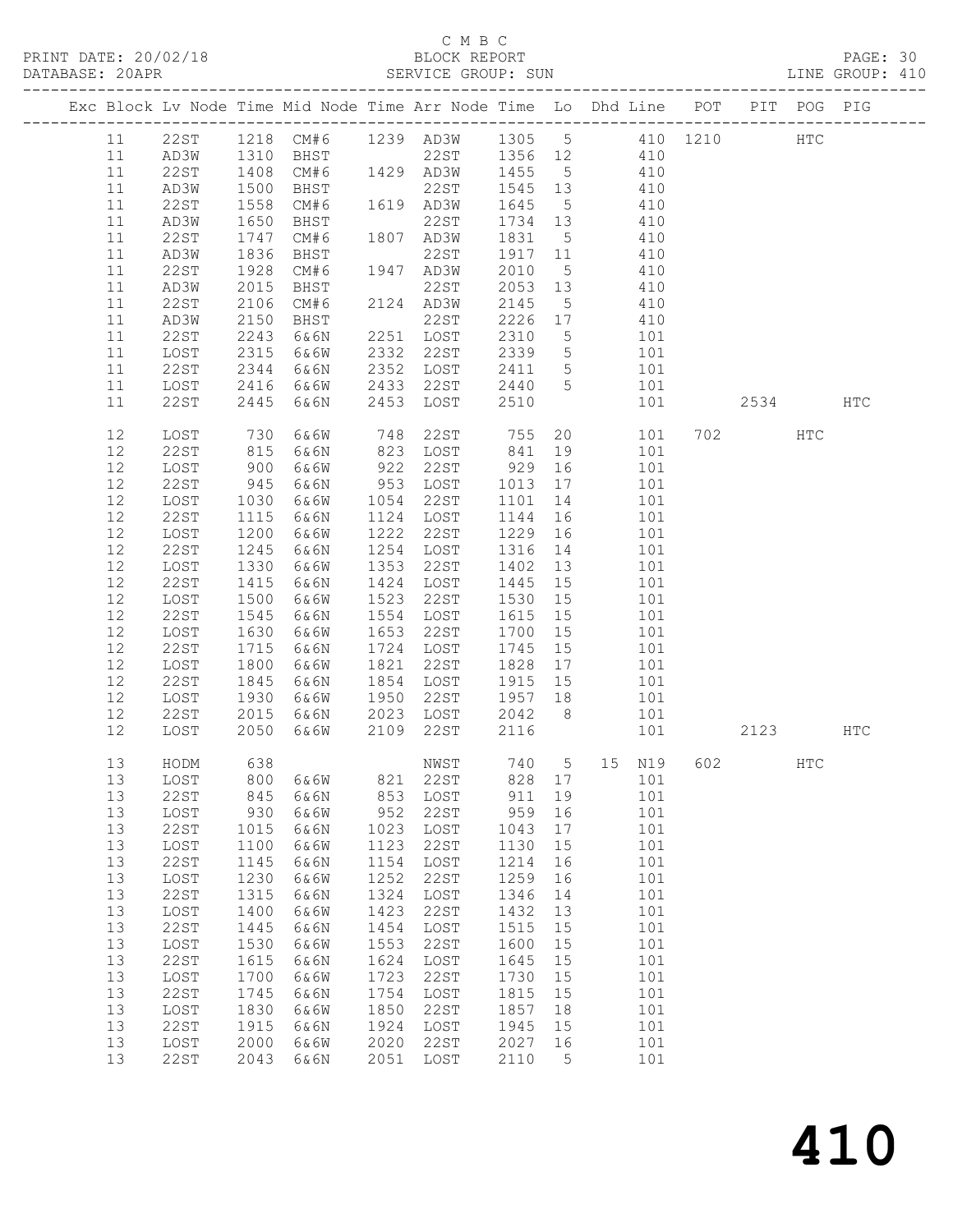## C M B C<br>BLOCK REPORT

| DATABASE: 20APR |              |              |         |      | SERVICE GROUP: SUN |                    |                 | LINE GROUP: 410                                                                                      |      |     |     |  |
|-----------------|--------------|--------------|---------|------|--------------------|--------------------|-----------------|------------------------------------------------------------------------------------------------------|------|-----|-----|--|
|                 |              |              |         |      |                    |                    |                 | Exc Block Lv Node Time Mid Node Time Arr Node Time Lo Dhd Line POT PIT POG PIG                       |      |     |     |  |
|                 |              |              |         |      |                    |                    |                 | 13 LOST 2115 6&6W 2134 22ST 2141 101 2148 HTC                                                        |      |     |     |  |
| 14              | 22ST         |              |         |      |                    |                    |                 | 745 6&6N 753 LOST 811 19 101 737 HTC<br>830 6&6W 851 22ST 858 17 101<br>915 6&6N 923 LOST 941 19 101 |      |     |     |  |
| 14              | LOST         |              |         |      |                    |                    |                 |                                                                                                      |      |     |     |  |
| 14              | 22ST         |              |         |      |                    |                    |                 |                                                                                                      |      |     |     |  |
| 14              | LOST         | 1000         | 6&6W    |      | 1024 22ST          | 1031               |                 | 14 101                                                                                               |      |     |     |  |
| 14              | 22ST         | 1045         | 6&6N    |      | 1053 LOST          |                    |                 | 1113 17 101                                                                                          |      |     |     |  |
| 14              | LOST         | 1130         | 6&6W    |      | 1153 22ST          |                    |                 | 101                                                                                                  |      |     |     |  |
| 14              | 22ST         | 1215         | 6 & 6 N |      | 1224 LOST          | 1200 15<br>1244 16 |                 | 101                                                                                                  |      |     |     |  |
| 14              | LOST         | 1300         | 6&6W    |      | 1323 22ST          |                    |                 | 1332 13 101                                                                                          |      |     |     |  |
| 14              | 22ST         | 1345         | 6&6N    |      | 1354 LOST          |                    |                 | 1416 14 101                                                                                          |      |     |     |  |
| 14              | LOST         | 1430         | 6&6W    |      | 1453 22ST          |                    |                 | 101                                                                                                  |      |     |     |  |
| 14              | 22ST         | 1515         | 6&6N    |      | 1524 LOST          |                    |                 | 101                                                                                                  |      |     |     |  |
| 14              | LOST         | 1600         | 6&6W    |      | 1623 22ST          |                    |                 | 1630 15 101                                                                                          |      |     |     |  |
|                 | 22ST         |              | 6&6N    |      | 1654 LOST          |                    |                 |                                                                                                      |      |     |     |  |
| 14              |              | 1645         |         |      |                    | $1759$ 16          |                 | 1715 15 101                                                                                          |      |     |     |  |
| 14              | LOST         | 1730         | 6&6W    |      | 1752 22ST          |                    |                 | 101                                                                                                  |      |     |     |  |
| 14              | 22ST         | 1815<br>1900 | 6&6N    |      | 1824 LOST          | 1845 15            |                 | 101<br>1927 18 101                                                                                   |      |     |     |  |
| 14              | LOST         |              | 6&6W    |      | 1920 22ST          |                    |                 |                                                                                                      |      |     |     |  |
| 14              | 22ST         | 1945         |         |      | 6&6N 1954 LOST     |                    |                 | 2015 10 101                                                                                          |      |     |     |  |
| 14              | LOST         | 2025         |         |      | 6&6W 2045 22ST     | 2052               |                 | 101                                                                                                  | 2059 |     | HTC |  |
| 15              | BRST         | 810          |         |      | 22ST 827           |                    |                 | 13 155                                                                                               | 749  | HTC |     |  |
| 15              | 22ST         | 840          |         |      | BRST 859           |                    |                 | 11 155                                                                                               |      |     |     |  |
| 15              | BRST         | 910          |         |      | 22ST 929           |                    | 11              | 155                                                                                                  |      |     |     |  |
| 15              | 22ST         | 940          |         |      | BRST               | 1000               | 10              | 155                                                                                                  |      |     |     |  |
| 15              | BRST         | 1010         |         |      | 22ST               |                    |                 | 1030 10 155                                                                                          |      |     |     |  |
| 15              | 22ST         | 1040         |         |      | BRST               | 1101               |                 | 9 155                                                                                                |      |     |     |  |
| 15              | BRST         | 1110         |         |      | 22ST               | 1131               | 9               | 155                                                                                                  |      |     |     |  |
| 15              | 22ST         | 1140         |         |      | BRST               | 1202 8             |                 | 155                                                                                                  |      |     |     |  |
| 15              | BRST         | 1210         |         |      | 22ST               | 1232               |                 | $8 \t 155$                                                                                           |      |     |     |  |
| 15              | 22ST         | 1240         |         |      | BRST               | 1302               |                 | 8 155                                                                                                |      |     |     |  |
| 15              | BRST         | 1310         |         |      | 22ST               | 1332               |                 | 8 155                                                                                                |      |     |     |  |
| 15              | 22ST         | 1340         |         |      | BRST               | 1402               | 8 <sup>8</sup>  | 155                                                                                                  |      |     |     |  |
| 15              | BRST         | 1410         |         |      | 22ST               | 1432               | 8 <sup>8</sup>  | 155                                                                                                  |      |     |     |  |
| 15              | 22ST         | 1440         |         |      | BRST               | 1503               |                 | 7 155                                                                                                |      |     |     |  |
| 15              | BRST         | 1510         |         |      | 22ST               | 1532               |                 | 8 155                                                                                                |      |     |     |  |
| 15              | 22ST         | 1540<br>1610 |         |      | BRST               | 1603               | $7\overline{ }$ | 155                                                                                                  |      |     |     |  |
| 15              | BRST         |              |         |      | 22ST               | 1632               | 8 <sup>8</sup>  | $\frac{1}{155}$                                                                                      |      |     |     |  |
|                 | 15 22ST 1640 |              |         |      |                    |                    |                 | BRST 1703 7 155                                                                                      |      |     |     |  |
| 15              | BRST         | 1710         |         |      | 22ST               | 1730 10            |                 | 155                                                                                                  |      |     |     |  |
| 15              | 22ST         | 1740         |         |      | BRST               | 1803 7             |                 | 155                                                                                                  |      |     |     |  |
| 15              | BRST         | 1810         |         |      | 22ST               | 1830 10            |                 | 155                                                                                                  |      |     |     |  |
| 15              | 22ST         | 1840         |         |      | BRST               | 1901               | 9               | 155                                                                                                  |      |     |     |  |
| 15              | <b>BRST</b>  | 1910         |         |      | 22ST               | 1929               | 11              | 155                                                                                                  |      |     |     |  |
| 15              | 22ST         | 1940         |         |      | <b>BRST</b>        | 2000               | $5^{\circ}$     | 155                                                                                                  |      |     |     |  |
| 15              | <b>BRST</b>  | 2005         |         |      | 22ST               | 2024               | 16              | 155                                                                                                  |      |     |     |  |
| 15              | 22ST         | 2040         |         |      | BRST               | 2059               | $6\overline{6}$ | 155                                                                                                  |      |     |     |  |
| 15              | BRST         | 2105         |         |      | 22ST               | 2122               | 21              | 155                                                                                                  |      |     |     |  |
| 15              | 22ST         | 2143         | 6&6N    |      | 2151 LOST          | 2210               | $5^{\circ}$     | 101                                                                                                  |      |     |     |  |
| 15              | LOST         | 2215         | 6&6W    | 2234 | 22ST               | 2241               | $5\phantom{.0}$ | 101                                                                                                  |      |     |     |  |
| 15              | 22ST         | 2246         | CM#6    |      | 2304 AD3W          | 2325               | $5\phantom{.0}$ | 410                                                                                                  |      |     |     |  |
| 15              | AD3W         | 2330         | BHST    |      | 22ST               | 2403               | 9               | 410                                                                                                  |      |     |     |  |
| 15              | 22ST         | 2412         | CM#6    |      | 2428 AD3W          | 2445               | 5               | 410                                                                                                  |      |     |     |  |
|                 |              |              |         |      |                    |                    |                 |                                                                                                      |      |     |     |  |

 15 AD3W 2450 BHST 22ST 2522 10 410 15 22ST 2532 CM#6 2548 AD3W 2605 5 410

15 AD3W 2610 HTCE 2633 410 2634 HTC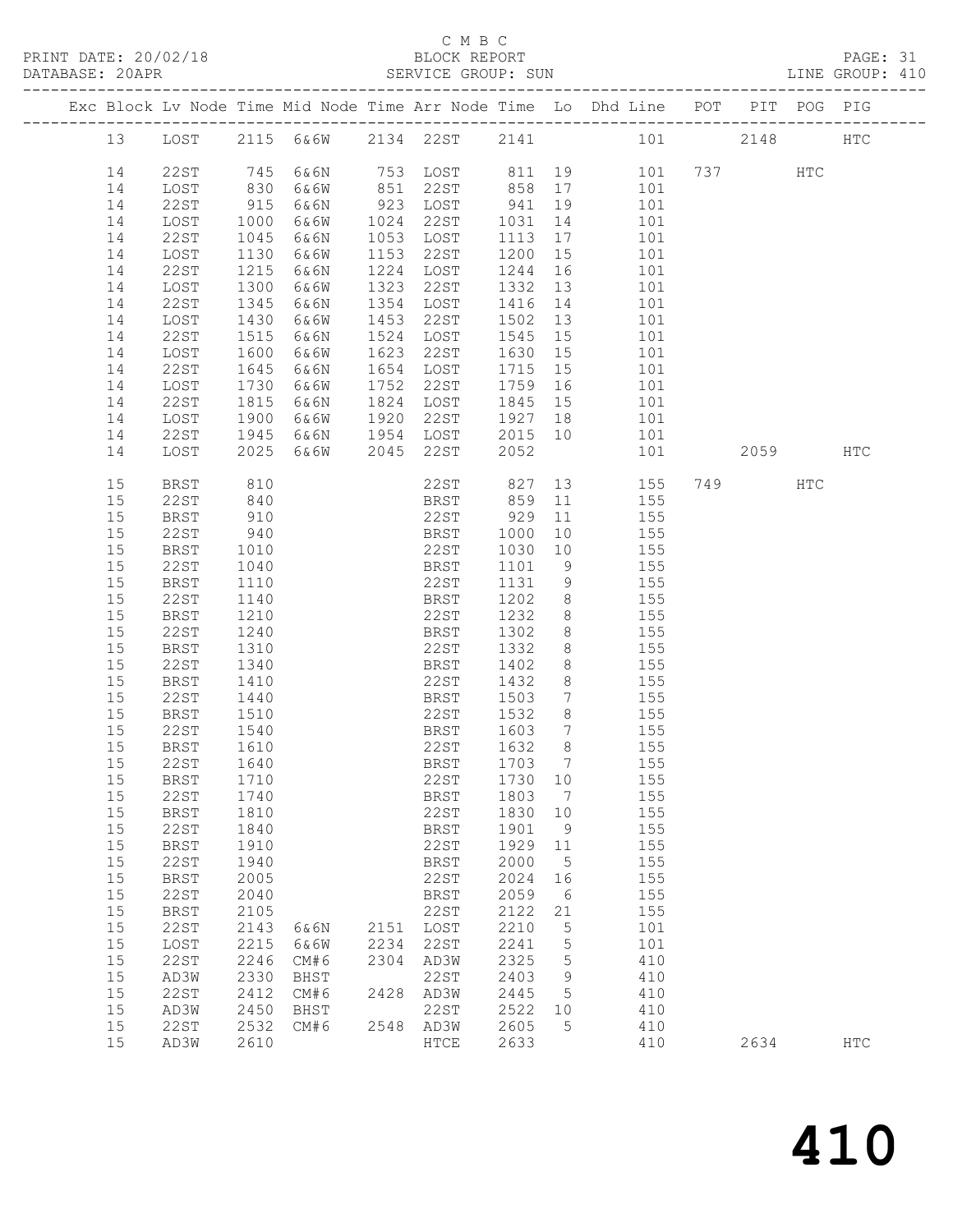#### C M B C<br>BLOCK REPORT

PAGE: 32<br>LINE GROUP: 410

|  |    |             |      |                   |      |             |      |                | Exc Block Lv Node Time Mid Node Time Arr Node Time Lo Dhd Line POT PIT POG PIG |     |      |     |            |
|--|----|-------------|------|-------------------|------|-------------|------|----------------|--------------------------------------------------------------------------------|-----|------|-----|------------|
|  | 16 | 22ST        |      | 811 QU-S 817 CLFO |      |             | 832  | $\overline{0}$ | 104                                                                            | 803 |      | HTC |            |
|  | 16 | CLFO        | 832  |                   |      | 22ST        | 853  | 18             | 104                                                                            |     |      |     |            |
|  | 16 | 22ST        | 911  | $OU-S$            | 917  | CLFO        | 932  | $\overline{0}$ | 104                                                                            |     |      |     |            |
|  | 16 | CLFO        | 932  |                   |      | 22ST        | 953  | 20             | 104                                                                            |     |      |     |            |
|  | 16 | 22ST        | 1013 | $OU-S$            | 1019 | CLFO        | 1034 | $\overline{0}$ | 104                                                                            |     |      |     |            |
|  | 16 | <b>CLFO</b> | 1034 |                   |      | 22ST        | 1054 | 20             | 104                                                                            |     |      |     |            |
|  | 16 | 22ST        | 1114 | $OU-S$            | 1120 | CLFO        | 1135 | $\overline{0}$ | 104                                                                            |     |      |     |            |
|  | 16 | CLFO        | 1135 |                   |      | 22ST        | 1155 | 18             | 104                                                                            |     |      |     |            |
|  | 16 | <b>22ST</b> | 1213 | $OU-S$            | 1220 | CLFO        | 1235 | $\overline{0}$ | 104                                                                            |     |      |     |            |
|  | 16 | <b>CLFO</b> | 1235 |                   |      | 22ST        | 1256 | 16             | 104                                                                            |     |      |     |            |
|  | 16 | 22ST        | 1312 | $OU-S$            | 1320 | CLFO        | 1336 | $\overline{0}$ | 104                                                                            |     |      |     |            |
|  | 16 | CLFO        | 1336 |                   |      | 22ST        | 1357 | 15             | 104                                                                            |     |      |     |            |
|  | 16 | 22ST        | 1412 | $OU-S$            | 1419 | CLFO        | 1435 | $\overline{0}$ | 104                                                                            |     |      |     |            |
|  | 16 | CLFO        | 1435 |                   |      | 22ST        | 1456 | 16             | 104                                                                            |     |      |     |            |
|  | 16 | 22ST        | 1512 | $OU-S$            | 1519 | <b>CLFO</b> | 1535 | $\overline{0}$ | 104                                                                            |     |      |     |            |
|  | 16 | <b>CLFO</b> | 1535 |                   |      | 22ST        | 1556 | 14             | 104                                                                            |     |      |     |            |
|  | 16 | 22ST        | 1610 | $OU-S$            | 1618 | CLFO        | 1635 | $\overline{0}$ | 104                                                                            |     |      |     |            |
|  | 16 | <b>CLFO</b> | 1635 |                   |      | 22ST        | 1656 | 14             | 104                                                                            |     |      |     |            |
|  | 16 | 22ST        | 1710 | $OU-S$            | 1717 | CLFO        | 1735 | $\overline{0}$ | 104                                                                            |     |      |     |            |
|  | 16 | <b>CLFO</b> | 1735 |                   |      | 22ST        | 1756 | 19             | 104                                                                            |     |      |     |            |
|  | 16 | <b>22ST</b> | 1815 | $OU-S$            | 1822 | CLFO        | 1840 | $\overline{0}$ | 104                                                                            |     |      |     |            |
|  | 16 | CLFO        | 1840 |                   |      | 22ST        | 1900 | 26             | 104                                                                            |     |      |     |            |
|  | 16 | 22ST        | 1926 | $OU-S$            | 1933 | CLFO        | 1950 | $\overline{0}$ | 104                                                                            |     |      |     |            |
|  | 16 | <b>CLFO</b> | 1950 |                   |      | 22ST        | 2010 | 19             | 104                                                                            |     |      |     |            |
|  | 16 | 22ST        | 2029 | $QU-S$            | 2036 | CLFO        | 2053 | $\overline{0}$ | 104                                                                            |     |      |     |            |
|  | 16 | CLFO        | 2053 |                   |      | 22ST        | 2113 | 21             | 104                                                                            |     |      |     |            |
|  | 16 | 22ST        | 2134 | $OU-S$            | 2141 | CLFO        | 2158 | $\overline{0}$ | 104                                                                            |     |      |     |            |
|  | 16 | CLFO        | 2158 |                   |      | 22ST        | 2218 | 18             | 104                                                                            |     |      |     |            |
|  | 16 | <b>22ST</b> | 2236 | $OU-S$            | 2243 | <b>CLFO</b> | 2259 | $\overline{0}$ | 104                                                                            |     |      |     |            |
|  | 16 | <b>CLFO</b> | 2259 |                   |      | 22ST        | 2319 | 20             | 104                                                                            |     |      |     |            |
|  | 16 | 22ST        | 2339 | $OU-S$            | 2346 | CLFO        | 2402 | $\bigcirc$     | 104                                                                            |     |      |     |            |
|  | 16 | CLFO        | 2402 |                   |      | 22ST        | 2421 | 14             | 104                                                                            |     |      |     |            |
|  | 16 | 22ST        | 2435 | $OU-S$            | 2442 | CLFO        | 2458 | $\Omega$       | 104                                                                            |     |      |     |            |
|  | 16 | CLFO        | 2458 |                   |      | 22ST        | 2517 |                | 104                                                                            |     | 2524 |     | <b>HTC</b> |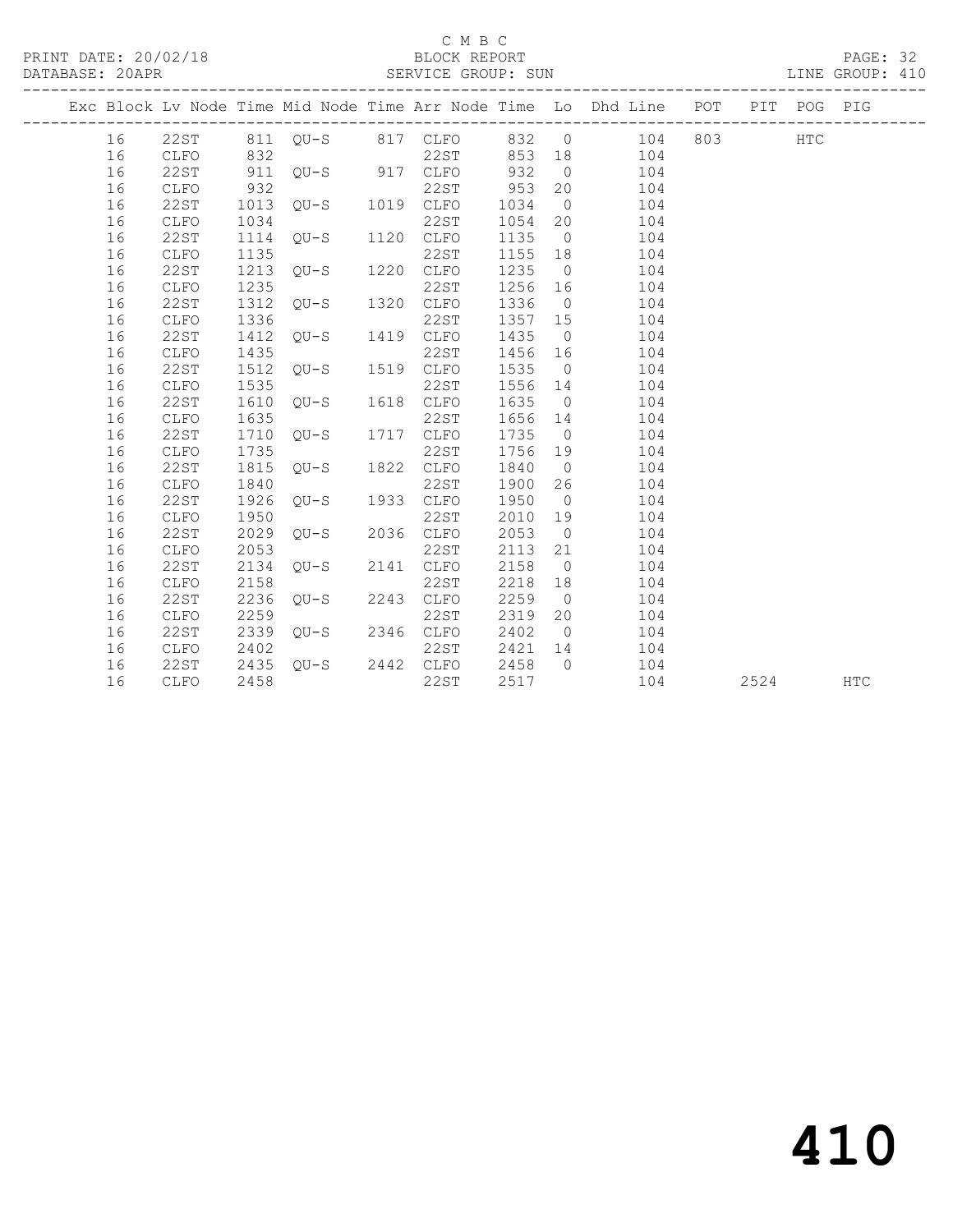### C M B C<br>BLOCK REPORT

PAGE: 33<br>LINE GROUP: 410

|  |    | Exc Block Lv Node Time Mid Node Time Arr Node Time Lo Dhd Line POT PIT POG PIG |      |  |      |             |                 |    |    |                 |     |      |     |            |
|--|----|--------------------------------------------------------------------------------|------|--|------|-------------|-----------------|----|----|-----------------|-----|------|-----|------------|
|  | 17 | BRST 825                                                                       |      |  |      |             |                 |    |    | 22ST 841 14 128 | 804 |      | HTC |            |
|  | 17 | 22ST                                                                           | 855  |  |      |             | BRST 912 13 128 |    |    |                 |     |      |     |            |
|  | 17 | BRST                                                                           | 925  |  |      |             | 22ST 943 12     |    |    | 128             |     |      |     |            |
|  | 17 | 22ST                                                                           | 955  |  |      | <b>BRST</b> | 1012 13         |    |    | 128             |     |      |     |            |
|  | 17 | BRST                                                                           | 1025 |  | 22ST |             | 1044 11         |    |    | 128             |     |      |     |            |
|  | 17 | 22ST                                                                           | 1055 |  | BRST |             | 1112 13         |    |    | 128             |     |      |     |            |
|  | 17 | <b>BRST</b>                                                                    | 1125 |  | 22ST |             | 1144 11         |    |    | 128             |     |      |     |            |
|  | 17 | 22ST                                                                           | 1155 |  | BRST |             | 1214 11         |    |    | 128             |     |      |     |            |
|  | 17 | <b>BRST</b>                                                                    | 1225 |  | 22ST |             | 1244 11         |    |    | 128             |     |      |     |            |
|  | 17 | 22ST                                                                           | 1255 |  | BRST |             | 1314 11         |    |    | 128             |     |      |     |            |
|  | 17 | <b>BRST</b>                                                                    | 1325 |  | 22ST |             | 1344            | 11 |    | 128             |     |      |     |            |
|  | 17 | 22ST                                                                           | 1355 |  | BRST |             | 1414            | 11 |    | 128             |     |      |     |            |
|  | 17 | <b>BRST</b>                                                                    | 1425 |  | 22ST |             | 1444            | 11 |    | 128             |     |      |     |            |
|  | 17 | 22ST                                                                           | 1455 |  | BRST |             | 1514            | 11 |    | 128             |     |      |     |            |
|  | 17 | BRST                                                                           | 1525 |  |      | 22st        | 1544            | 11 |    | 128             |     |      |     |            |
|  | 17 | 22ST                                                                           | 1555 |  |      | BRST        | 1614            | 11 |    | 128             |     |      |     |            |
|  | 17 | BRST                                                                           | 1625 |  | 22ST |             | 1643 12         |    |    | 128             |     |      |     |            |
|  | 17 | 22ST                                                                           | 1655 |  | BRST |             | 1714 11         |    |    | 128             |     |      |     |            |
|  | 17 | BRST                                                                           | 1725 |  | 22ST |             | 1743 12         |    |    | 128             |     |      |     |            |
|  | 17 | 22ST                                                                           | 1755 |  | BRST |             | 1814            | 11 |    | 128             |     |      |     |            |
|  | 17 | BRST                                                                           | 1825 |  | 22ST |             | 1843 12         |    |    | 128             |     |      |     |            |
|  | 17 | 22ST                                                                           | 1855 |  | BRST |             | 1914            | 11 |    | 128             |     |      |     |            |
|  | 17 | BRST                                                                           | 1925 |  | 22ST |             | 1942 13         |    |    | 128             |     |      |     |            |
|  | 17 | 22ST                                                                           | 1955 |  | BRST |             | 2014            | 11 |    | 128             |     |      |     |            |
|  | 17 | <b>BRST</b>                                                                    | 2025 |  | 22ST |             | 2042            | 13 |    | 128             |     |      |     |            |
|  | 17 | <b>22ST</b>                                                                    | 2055 |  | BRST |             | 2114            | 11 |    | 128             |     |      |     |            |
|  | 17 | BRST                                                                           | 2125 |  | 22ST |             | 2141            | 19 |    | 128             |     |      |     |            |
|  | 17 | 22ST                                                                           | 2200 |  | BRST |             | 2218            | 12 |    | 155             |     |      |     |            |
|  | 17 | BRST                                                                           | 2230 |  | 22ST |             | 2245            | 15 |    | 128             |     |      |     |            |
|  | 17 | 22ST                                                                           | 2300 |  | BRST |             | 2318            |    | 12 | 155             |     |      |     |            |
|  | 17 | BRST                                                                           | 2330 |  |      | 22ST        | 2345 15         |    |    | 128             |     |      |     |            |
|  | 17 | 22ST                                                                           | 2400 |  | BRST |             | 2418            | 12 |    | 155             |     |      |     |            |
|  | 17 | <b>BRST</b>                                                                    | 2430 |  | 22ST |             | 2445            |    |    | 128             |     | 2452 |     | <b>HTC</b> |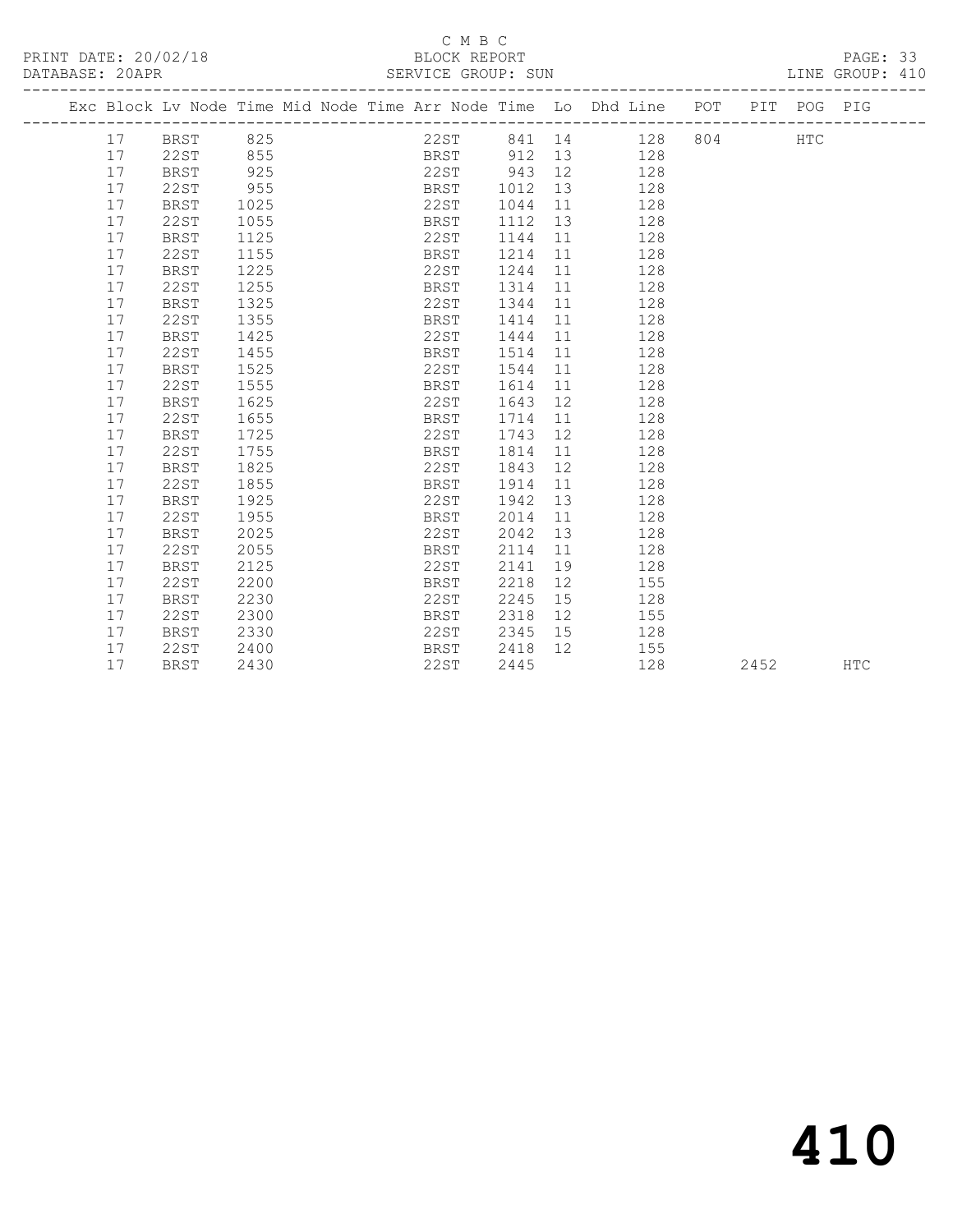## C M B C<br>BLOCK REPORT

|                 |                      | <u>U 11 U U </u>   |                 |  |
|-----------------|----------------------|--------------------|-----------------|--|
|                 | PRINT DATE: 20/02/18 | BLOCK REPORT       | PAGE: 34        |  |
| DATABASE: 20APR |                      | SERVICE GROUP: SUN | LINE GROUP: 410 |  |

|  |    |             |      |  |              |                      |                              | Exc Block Lv Node Time Mid Node Time Arr Node Time Lo Dhd Line POT PIT POG PIG |      |     |     |
|--|----|-------------|------|--|--------------|----------------------|------------------------------|--------------------------------------------------------------------------------|------|-----|-----|
|  | 18 | <b>BRST</b> | 840  |  |              |                      |                              | 22ST 857 13 155 819                                                            | HTC  |     |     |
|  | 18 | 22ST        | 910  |  | BRST 929 11  |                      |                              | 155                                                                            |      |     |     |
|  | 18 | BRST        | 940  |  | 22ST 959 11  |                      |                              | 155                                                                            |      |     |     |
|  | 18 | 22ST        | 1010 |  | BRST         |                      | 9                            | 155                                                                            |      |     |     |
|  |    |             |      |  |              | 1031                 |                              |                                                                                |      |     |     |
|  | 18 | BRST        | 1040 |  | 22ST         | 1101                 | 9                            | 155                                                                            |      |     |     |
|  | 18 | 22ST        | 1110 |  | BRST         | 1132                 | 8 <sup>8</sup>               | 155                                                                            |      |     |     |
|  | 18 | BRST        | 1140 |  | 22ST         | 1201                 | 9                            | 155                                                                            |      |     |     |
|  | 18 | 22ST        | 1210 |  | BRST         | 1232                 | 8                            | 155                                                                            |      |     |     |
|  | 18 | BRST        | 1240 |  | 22ST         | 1302                 | 8 <sup>8</sup>               | 155                                                                            |      |     |     |
|  | 18 | 22ST        | 1310 |  | BRST         | 1332                 | 8 <sup>8</sup>               | 155                                                                            |      |     |     |
|  | 18 | BRST        | 1340 |  | 22ST         | 1402                 | 8                            | 155                                                                            |      |     |     |
|  | 18 | 22ST        | 1410 |  | BRST         | 1433                 | $7\phantom{.0}$              | 155                                                                            |      |     |     |
|  | 18 | BRST        | 1440 |  | 22ST         | 1502                 | 8                            | 155                                                                            |      |     |     |
|  | 18 | 22ST        | 1510 |  | BRST         | 1533                 | $7\phantom{.0}\phantom{.0}7$ | 155                                                                            |      |     |     |
|  | 18 | BRST        | 1540 |  | 22ST         | 1602                 | 8                            | 155                                                                            |      |     |     |
|  | 18 | 22ST        | 1610 |  | BRST         | 1633                 | $\overline{7}$               | 155                                                                            |      |     |     |
|  | 18 | BRST        | 1640 |  | 22ST         | 1702                 | 8 <sup>8</sup>               | 155                                                                            |      |     |     |
|  | 18 | 22ST        | 1710 |  | BRST         | 1733                 | $\overline{7}$               | 155                                                                            |      |     |     |
|  | 18 | BRST        | 1740 |  | 22ST         | 1800                 | 10                           | 155                                                                            |      |     |     |
|  | 18 | 22ST        | 1810 |  | BRST         | 1833                 | $\overline{7}$               | 155                                                                            |      |     |     |
|  | 18 | <b>BRST</b> | 1840 |  | 22ST         | 1900                 | 10                           | 155                                                                            |      |     |     |
|  | 18 | 22ST        | 1910 |  | BRST         | 1930                 | $5^{\circ}$                  | 155                                                                            |      |     |     |
|  | 18 | BRST        | 1935 |  | 22ST         | 1954 16              |                              | 155                                                                            |      |     |     |
|  | 18 | 22ST        | 2010 |  | BRST         | 2030                 | $5^{\circ}$                  | 155                                                                            |      |     |     |
|  | 18 | BRST        | 2035 |  | 22ST         |                      | 8 <sup>8</sup>               | 155                                                                            |      |     |     |
|  | 18 | 22ST        | 2100 |  | BRST         | 2052<br>2118<br>2118 |                              | 155                                                                            | 2139 |     | HTC |
|  |    |             |      |  |              |                      |                              |                                                                                |      |     |     |
|  | 19 | BRST        | 855  |  | 22ST 913 12  |                      |                              | 128                                                                            | 834  | HTC |     |
|  | 19 | 22ST        | 925  |  | BRST         | 942                  | 13                           | 128                                                                            |      |     |     |
|  | 19 | BRST        | 955  |  | 22ST         | 1013 12              |                              | 128                                                                            |      |     |     |
|  | 19 | 22ST        | 1025 |  | BRST         | 1042                 | 13                           | 128                                                                            |      |     |     |
|  | 19 | BRST        | 1055 |  | 22ST         | 1114 11              |                              | 128                                                                            |      |     |     |
|  | 19 | 22ST        | 1125 |  | BRST         | 1142                 | 13                           | 128                                                                            |      |     |     |
|  | 19 | BRST        | 1155 |  | 22ST         | 1214 11              |                              | 128                                                                            |      |     |     |
|  | 19 | 22ST        | 1225 |  | BRST         | 1244                 | 11                           | 128                                                                            |      |     |     |
|  | 19 | BRST        | 1255 |  | 22ST         | 1314 11              |                              | 128                                                                            |      |     |     |
|  | 19 | 22ST        | 1325 |  | BRST         | 1344                 | 11                           | 128                                                                            |      |     |     |
|  | 19 | BRST        | 1355 |  | 22ST         | 1414 11              |                              | 128                                                                            |      |     |     |
|  | 19 | 22ST        | 1425 |  | BRST         | 1444 11              |                              | 128                                                                            |      |     |     |
|  | 19 | BRST 1455   |      |  | 22ST 1514 11 |                      |                              | 128                                                                            |      |     |     |
|  | 19 | 22ST        | 1525 |  | <b>BRST</b>  | 1544                 | 11                           | 128                                                                            |      |     |     |
|  | 19 | BRST        | 1555 |  | 22ST         | 1614                 | 11                           | 128                                                                            |      |     |     |
|  | 19 | 22ST        | 1625 |  | <b>BRST</b>  | 1644                 | 11                           | 128                                                                            |      |     |     |
|  | 19 | BRST        | 1655 |  | 22ST         | 1713                 | 12                           | 128                                                                            |      |     |     |
|  | 19 | 22ST        | 1725 |  | BRST         | 1744                 | 11                           | 128                                                                            |      |     |     |
|  | 19 | <b>BRST</b> | 1755 |  | 22ST         | 1813                 | 12                           | 128                                                                            |      |     |     |
|  | 19 | 22ST        | 1825 |  | <b>BRST</b>  | 1844                 | 11                           | 128                                                                            |      |     |     |
|  | 19 | <b>BRST</b> | 1855 |  | 22ST         | 1913                 | 12                           | 128                                                                            |      |     |     |
|  | 19 | 22ST        | 1925 |  | <b>BRST</b>  | 1944                 | 11                           | 128                                                                            |      |     |     |
|  | 19 | <b>BRST</b> | 1955 |  | 22ST         | 2012                 | 13                           | 128                                                                            |      |     |     |
|  | 19 | 22ST        | 2025 |  | <b>BRST</b>  | 2044                 | 11                           | 128                                                                            |      |     |     |
|  | 19 | <b>BRST</b> | 2055 |  | 22ST         | 2112                 | 18                           | 128                                                                            |      |     |     |
|  | 19 | <b>22ST</b> | 2130 |  | <b>BRST</b>  | 2149                 | 16                           | 128                                                                            |      |     |     |
|  | 19 | <b>BRST</b> | 2205 |  | 22ST         | 2222                 | 8 <sup>8</sup>               | 155                                                                            |      |     |     |
|  | 19 | <b>22ST</b> | 2230 |  |              | 2249                 | 16                           | 128                                                                            |      |     |     |
|  | 19 |             | 2305 |  | BRST<br>22ST | 2322                 | 8 <sup>8</sup>               | 155                                                                            |      |     |     |
|  | 19 | <b>BRST</b> |      |  |              |                      |                              |                                                                                |      |     |     |
|  |    | <b>22ST</b> | 2330 |  | <b>BRST</b>  | 2348 17              |                              | 128                                                                            |      |     |     |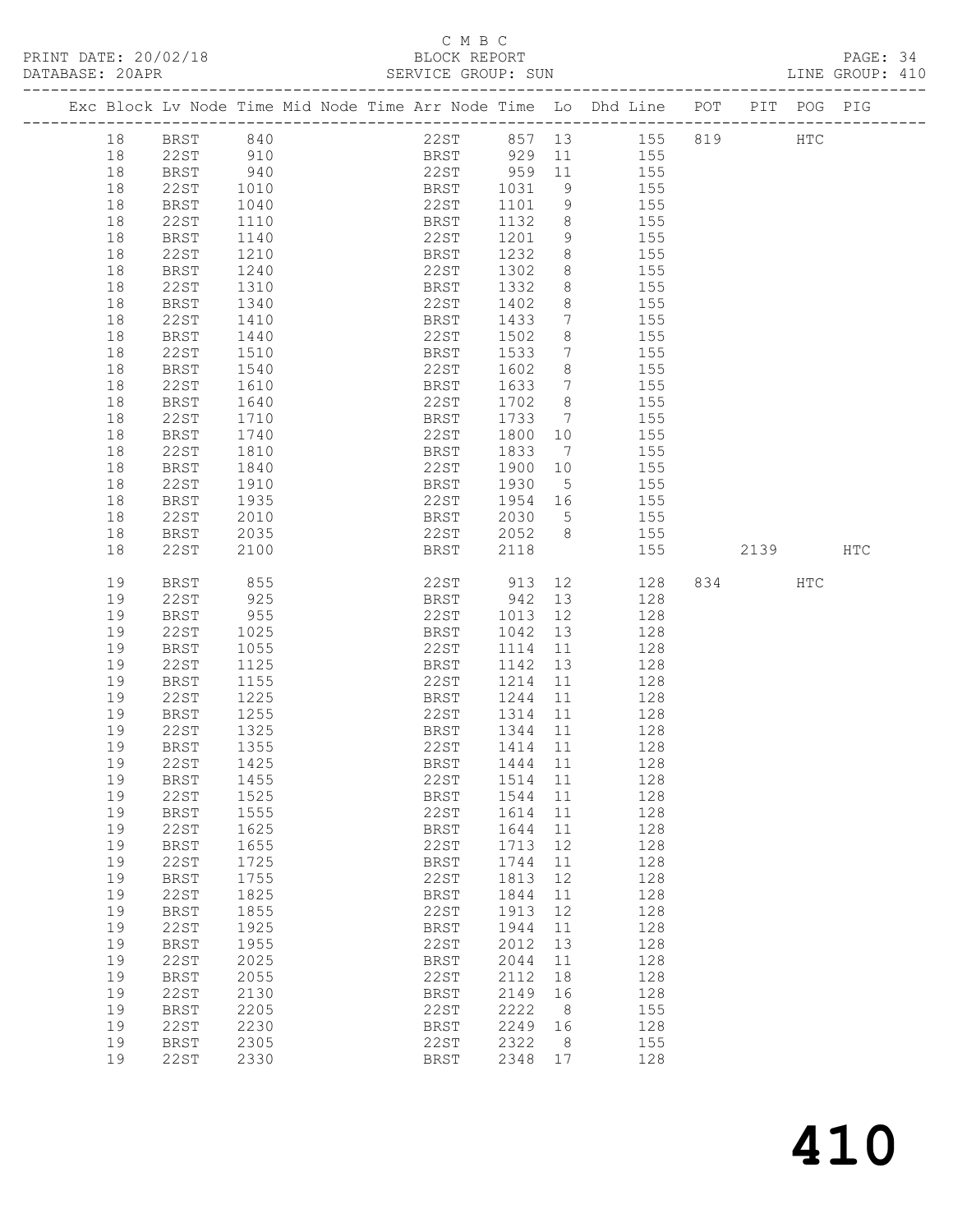| PRINT DATE: 20/02/18<br>DATABASE: 20APR |                   |              |                |      | C M B C<br>BLOCK REPORT<br>SERVICE GROUP: SUN |                 |                      |                                                                    |              |  | PAGE: 35<br>LINE GROUP: 410 |     |  |
|-----------------------------------------|-------------------|--------------|----------------|------|-----------------------------------------------|-----------------|----------------------|--------------------------------------------------------------------|--------------|--|-----------------------------|-----|--|
|                                         |                   |              |                |      |                                               |                 |                      | Exc Block Lv Node Time Mid Node Time Arr Node Time Lo Dhd Line POT |              |  | PIT POG PIG                 |     |  |
| 19<br>19                                | BRST 2405<br>22ST | 2430         |                |      | BRST                                          |                 |                      | 22ST 2422 8 155<br>2445 128                                        |              |  | 2506 7                      | HTC |  |
| 21<br>21                                | 22ST<br>CLFO      | 1144<br>1205 | OU-S 1150      |      | CLFO<br>22ST                                  | 1205 0<br>1225  | 18                   | 104                                                                | 104 1136 HTC |  |                             |     |  |
| 21<br>21                                | 22ST<br>CLFO      | 1305         | 1243 QU-S 1250 |      | CLFO<br>22ST                                  | 1305 0<br>1326  | 16                   | 104<br>104                                                         |              |  |                             |     |  |
| 21<br>21                                | 22ST<br>CLFO      | 1342<br>1406 | OU-S 1350      |      | CLFO<br>22ST                                  | 1406<br>1427 15 | $\overline{0}$       | 104<br>104                                                         |              |  |                             |     |  |
| 21<br>21                                | 22ST<br>CLFO      | 1442<br>1505 | OU-S           | 1449 | CLFO<br>22ST                                  | 1505<br>1526    | $\bigcirc$<br>16     | 104<br>104                                                         |              |  |                             |     |  |
| 21<br>21                                | 22ST<br>CLFO      | 1542<br>1605 | OU-S 1549      |      | CLFO<br>22ST                                  | 1605<br>1626    | $\overline{0}$<br>14 | 104<br>104                                                         |              |  |                             |     |  |
| 21<br>21                                | 22ST<br>CLFO      | 1640<br>1705 | OU-S 1648      |      | CLFO<br>22ST                                  | 1705<br>1726    | $\overline{0}$<br>19 | 104<br>104                                                         |              |  |                             |     |  |
| 21<br>21                                | 22ST<br>CLFO      | 1745<br>1810 | OU-S 1752 CLFO |      | 22ST                                          | 1810<br>1831    | $\bigcirc$           | 104<br>104                                                         | 1840         |  |                             | HTC |  |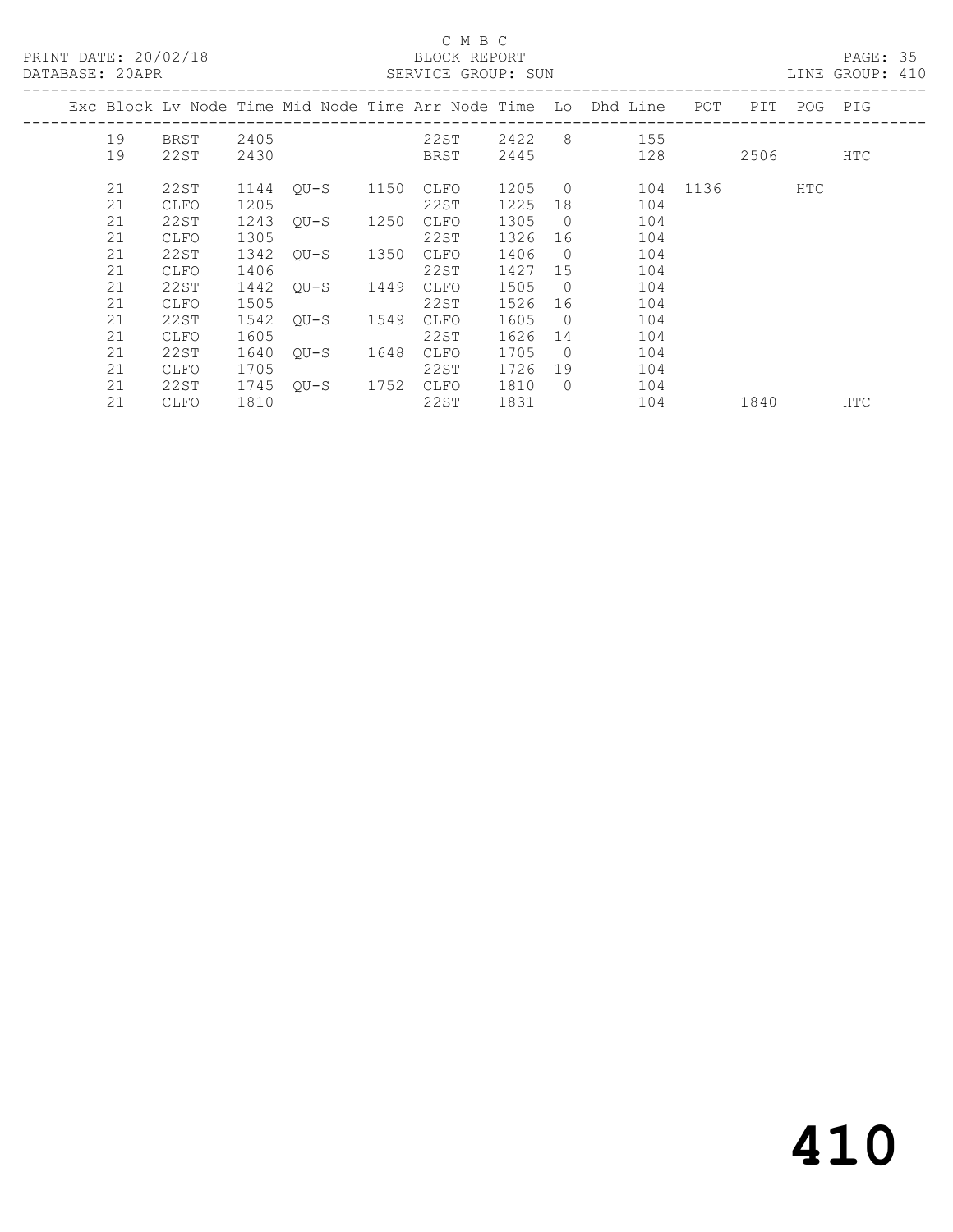|  |                              | PRINT DATE: 20/02/18 |      | DATABASE: 20APR SERVICE GROUP: SUN LINE GROUP: 804                                             | C M B C<br>BLOCK REPORT    |         |                |           |                |             |           | PAGE: 36      |  |
|--|------------------------------|----------------------|------|------------------------------------------------------------------------------------------------|----------------------------|---------|----------------|-----------|----------------|-------------|-----------|---------------|--|
|  |                              |                      |      | 41AE EB W 41 AVE AT ASH ST 41AS 41 AV & NS ASH HTC Hamilton Depot 41 AV & NS ASH JOYCE STATION |                            |         |                |           |                |             |           |               |  |
|  |                              |                      |      | Exc Block Lv Node Time Mid Node Time Arr Node Time Lo Dhd Line POT PIT POG PIG                 |                            |         |                |           |                |             |           |               |  |
|  |                              |                      |      | 1 JOST 500 41AS ULP 534 14 R4 435 HTC                                                          |                            |         |                |           |                |             |           |               |  |
|  | 1                            |                      |      |                                                                                                |                            |         |                |           |                |             |           |               |  |
|  | $\mathbf{1}$                 |                      |      |                                                                                                |                            |         |                |           |                |             |           |               |  |
|  | $\mathbf{1}$                 |                      |      | ULP 730 41AE JOST                                                                              |                            |         |                | 810 10 R4 |                |             |           |               |  |
|  | $\mathbf{1}$                 |                      |      | JOST 820 41AS ULP 906                                                                          |                            |         |                | 8 R4      |                |             |           |               |  |
|  | $\mathbf 1$                  |                      |      | ULP 914 41AE JOST 957 7 R4<br>JOST 1004 41AS ULP 1052 6 R4                                     |                            |         |                |           |                |             |           |               |  |
|  | $\mathbf 1$                  |                      |      | $1058$ $41AE$ $JOST$ $1141$ $7$ $R4$                                                           |                            |         |                |           | R <sub>4</sub> |             |           |               |  |
|  | $\mathbf 1$                  | ULP                  |      |                                                                                                |                            |         |                |           |                |             |           |               |  |
|  | $\mathbf 1$                  | JOST                 |      | 1148 41AS ULP 1236 6 R4                                                                        |                            |         |                |           |                |             |           |               |  |
|  | $\mathbf 1$<br>$\mathbf{1}$  | ULP<br>JOST          |      | 1242 41AE JOST 1329 11                                                                         |                            |         |                |           | R4             |             |           |               |  |
|  | $\mathbf{1}$                 | ULP                  |      | 1340 41AS ULP 1430<br>1442 41AE JOST 1532                                                      | ULP 1430 12<br>JOST 1532 8 |         |                |           | R4<br>R4       |             |           |               |  |
|  | $\mathbf{1}$                 | JOST                 |      | 1540 41AS ULP 1630 12 R4                                                                       |                            |         |                |           |                |             |           |               |  |
|  | $\mathbf{1}$                 | ULP                  |      | 1642 41AE JOST 1732                                                                            |                            |         |                | 8 R4      |                |             |           |               |  |
|  | $\mathbf{1}$                 | JOST                 |      |                                                                                                |                            |         |                |           |                |             |           |               |  |
|  | $\mathbf 1$                  | ULP                  |      |                                                                                                |                            |         |                |           |                |             |           |               |  |
|  | $\mathbf{1}$                 | JOST                 |      | 1940 41AS ULP 2021 13 R4                                                                       |                            |         |                |           |                |             |           |               |  |
|  | $\mathbf 1$                  | ULP                  | 2034 | 41AE JOST 2116                                                                                 |                            |         |                | $8 - 1$   | R4             |             |           |               |  |
|  | $\mathbf 1$                  | JOST                 |      | 2124 41AS ULP 2205 10 R4<br>2215 41AE JOST 2253 7 R4                                           |                            |         |                |           |                |             |           |               |  |
|  | $\mathbf{1}$                 | ULP                  |      |                                                                                                |                            |         |                |           |                |             |           |               |  |
|  | $\mathbf 1$                  | JOST                 |      | 2300 41AS ULP 2341 5 R4                                                                        |                            |         |                |           |                |             |           |               |  |
|  | $\mathbf 1$                  | ULP                  |      | 2346 41AE JOST 2424 6 R4                                                                       |                            |         |                |           |                |             |           |               |  |
|  | $\mathbf{1}$                 | JOST                 |      | 2430 41AS ULP 2511                                                                             |                            |         |                |           |                | R4 2546     |           | HTC           |  |
|  | 2                            | JOST                 |      | 512 41AS ULP                                                                                   |                            | 546     |                |           | 14 R4          |             | 447 HTC   |               |  |
|  | $\mathbf{2}$                 | ULP 600              |      | 41AE JOST                                                                                      |                            | 637     |                | 13        | R4             |             |           |               |  |
|  | $\mathbf{2}$                 | JOST                 |      |                                                                                                |                            | 730     |                | 10        | R4             |             |           |               |  |
|  | $\mathbf{2}$                 | ULP                  |      | 828 41AS ULP 914 8 R4                                                                          |                            | 820     | 8 <sup>8</sup> |           | R4             |             |           |               |  |
|  | $\mathbf{2}$                 | JOST                 |      |                                                                                                |                            |         |                |           |                |             |           |               |  |
|  | $\mathbf{2}$<br>$\mathbf{2}$ | JOST                 |      | ULP 922 41AE JOST 1005 7 R4                                                                    |                            |         |                |           |                |             |           |               |  |
|  | $\overline{c}$               | ULP 1106 41AE        |      |                                                                                                |                            |         | $\overline{7}$ | $6$ R4    | R4             |             |           |               |  |
|  | 2                            |                      |      | JOST 1156 41AS ULP 1244 6 R4                                                                   |                            |         |                |           |                |             |           |               |  |
|  | 2                            | ULP                  | 1250 | 41AE                                                                                           | JOST                       | 1337 11 |                |           | R4             |             |           |               |  |
|  | $\mathbf{2}$                 | JOST                 | 1348 | 41AS                                                                                           | ULP                        | 1438 12 |                |           | R4             |             |           |               |  |
|  | $\sqrt{2}$                   | ULP                  | 1450 | 41AE                                                                                           | JOST                       | 1540    | 8 <sup>8</sup> |           | R4             |             |           |               |  |
|  | $\sqrt{2}$                   | JOST                 | 1548 | 41AS                                                                                           | ULP                        | 1638    | 12             |           | R4             |             |           |               |  |
|  | $\sqrt{2}$                   | ULP                  | 1650 | 41AE                                                                                           | JOST                       | 1740    | 8 <sup>8</sup> |           | R4             |             |           |               |  |
|  | $\sqrt{2}$                   | <b>JOST</b>          | 1748 | 41AS                                                                                           | ULP                        | 1836    | 14             |           | R4             |             |           |               |  |
|  | $\sqrt{2}$                   | ULP                  | 1850 | 41AE                                                                                           | JOST                       | 1934    | 16             |           | R4             |             |           |               |  |
|  | $\mathbf{2}$                 | JOST                 | 1950 | 41AS                                                                                           | ULP                        | 2031    | 11             |           | R4             |             |           |               |  |
|  | $\mathbf{2}$                 | ULP                  | 2042 | 41AE                                                                                           | JOST                       | 2124    | 12             |           | R4             |             |           |               |  |
|  | $\mathbf{2}$                 | <b>JOST</b>          | 2136 | 41AS                                                                                           | ULP                        | 2217    | 13             |           | R4             |             |           |               |  |
|  | $\mathbf{2}$                 | ULP                  | 2230 | 41AE                                                                                           | JOST                       | 2308    | $\overline{7}$ |           | R4             |             |           |               |  |
|  | $\sqrt{2}$                   | JOST                 | 2315 | 41AS                                                                                           | ULP                        | 2356    | $5^{\circ}$    |           | R4             |             |           |               |  |
|  | $\mathbf{2}$                 | ULP                  | 2401 | 41AE                                                                                           | JOST                       | 2439    | 6              |           | R4             |             |           |               |  |
|  | $\mathbf{2}$                 | <b>JOST</b>          | 2445 | 41AS                                                                                           | ULP                        | 2526    |                |           | R4             |             | 2601 2002 | $_{\rm{HTC}}$ |  |
|  | 3                            | ULP                  | 1258 | 41AE                                                                                           | JOST                       | 1345 11 |                |           |                | R4 1213 HTC |           |               |  |
|  | 3                            | JOST                 | 1356 | 41AS                                                                                           | ULP                        | 1446 12 |                |           | R4             |             |           |               |  |
|  | 3                            | ULP                  | 1458 | 41AE                                                                                           | JOST                       | 1548    | 8 <sup>8</sup> |           | R4             |             |           |               |  |
|  | 3                            | JOST                 | 1556 | 41AS                                                                                           | ULP                        | 1646    | 12             |           | R4             |             |           |               |  |
|  | 3                            | ULP                  |      | 1658 41AE                                                                                      | JOST                       | 1748    | - 8            |           | R4             |             |           |               |  |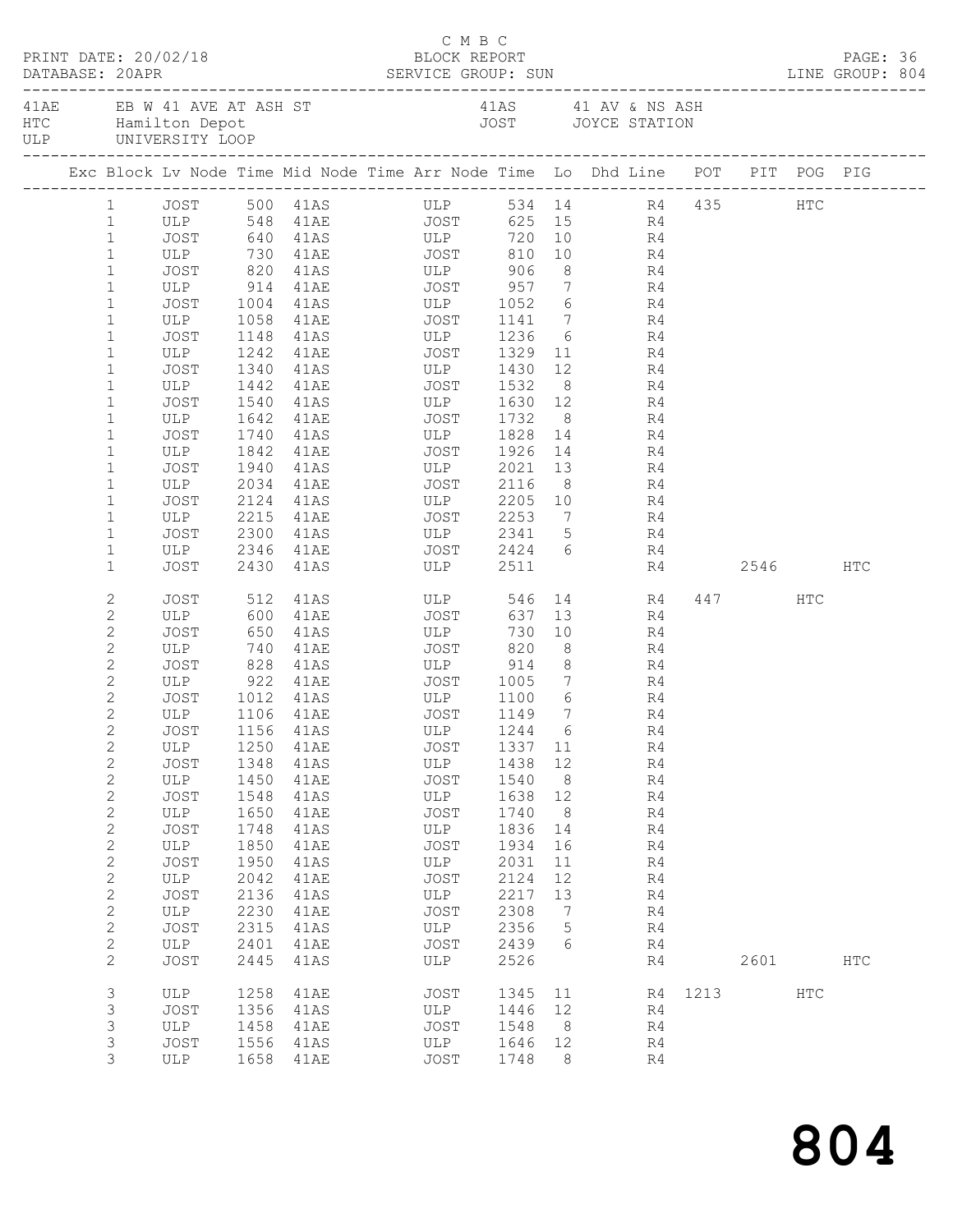#### C M B C<br>BLOCK REPORT

PAGE: 37<br>LINE GROUP: 804

|                |             |              |                     | Exc Block Lv Node Time Mid Node Time Arr Node Time Lo Dhd Line POT |                 |                                  |                |    |           | PIT POG PIG |     |
|----------------|-------------|--------------|---------------------|--------------------------------------------------------------------|-----------------|----------------------------------|----------------|----|-----------|-------------|-----|
| $\mathfrak{Z}$ | JOST        |              |                     | 1756 41AS ULP 1844 14 R4                                           |                 |                                  |                |    |           |             |     |
| 3              |             |              |                     | ULP 1858 41AE JOST 1942                                            |                 |                                  |                | R4 | 2004 HTC  |             |     |
| 4              | JOST        | 524          | 41AS                | ULP                                                                |                 |                                  | 558 14 R4      |    | 459       | HTC         |     |
| $\overline{4}$ | ULP         | 612          | 41AE                | JOST                                                               | 649 11          |                                  | R4             |    |           |             |     |
| 4              | JOST        | 700          | 41AS                | ULP                                                                | 743             | $\overline{7}$                   | R4             |    |           |             |     |
| 4              | ULP         | 750          | 41AE                | JOST                                                               | 830             | 6                                | R4             |    |           |             |     |
| 4              | JOST        | 836          | 41AS                | ULP                                                                | 922             | 8 <sup>8</sup>                   | R4             |    |           |             |     |
| 4              | ULP         | 930          | 41AE                | JOST                                                               | 1013            | $\overline{7}$                   | R4             |    |           |             |     |
| 4<br>4         | JOST<br>ULP | 1020<br>1114 | 41AS<br><b>41AE</b> | ULP<br>JOST                                                        | 1108<br>1157    | 6<br>$\overline{7}$              | R4<br>R4       |    |           |             |     |
| 4              | JOST        | 1204         | 41AS                | ULP                                                                | 1254 12         |                                  | R4             |    |           |             |     |
| 4              | ULP         | 1306         | 41AE                | JOST                                                               | 1356            | 8 <sup>8</sup>                   | R4             |    |           |             |     |
| 4              | JOST        | 1404         | 41AS                | ULP                                                                | 1454 12         |                                  | R4             |    |           |             |     |
| 4              | ULP         | 1506         | 41AE                | JOST                                                               | 1556            | 8 <sup>8</sup>                   | R4             |    |           |             |     |
| 4              | JOST        | 1604         | 41AS                | ULP                                                                | 1654 12         |                                  | R4             |    |           |             |     |
| 4              | ULP         | 1706         | 41AE                | JOST                                                               | 1756            | 8 <sup>8</sup>                   | R4             |    |           |             |     |
| 4              | JOST        | 1804         | 41AS                | ULP<br><b>JOST</b>                                                 | 1850 16         |                                  | R4             |    |           |             |     |
| 4<br>4         | ULP<br>JOST | 1906<br>2000 | 41AE<br>41AS        | ULP                                                                | 1948 12<br>2041 | - 9                              | R4<br>R4       |    |           |             |     |
| 4              | ULP         | 2050         | 41AE                | JOST                                                               | 2132            |                                  | R4             |    | 2154      |             | HTC |
|                |             |              |                     |                                                                    |                 |                                  |                |    |           |             |     |
| 5<br>5         | JOST<br>ULP | 844<br>938   | 41AS<br>41AE        | ULP 930<br>JOST                                                    | 1021            | 8 <sup>8</sup><br>$\overline{7}$ | R4<br>R4       |    | 819       | HTC         |     |
| 5              | JOST        | 1028         | 41AS                | ULP                                                                | 1116            | 6                                | R4             |    |           |             |     |
| 5              | ULP         |              | 1122 41AE           | JOST                                                               | 1205            | $\overline{7}$                   | R4             |    |           |             |     |
| 5              | JOST        | 1212         | 41AS                | ULP                                                                | 1302 12         |                                  | R4             |    |           |             |     |
| 5              | ULP         | 1314         | 41AE                | JOST                                                               | 1404            | 8 <sup>8</sup>                   | R4             |    |           |             |     |
| 5              | JOST        | 1412         | 41AS                | ULP                                                                | 1502            | 12                               | R4             |    |           |             |     |
| $\mathsf S$    | ULP         | 1514         | 41AE                | JOST                                                               | 1604            | 8 <sup>8</sup>                   | R4             |    |           |             |     |
| 5              | JOST        | 1612         | 41AS                | ULP                                                                | 1702 12         |                                  | R4             |    |           |             |     |
| 5<br>5         | ULP         | 1714         | 41AE                | JOST                                                               | 1804<br>1858 16 | 8 <sup>8</sup>                   | R4             |    |           |             |     |
| 5              | JOST<br>ULP | 1812<br>1914 | 41AS<br>41AE        | ULP<br>JOST                                                        | 1956 14         |                                  | R4<br>R4       |    |           |             |     |
| 5              | JOST        | 2010         | 41AS                | ULP                                                                | 2051 9          |                                  | R4             |    |           |             |     |
| 5              | ULP         | 2100         | 41AE                | JOST                                                               | 2138 10         |                                  | R4             |    |           |             |     |
| 5              | JOST        | 2148         | 41AS                | ULP                                                                | 2229            |                                  | R4             |    | 2304      |             | HTC |
| 6              | JOST        |              | 708 41AS            | ULP                                                                | 751 9           |                                  | R4             |    | 643 — 100 | HTC         |     |
| 6              | ULP         |              |                     | 800 41AE JOST 841 11                                               |                 |                                  | R4             |    |           |             |     |
| 6              | JOST        | 852          | 41AS                | ULP                                                                | 938             | 8                                | R4             |    |           |             |     |
| 6              | ULP         | 946          | 41AE                | JOST                                                               | 1029            | 7                                | R4             |    |           |             |     |
| 6              | JOST        | 1036         | 41AS                | ULP                                                                | 1124            | 6                                | R4             |    |           |             |     |
| 6              | ULP         | 1130<br>1220 | 41AE                | JOST                                                               | 1213            | $\overline{7}$                   | R4             |    |           |             |     |
| 6<br>6         | JOST<br>ULP | 1322         | 41AS<br>41AE        | ULP<br>JOST                                                        | 1310<br>1412    | 12<br>8 <sup>8</sup>             | R4<br>R4       |    |           |             |     |
| 6              | JOST        | 1420         | 41AS                | ULP                                                                | 1510            | 12                               | R4             |    |           |             |     |
| 6              | ULP         | 1522         | 41AE                | JOST                                                               | 1612            | 8 <sup>8</sup>                   | R4             |    |           |             |     |
| 6              | JOST        | 1620         | 41AS                | ULP                                                                | 1710 12         |                                  | R4             |    |           |             |     |
| 6              | ULP         | 1722         | 41AE                | JOST                                                               | 1812            | 8 <sup>8</sup>                   | R4             |    |           |             |     |
| 6              | JOST        | 1820         | 41AS                | ULP                                                                | 1906            | 16                               | R4             |    |           |             |     |
| 6              | ULP         | 1922         | 41AE                | JOST                                                               | 2004            | 16                               | R4             |    |           |             |     |
| 6<br>6         | JOST        | 2020         | 41AS                | ULP<br>JOST                                                        | 2101            | 11                               | R4             |    |           |             |     |
| 6              | ULP<br>JOST | 2112<br>2200 | 41AE<br>41AS        | ULP                                                                | 2150<br>2241    | 10<br>$5^{\circ}$                | R4<br>R4       |    |           |             |     |
| 6              | ULP         | 2246         | 41AE                | JOST                                                               | 2324            | 6                                | R4             |    |           |             |     |
| 6              | JOST        |              | 2330 41AS           | ULP                                                                | 2411            | 5                                | R <sub>4</sub> |    |           |             |     |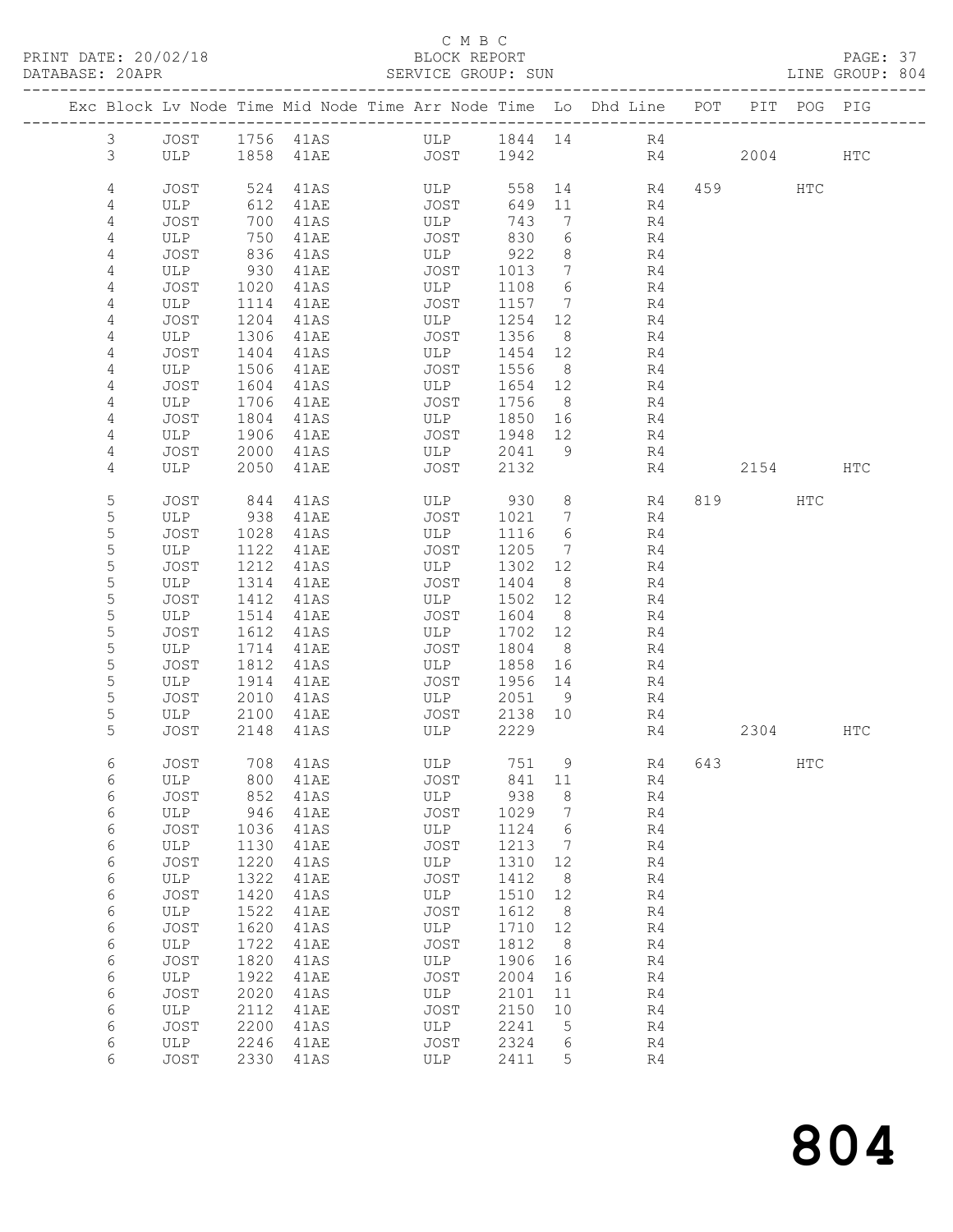#### C M B C<br>BLOCK REPORT

PAGE: 38<br>LINE GROUP: 804

|  |                 |             |            | Exc Block Lv Node Time Mid Node Time Arr Node Time Lo Dhd Line POT |      |                  |               |                 |          |    |                | PIT POG PIG |            |
|--|-----------------|-------------|------------|--------------------------------------------------------------------|------|------------------|---------------|-----------------|----------|----|----------------|-------------|------------|
|  | 6               | ULP         |            | 2416 41AE                                                          |      |                  | JOST 2454 6   |                 | R4       |    |                |             |            |
|  | 6               | JOST        |            | 2500 41AS                                                          |      |                  | ULP 2541      |                 |          | R4 | 2616           |             | <b>HTC</b> |
|  | $7\overline{ }$ |             |            |                                                                    |      |                  |               |                 |          |    |                |             |            |
|  | $7\phantom{.0}$ | JOST<br>ULP | 536<br>624 | 41AS<br>41AE                                                       | JOST | ULP <sub>2</sub> | 610 14<br>701 | 15              | R4<br>R4 |    | 511 72         | <b>HTC</b>  |            |
|  | 7               | JOST        | 716        | 41AS                                                               | ULP  |                  | 759           | 11              | R4       |    |                |             |            |
|  | $7\phantom{.0}$ | ULP         | 810        | 41AE                                                               | JOST |                  | 851           | 9               | R4       |    |                |             |            |
|  | 7               | JOST        | 900        | 41AS                                                               | ULP  |                  | 946           | 8               | R4       |    |                |             |            |
|  | 7               | ULP         | 954        | 41AE                                                               | JOST |                  | 1037          | $\overline{7}$  | R4       |    |                |             |            |
|  | $7\phantom{.0}$ | JOST        | 1044       | 41AS                                                               | ULP  |                  | 1132          | - 6             | R4       |    |                |             |            |
|  | 7               | ULP         | 1138       | 41AE                                                               | JOST |                  | 1221          | $\overline{7}$  | R4       |    |                |             |            |
|  | 7               | JOST        | 1228       | 41AS                                                               | ULP  |                  | 1318          | 12              | R4       |    |                |             |            |
|  | 7               | ULP         | 1330       | 41AE                                                               | JOST |                  | 1420          | 8 <sup>8</sup>  | R4       |    |                |             |            |
|  | $7\phantom{.}$  | JOST        | 1428       | 41AS                                                               | ULP  |                  | 1518          | 12              | R4       |    |                |             |            |
|  | 7               | ULP         | 1530       | 41AE                                                               | JOST |                  | 1620          | 8 <sup>8</sup>  | R4       |    |                |             |            |
|  | 7               | JOST        | 1628       | 41AS                                                               | ULP  |                  | 1718          | 12              | R4       |    |                |             |            |
|  | $\overline{7}$  | ULP         | 1730       | 41AE                                                               | JOST |                  | 1820          | 8 <sup>8</sup>  | R4       |    |                |             |            |
|  | $\overline{7}$  | JOST        | 1828       | 41AS                                                               |      | ULP              | 1914 16       |                 | R4       |    |                |             |            |
|  | 7               | ULP         | 1930       | 41AE                                                               |      | JOST             | 2012          |                 | R4       |    | 2034           |             | <b>HTC</b> |
|  |                 |             |            |                                                                    |      |                  |               |                 |          |    |                |             |            |
|  | 8               | JOST        | 548        | 41AS                                                               |      | ULP              | 622           | 14              | R4       |    | 523 and $\sim$ | HTC         |            |
|  | 8               | ULP         | 636        | 41AE                                                               | JOST |                  | 715           | - 9             | R4       |    |                |             |            |
|  | $\,8\,$         | JOST        | 724        | 41AS                                                               | ULP  |                  | 807           | 11              | R4       |    |                |             |            |
|  | 8               | ULP         | 818        | 41AE                                                               | JOST |                  | 859           | 9               | R4       |    |                |             |            |
|  | $\,8\,$         | JOST        | 908        | 41AS                                                               | ULP  |                  | 954           | 8               | R4       |    |                |             |            |
|  | 8               | ULP         | 1002       | 41AE                                                               | JOST |                  | 1045          | $\overline{7}$  | R4       |    |                |             |            |
|  | $\,8\,$         | JOST        | 1052       | 41AS                                                               | ULP  |                  | 1140          | $6\phantom{.}6$ | R4       |    |                |             |            |
|  | $\,8\,$         | ULP         | 1146       | 41AE                                                               | JOST |                  | 1229          | $\overline{7}$  | R4       |    |                |             |            |
|  | 8               | JOST        | 1236       | 41AS                                                               | ULP  |                  | 1326          | 12              | R4       |    |                |             |            |
|  | $\,8\,$         | ULP         | 1338       | 41AE                                                               | JOST |                  | 1428          | 8 <sup>8</sup>  | R4       |    |                |             |            |
|  | $\,8\,$         | JOST        | 1436       | 41AS                                                               | ULP  |                  | 1526          | 12              | R4       |    |                |             |            |
|  | 8               | ULP         | 1538       | 41AE                                                               | JOST |                  | 1628          | 8 <sup>8</sup>  | R4       |    |                |             |            |
|  | $\,8\,$         | JOST        | 1636       | 41AS                                                               | ULP  |                  | 1726          | 12              | R4       |    |                |             |            |
|  | $\,8\,$         | ULP         | 1738       | 41AE                                                               | JOST |                  | 1828          | 8 <sup>8</sup>  | R4       |    |                |             |            |
|  | 8               | JOST        | 1836       | 41AS                                                               | ULP  |                  | 1917          | 21              | R4       |    |                |             |            |
|  | $\,8\,$         | ULP         | 1938       | 41AE                                                               | JOST |                  | 2020          | 10              | R4       |    |                |             |            |
|  | 8               | JOST        | 2030       | 41AS                                                               | ULP  |                  | 2111          | 13              | R4       |    |                |             |            |
|  | $\,8\,$         | ULP         | 2124       | 41AE                                                               | JOST |                  | 2202          | 13              | R4       |    |                |             |            |
|  | 8               | JOST        | 2215       | 41AS                                                               | ULP  |                  | 2256          | $5\overline{)}$ | R4       |    |                |             |            |
|  | 8               | ULP         | 2301       | 41AE                                                               | JOST |                  | 2339          | 6               | R4       |    |                |             |            |
|  | $\,8\,$         | JOST        | 2345       | 41AS                                                               | ULP  |                  | 2426          | $5^{\circ}$     | R4       |    |                |             |            |
|  | 8               | ULP         |            | 2431 41AE                                                          | JOST |                  | 2509          |                 | R4       |    | 2531           |             | HTC        |
|  |                 |             |            |                                                                    |      |                  |               |                 |          |    |                |             |            |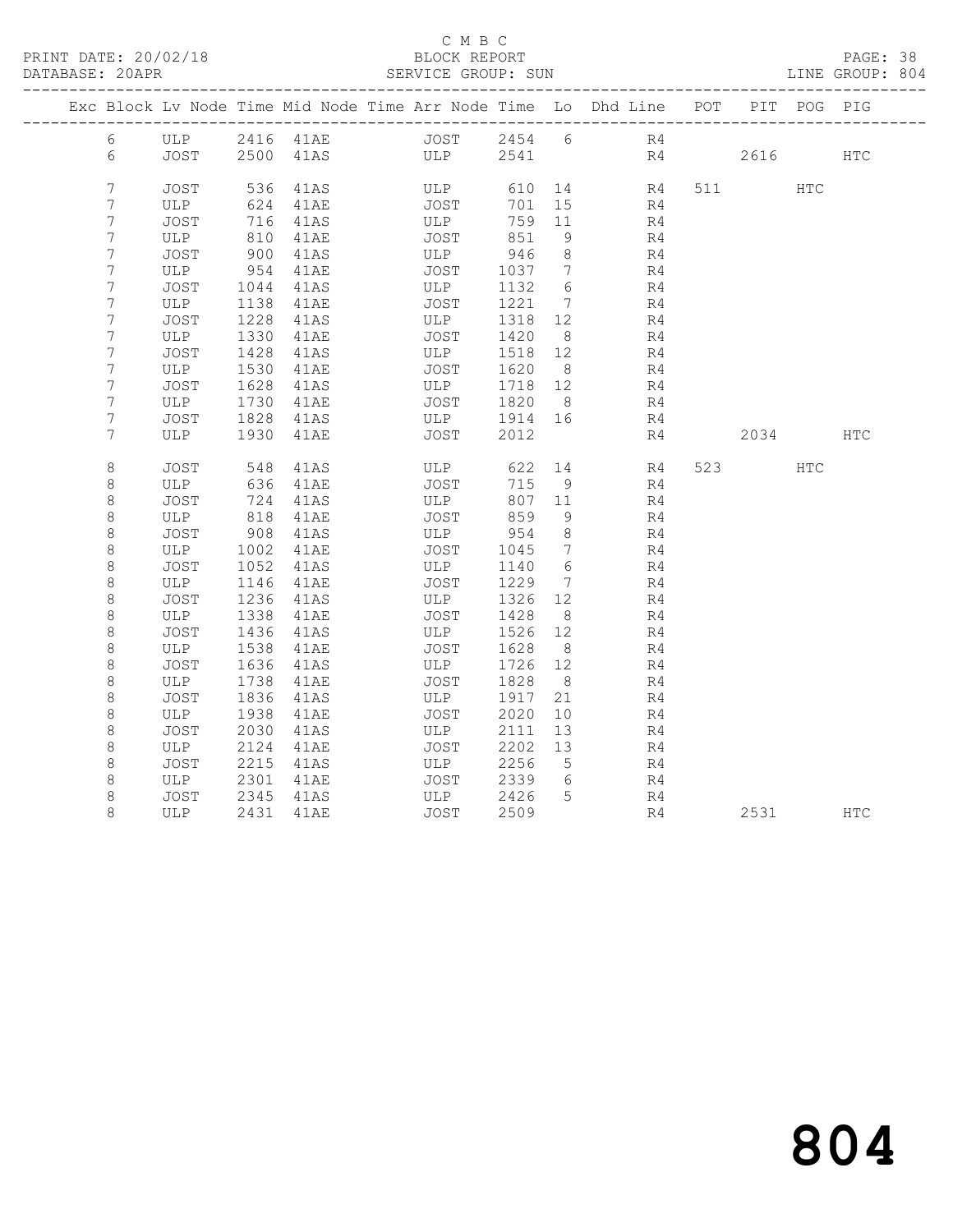## C M B C<br>BLOCK REPORT

PAGE: 39<br>LINE GROUP: 804

|    |                   |      |                      | Exc Block Lv Node Time Mid Node Time Arr Node Time Lo Dhd Line POT PIT POG PIG |         |                |                       |          |              |            |
|----|-------------------|------|----------------------|--------------------------------------------------------------------------------|---------|----------------|-----------------------|----------|--------------|------------|
| 9  | JOST              |      | 732 41AS             | ULP 815 11 R4 707                                                              |         |                |                       |          | $_{\rm HTC}$ |            |
| 9  | ULP               |      | 826 41AE<br>916 41AS | <b>JOST</b>                                                                    |         |                | R4                    |          |              |            |
| 9  | JOST              |      |                      | UUST 907 9<br>ULP 1002 2                                                       |         |                | R4                    |          |              |            |
| 9  | ULP 1010          |      | 41AE                 | <b>JOST</b>                                                                    | 1053    | $\overline{7}$ | R <sub>4</sub>        |          |              |            |
| 9  | JOST              | 1100 | 41AS                 | ULP                                                                            | 1148 6  |                | R4                    |          |              |            |
| 9  | ULP               | 1154 | 41AE                 | JOST                                                                           | 1237 7  |                | R <sub>4</sub>        |          |              |            |
| 9  | JOST              | 1244 | 41AS                 | ULP                                                                            | 1334    | 12             | R4                    |          |              |            |
| 9  | ULP               | 1346 | 41AE                 | JOST                                                                           | 1436    | 8 <sup>8</sup> | R4                    |          |              |            |
| 9  | JOST              | 1444 | 41AS                 | ULP                                                                            | 1534    | 12             | R4                    |          |              |            |
| 9  | ULP               | 1546 | 41AE                 | JOST                                                                           | 1636    | 8 <sup>8</sup> | R4                    |          |              |            |
| 9  | JOST              | 1644 | 41AS                 | ULP                                                                            | 1734 12 |                | R4                    |          |              |            |
| 9  | ULP               | 1746 | 41AE                 | JOST                                                                           | 1836    | 8 <sup>8</sup> | R4                    |          |              |            |
| 9  | JOST              | 1844 | 41AS                 | ULP                                                                            | 1925    | 21             | R4                    |          |              |            |
| 9  | ULP               | 1946 | 41AE                 | JOST                                                                           | 2028    | 12             | R4                    |          |              |            |
| 9  | JOST              | 2040 | 41AS                 | ULP                                                                            | 2121    | 15             | R4                    |          |              |            |
| 9  | ULP               | 2136 | 41AE                 | JOST                                                                           | 2214 16 |                | R4                    |          |              |            |
| 9  | JOST              | 2230 | 41AS                 | ULP                                                                            | 2311 5  |                | R4                    |          |              |            |
| 9  | ULP               | 2316 | 41AE                 | JOST                                                                           | 2354 6  |                | R4                    |          |              |            |
| 9  | JOST              | 2400 | 41AS                 | ULP                                                                            | 2441 5  |                | R4                    |          |              |            |
| 9  | ULP               | 2446 | 41AE                 | JOST                                                                           | 2524    |                | R4                    | 2546 HTC |              |            |
| 10 | <b>JOST</b>       | 1252 | 41AS                 | ULP                                                                            | 1342    | 12             | R4 1227               |          | HTC          |            |
| 10 | ULP               | 1354 | 41AE                 | JOST                                                                           | 1444    | 8 <sup>8</sup> | R4                    |          |              |            |
| 10 | JOST              | 1452 | 41AS                 | ULP                                                                            | 1542 12 |                | R4                    |          |              |            |
| 10 | ULP               | 1554 | 41AE                 | JOST                                                                           | 1644    | 8 <sup>8</sup> | R4                    |          |              |            |
| 10 | JOST              | 1652 | 41AS                 | ULP                                                                            | 1742 12 |                | R4                    |          |              |            |
| 10 | ULP               | 1754 | 41AE                 | JOST                                                                           | 1844 8  |                | R4                    |          |              |            |
| 10 | JOST              | 1852 | 41AS                 | ULP                                                                            | 1933    |                | R4                    | 2008 HTC |              |            |
| 11 | JOST              | 600  | 41AS                 | ULP                                                                            | 635     |                | 13 and $\sim$<br>R4 a | 535 7    | HTC          |            |
| 11 | ULP               | 648  | 41AE                 | JOST                                                                           | 727     | 13             | R4                    |          |              |            |
| 11 | JOST              | 740  | 41AS                 | ULP                                                                            | 823     | 11             | R4                    |          |              |            |
| 11 | ULP               | 834  | 41AE                 | JOST                                                                           | 915     | 9              | R4                    |          |              |            |
| 11 | JOST              | 924  | 41AS                 | ULP                                                                            | 1010 8  |                | R4                    |          |              |            |
| 11 | ULP               | 1018 | 41AE                 | JOST                                                                           | 1101 7  |                | R4                    |          |              |            |
| 11 | JOST              | 1108 | 41AS                 | ULP                                                                            | 1156    | 6              | R4                    |          |              |            |
| 11 | ULP 1202          |      | <b>41AE</b>          | JOST                                                                           | 1249 11 |                | R4                    |          |              |            |
| 11 | JOST              | 1300 | 41AS                 | ULP                                                                            | 1350 12 |                | R4                    |          |              |            |
| 11 | ULP               | 1402 | 41AE                 | JOST                                                                           | 1452    | 8              | R4                    |          |              |            |
|    | 11 JOST 1500 41AS |      |                      | ULP 1550 12                                                                    |         |                | R <sub>4</sub>        |          |              |            |
| 11 | ULP               | 1602 | 41AE                 | JOST                                                                           | 1652    | 8              | R4                    |          |              |            |
| 11 | JOST              | 1700 | 41AS                 | ULP                                                                            | 1750    | 12             | R4                    |          |              |            |
| 11 | ULP               | 1802 | 41AE                 | <b>JOST</b>                                                                    | 1849    | 11             | R4                    |          |              |            |
| 11 | JOST              | 1900 | 41AS                 | ULP                                                                            | 1941    | 13             | R4                    |          |              |            |
| 11 | ULP               | 1954 | 41AE                 | <b>JOST</b>                                                                    | 2036    | 14             | R4                    |          |              |            |
| 11 | <b>JOST</b>       | 2050 | 41AS                 | ULP                                                                            | 2131    | 17             | R4                    |          |              |            |
| 11 | ULP               | 2148 | 41AE                 | <b>JOST</b>                                                                    | 2226    |                | R4                    | 2248     |              | <b>HTC</b> |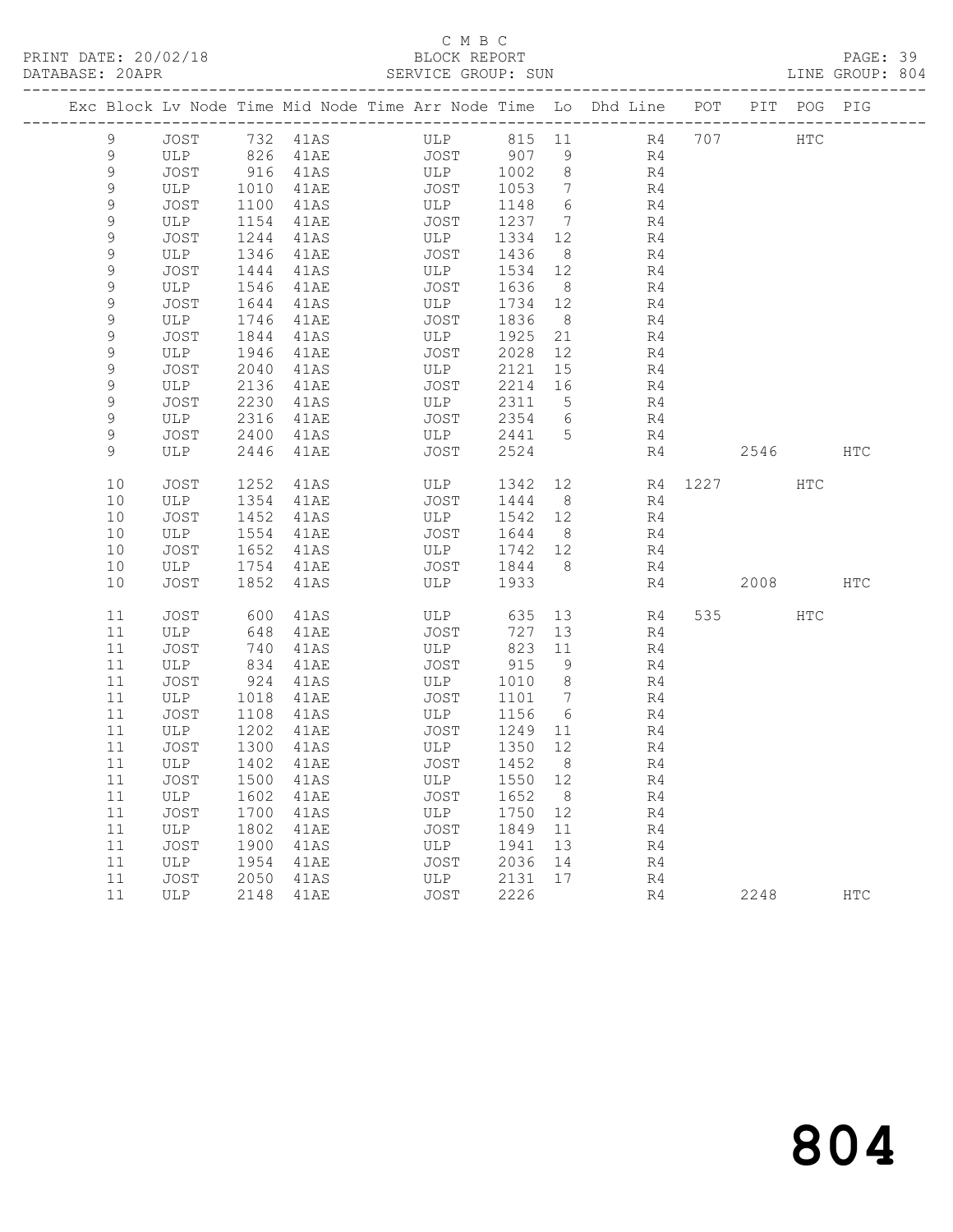### C M B C<br>BLOCK REPORT

| DATABASE: 20APR |    |      |      |              | SERVICE GROUP: SUN                                                             |         |                              |                |          |     | LINE GROUP: 804 |  |
|-----------------|----|------|------|--------------|--------------------------------------------------------------------------------|---------|------------------------------|----------------|----------|-----|-----------------|--|
|                 |    |      |      |              | Exc Block Lv Node Time Mid Node Time Arr Node Time Lo Dhd Line POT PIT POG PIG |         |                              |                |          |     |                 |  |
|                 | 12 | JOST |      |              | 610 41AS ULP 645 15 R4 545 HTC                                                 |         |                              |                |          |     |                 |  |
|                 | 12 |      |      | ULP 700 41AE |                                                                                |         |                              | JOST 740 8 R4  |          |     |                 |  |
|                 | 12 | JOST | 748  | 41AS         |                                                                                |         |                              | ULP 831 11 R4  |          |     |                 |  |
|                 | 12 | ULP  | 842  | 41AE         | JOST                                                                           | 923     | 9                            | R <sub>4</sub> |          |     |                 |  |
|                 | 12 | JOST | 932  | 41AS         | ULP                                                                            | 1018    | 8 <sup>8</sup>               | R <sub>4</sub> |          |     |                 |  |
|                 | 12 | ULP  | 1026 | 41AE         | JOST                                                                           | 1109 7  |                              | R4             |          |     |                 |  |
|                 | 12 | JOST | 1116 | 41AS         | ULP                                                                            | 1204 6  |                              | R4             |          |     |                 |  |
|                 | 12 | ULP  | 1210 | 41AE         | JOST                                                                           | 1257 11 |                              | R4             |          |     |                 |  |
|                 | 12 | JOST | 1308 | 41AS         | ULP                                                                            | 1358 12 |                              | R <sub>4</sub> |          |     |                 |  |
|                 | 12 | ULP  | 1410 | 41AE         | JOST                                                                           | 1500    | 8 <sup>8</sup>               | R4             |          |     |                 |  |
|                 | 12 | JOST | 1508 | 41AS         | ULP                                                                            | 1558 12 |                              | R4             |          |     |                 |  |
|                 | 12 | ULP  | 1610 | 41AE         | JOST                                                                           | 1700 8  |                              | R4             |          |     |                 |  |
|                 | 12 | JOST | 1708 | 41AS         | ULP                                                                            | 1758 12 |                              | R4             |          |     |                 |  |
|                 | 12 | ULP  | 1810 | 41AE         | JOST                                                                           | 1857 11 |                              | R4             |          |     |                 |  |
|                 | 12 | JOST | 1908 | 41AS         | ULP                                                                            | 1949 13 |                              | R4             |          |     |                 |  |
|                 | 12 | ULP  | 2002 | 41AE         | JOST                                                                           | 2044 16 |                              | R4             |          |     |                 |  |
|                 | 12 | JOST | 2100 | 41AS         | ULP                                                                            | 2141    |                              | R4             | 2216 HTC |     |                 |  |
|                 | 13 | JOST | 620  | 41AS         | <b>ULP</b>                                                                     | 655 15  |                              | R4             | 555 75   | HTC |                 |  |
|                 | 13 | ULP  | 710  | 41AE         | JOST                                                                           | 750     | 6                            | R4             |          |     |                 |  |
|                 | 13 | JOST | 756  | 41AS         | ULP                                                                            | 839 11  |                              | R4             |          |     |                 |  |
|                 | 13 | ULP  | 850  | 41AE         | JOST                                                                           | 931     | 9                            | R4             |          |     |                 |  |
|                 | 13 | JOST | 940  | 41AS         | <b>ULP</b>                                                                     | 1026    | 8 <sup>8</sup>               | R4             |          |     |                 |  |
|                 | 13 | ULP  | 1034 | 41AE         | JOST                                                                           | 1117 7  |                              | R4             |          |     |                 |  |
|                 | 13 | JOST | 1124 | 41AS         | ULP                                                                            | 1212    | $6\overline{6}$              | R4             |          |     |                 |  |
|                 | 13 | ULP  | 1218 | 41AE         | JOST                                                                           | 1305 11 |                              | R4             |          |     |                 |  |
|                 | 13 | JOST | 1316 | 41AS         | ULP                                                                            | 1406 12 |                              | R4             |          |     |                 |  |
|                 | 13 | ULP  | 1418 | 41AE         | JOST                                                                           | 1508    | 8 <sup>8</sup>               | R4             |          |     |                 |  |
|                 | 13 | JOST | 1516 | 41AS         | ULP                                                                            | 1606 12 |                              | R4             |          |     |                 |  |
|                 | 13 | ULP  | 1618 | 41AE         | JOST                                                                           | 1708    | 8 <sup>8</sup>               | R4             |          |     |                 |  |
|                 | 13 | JOST | 1716 | 41AS         | ULP                                                                            | 1806 12 |                              | R4             |          |     |                 |  |
|                 | 13 | ULP  | 1818 | 41AE         | JOST                                                                           | 1905 11 |                              | R4             |          |     |                 |  |
|                 | 13 | JOST | 1916 | 41AS         | ULP                                                                            | 1957 13 |                              | R4             |          |     |                 |  |
|                 | 13 | ULP  | 2010 | 41AE         | JOST                                                                           | 2052    |                              | R4             | 2114 HTC |     |                 |  |
|                 | 14 | JOST | 804  | 41AS         | ULP 850                                                                        |         | 8                            | R4             | 739      | HTC |                 |  |
|                 | 14 | ULP  | 858  | 41AE         | JOST<br>ULP                                                                    | 939     | 9                            | R4             |          |     |                 |  |
|                 | 14 | JOST |      | 948 41AS     |                                                                                | 1034    | 8                            | R4             |          |     |                 |  |
|                 |    |      |      |              | 14 ULP 1042 41AE JOST 1125 7                                                   |         |                              | R4             |          |     |                 |  |
|                 | 14 | JOST | 1132 | 41AS         | ULP                                                                            | 1220    | $6\overline{6}$              | R4             |          |     |                 |  |
|                 | 14 | ULP  | 1226 | 41AE         | JOST                                                                           | 1313 11 |                              | R4             |          |     |                 |  |
|                 | 14 | JOST | 1324 | 41AS         | ULP                                                                            | 1414    | 12                           | R4             |          |     |                 |  |
|                 | 14 | ULP  | 1426 | 41AE         | JOST                                                                           | 1516    | 8 <sup>8</sup>               | R4             |          |     |                 |  |
|                 | 14 | JOST | 1524 | 41AS         | ULP                                                                            | 1614    | 12                           | R4             |          |     |                 |  |
|                 | 14 | ULP  | 1626 | 41AE         | JOST                                                                           | 1716    | 8 <sup>8</sup>               | R4             |          |     |                 |  |
|                 | 14 | JOST | 1724 | 41AS         | ULP                                                                            | 1814 12 |                              | R4             |          |     |                 |  |
|                 | 14 | ULP  | 1826 | 41AE         | JOST                                                                           | 1913    | 11                           | R4             |          |     |                 |  |
|                 | 14 | JOST | 1924 | 41AS         | ULP                                                                            | 2005    | 13                           | R4             |          |     |                 |  |
|                 | 14 | ULP  | 2018 | 41AE         | JOST                                                                           | 2100    | 12                           | R4             |          |     |                 |  |
|                 | 14 | JOST | 2112 | 41AS         | ULP                                                                            | 2153    | $\overline{7}$               | R4             |          |     |                 |  |
|                 | 14 | ULP  | 2200 | 41AE         | JOST                                                                           | 2238    | $7\phantom{.0}\phantom{.0}7$ | R4             |          |     |                 |  |
|                 | 14 | JOST | 2245 | 41AS         | ULP                                                                            | 2326    | 5                            | R4             |          |     |                 |  |
|                 | 14 | ULP  | 2331 | 41AE         | JOST                                                                           | 2409    | 6                            | R4             |          |     |                 |  |
|                 | 14 | JOST | 2415 | 41AS         | ULP                                                                            | 2456    | 5                            | R4             |          |     |                 |  |
|                 | 14 | ULP  |      | 2501 41AE    | JOST                                                                           | 2539    |                              | R4             | 2601     |     | $_{\rm{HTC}}$   |  |